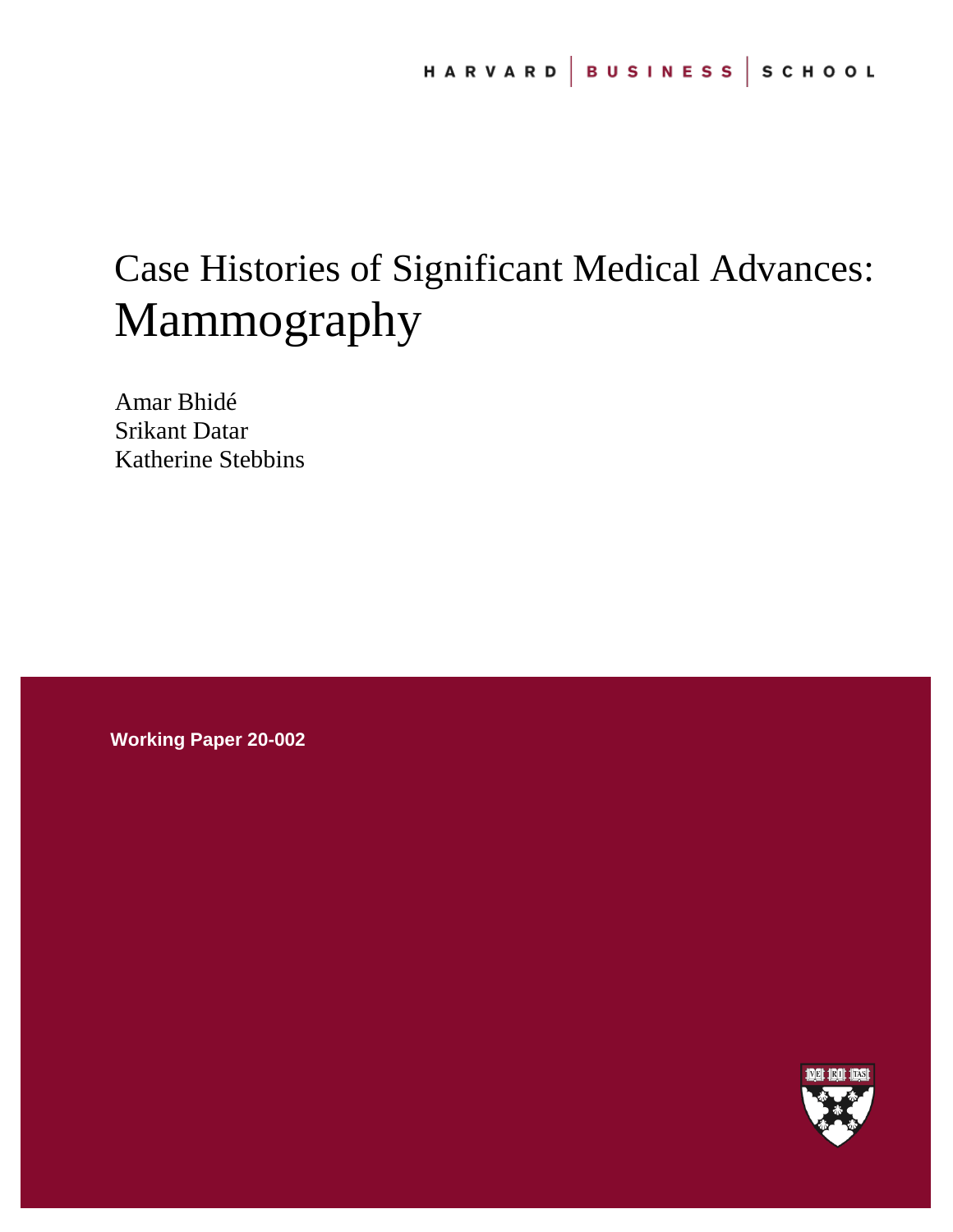# Case Histories of Significant Medical Advances: Mammography

Amar Bhidé Tufts University

Srikant Datar Harvard Business School

Katherine Stebbins Harvard Business School

**Working Paper 20-002**

Copyright © 2019, 2020, 2021 by Amar Bhidé and Srikant Datar

Working papers are in draft form. This working paper is distributed for purposes of comment and discussion only. It may not be reproduced without permission of the copyright holder. Copies of working papers are available from the author.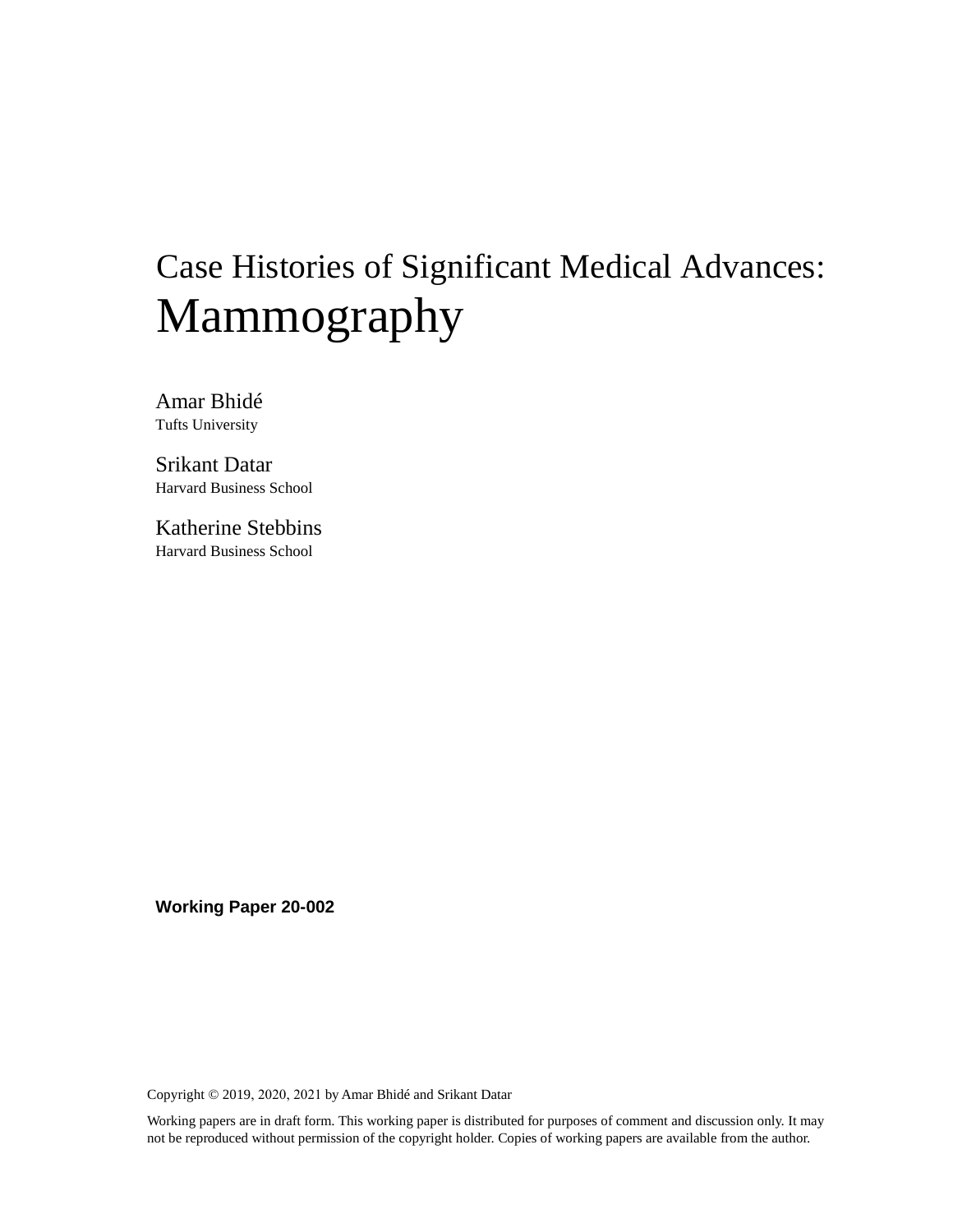# **Mammography**

Amar Bhidé, Harvard Business School

Srikant Datar, Harvard Business School

Katherine Stebbins, Harvard Business School

**Abstract:** We describe how the development of x-ray-based techniques and equipment ("mammography") lead to widespread screening for breast cancer and enabled "minimally invasive" biopsies of breast tumors. Specifically, we chronicle how: 1) the protocols and equipment, developed from 1950-1980, established a foundation for mammography; 2) improvements and new rules, in the 1980s, broadened use; and 3) digitization in the 1990s created a platform for more safety and accuracy.

**Note:** This case history, like the others in this series, is included in a list compiled by Victor Fuchs and Harold Sox (2001) of technologies produced (or significantly advanced) between 1975 and 2000 that internists in the United States said had had a major impact on patient care. The case histories focus on advances in the 20th century (i.e. before this millennium) in the United States, Europe, and Japan -- to the degree information was available to the researchers. Limitations of space and information severely limit coverage of developments in emerging in emerging economies.

**Acknowledgments**: We would like to thank Kirby Vosburgh for helpful information and suggestions.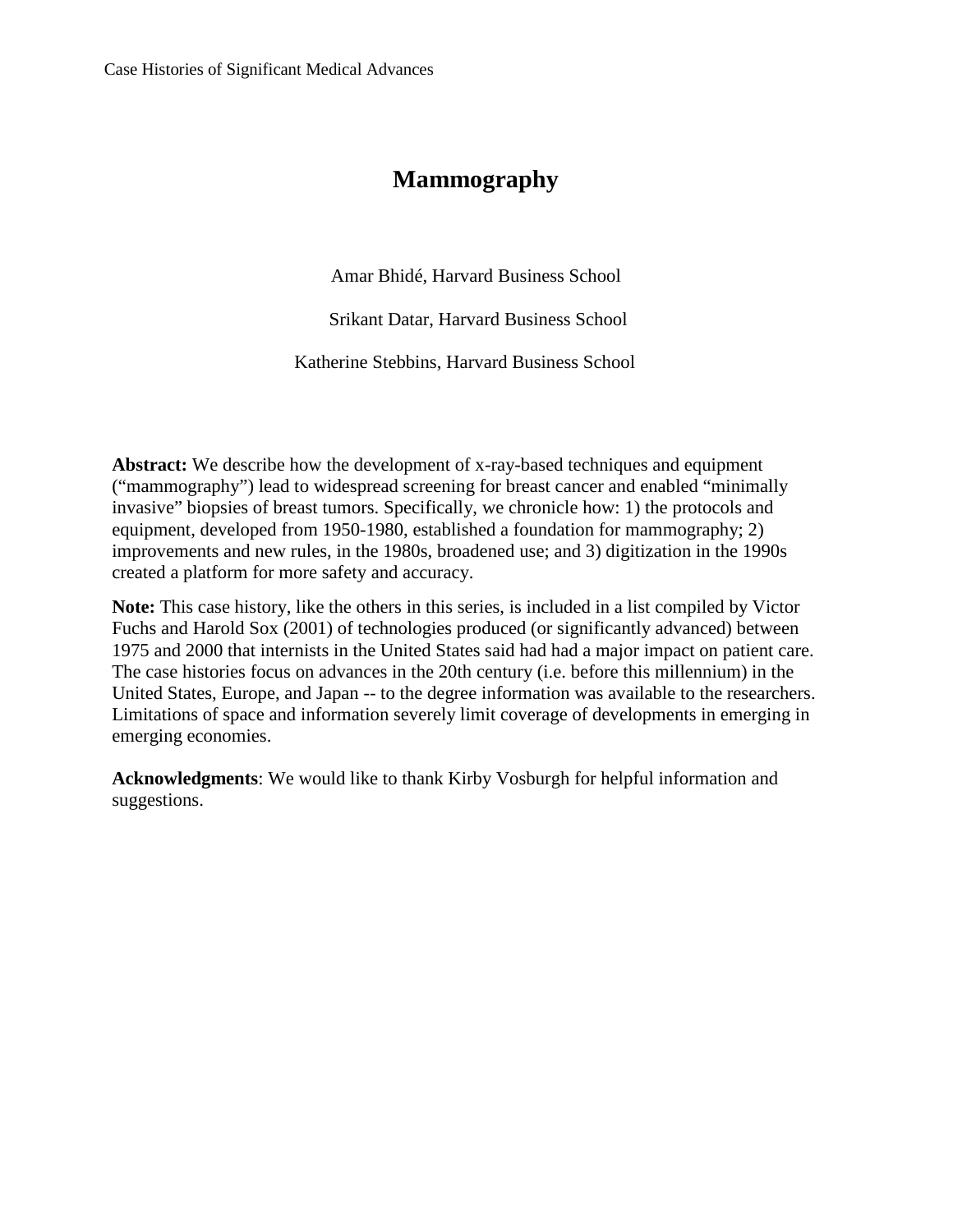# **Mammography**

Mammography, which combines specialized X-ray equipment with techniques for positioning breasts, is used both for the screening of women who have no signs or symptoms of breast cancer as well as for the diagnosis of lumps or tissues to determine whether they are cancerous. Before mammography physicians had relied on physical exams and surgical biopsies.<sup>[1](#page-34-0)</sup> However, physical exams could not detect emerging tumors and biopsies (of lumps that could be detected by physical examination) were expensive, invasive, potentially disfiguring, and sometimes inaccurate. Mammography has made large-scale screening feasible and diagnosis through biopsy less invasive and more accurate.<sup>[2](#page-34-1)</sup>

Screening mammography has greater impact, although diagnostic use came first. Screening in the United States, for instance, is thought to have helped reduce deaths from breast cancer by almost a quarter since 1990.[3](#page-35-0) By 2000 nearly three-quarters of American women over 50 (and nearly two-thirds of women in their 40s) were having regular mammograms.[4](#page-35-1) Screening has also created controversies about exposing healthy young women to X-ray radiation, as well as encouraging unwarranted treatment.<sup>[5](#page-35-2)</sup> Commercially, sales of screening mammography equipment are as much as ten times greater than the sales of diagnostic mammography equipment.<sup>[6](#page-35-3)</sup>

The three main sections of this Note describe how: 1) the protocols and equipment, developed from 1950- 1980, established a foundation for mammography; 2) improvements and new rules, in the 1980s, broadened use; and 3) digitization in the 1990s created a platform for more safety and accuracy.

# 1. **Establishing the foundation (1950-1980)**

#### *Overcoming the Limitations of X-Rays*

X-rays, discovered in 1895, were quickly adopted for medical diagnosis and created the specialty of radiology, but were not immediately useful in diagnosing breast cancer. Although X-rays provided acceptably clear images of bone fractures and hard objects lodged in bodies (such as bullets), images of soft tissues – including tumors in breasts – were blurry. For more than four decades radiologists experimented<sup>[7](#page-35-4)</sup> with X-rays to detect breast cancer but could not sharpen blurry images.<sup>[8](#page-35-5)</sup> Physicians therefore relied on physical exams and biopsies.

In the 1950s, Raul Leborgne, a Uruguayan radiologist, developed a technique that significantly improved breast X-rays, revealing well-formed as well as emerging tumors. In a 1953 book, he described a procedure, which entailed adjusting the X-ray beam, flattening the breast during the X-ray, taking images from multiple angles, and using more sensitive film.[9](#page-35-6)

#### *Standardizing Diagnostic Mammography*

Charles Gros, head of radiology at a cancer center affiliated with the University of Strasbourg (France), thought Leborgne's procedure promising but its description inadequate for the typical radiologist. Gros therefore attempted to provide a more systematic description in his 1963 textbook *Diseases of the Breast.* Gros also collaborated with the French X-ray producer Compagnie Générale de Radiologie (CGR) to develop equipment that would mechanize some of the steps.<sup>[10](#page-35-7)</sup> CGR introduced the equipment in Europe in 1966, and in the U.S. in 1971.[11](#page-35-8)

Robert Egan, a radiologist at M.D. Anderson Hospital and Tumor Institute<sup>[12](#page-35-9)</sup> in Houston, Texas, developed Leborgne's technique in a different direction. In 1956, Anderson's chief radiologist had asked Egan, then a new resident at the hospital, to investigate X-ray diagnosis of breast cancer. In about five years, Egan developed protocols that specified: 1) lower power X-rays than those used for other kinds of diagnostic applications (e.g., for fractured bones); 2) different settings for breasts of different sizes, densities, and so on; 3) highly sensitive X-ray film that Kodak had originally developed to identify flaws in metal structures; and 4) cardboard cut-outs to position breasts (instead of Leborgne's technique of flattening and immobilizing breasts).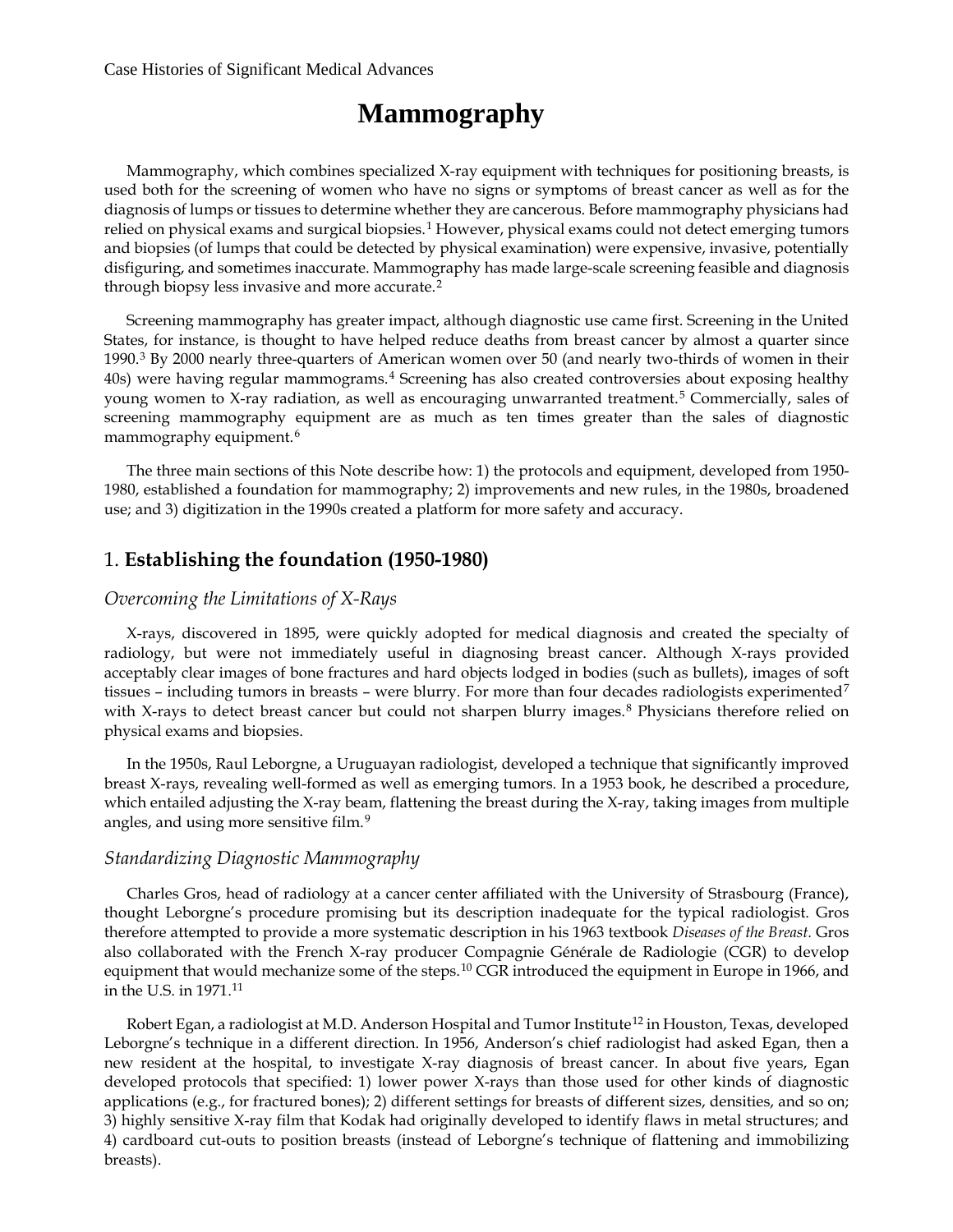Egan's protocol, described in papers published in 1960 and 1962, had a ninety-seven percent correspondence with results of traditional diagnostic procedures (i.e., physical exam and biopsy). It also identified emerging tumors that traditional procedures could not detect.<sup>[13](#page-35-10)</sup> (See box "How Robert Egan Developed and Tested Mammography Protocols").

While Egan was developing his protocols, another radiologist, Jacob Gershon-Cohen, was X-raying the breasts of women with breast cancers at Albert Einstein Medical Center in Philadelphia. Gershon-Cohen intended to record changes in breast tissues that occur as the disease advances. However, the Philadelphia radiologist became interested in early detection and, in the late 1950s, X-rayed the breasts of over 1,300 women who displayed no symptoms. In 1961, he published results that, like Egan's research suggested, X-rays could detect malignant tumors at a very early stage.<sup>[14](#page-36-0)</sup>

Egan's work attracted the attention of the National Cancer Institute (NCI), which sponsored research, and the U.S. Public Health Service (USPHS), which organized prevention and treatment programs.<sup>[15](#page-36-1)</sup> To find out if radiologists at hospitals that lacked M.D. Anderson's resources and tradition of multi-specialty collaboration[16](#page-36-2) might be able to replicate Egan's results, NCI and USPHS officials helped bring radiologists from twenty-four American hospitals to Anderson to train under Egan. Their results after they returned to their own hospitals also had a high correspondence with traditional diagnoses – seventy-eight percent. The high correspondence rate, although below Egan's, prompted the NCI's cancer control unit to consider the large-scale screening of asymptomatic women.<sup>[17](#page-36-3)</sup> Jacob Gershon-Cohen's Philadelphia study<sup>[18](#page-36-4)</sup> and the NCI's own experience in the 1950s of promoting the so-called "Pap smear"[1](#page-4-0) test to screen women for early signs of cervical cancer also encouraged the NCI.[19](#page-36-5)

#### **How Robert Egan Developed and Tested Mammography Protocols**

Egan first took X-rays of a thousand breasts of women seeking treatment at Anderson for a breast related complaint. By comparing his X-ray images with diagnoses produced by traditional physical examinations and surgical biopsies Egan chose settings that he expected to produce the same diagnostic results. At the same time, Egan took X-rays of breasts that had been diagnosed as cancer-free by Anderson's physicians. For instance, if a woman had a lump in one breast that was detected through a physical exam, and the other breast had been found to have no lumps in a physical exam, Egan would X-ray both breasts. In 19 cases, the X-ray of the other, seemingly cancer-free breast showed signs of an emerging tumor.

Egan then validated his protocol by X-raying another 1,522 breasts (of women who had also come to Anderson with breast complaints) without prior communication with the physicians conducting the physical exam and biopsies. He then compared his diagnoses with those produced by traditional procedures, and his comparison showed an astonishing 97% correspondence. In addition, Egan identified another 58 tumors that had gone otherwise undetected.

Both the studies suggested mammography could be used for screening, because the procedure had found tumors that had produced no discomfort and had not been identified through physical examination. However, Egan was more interested in helping medical internists (who did physical exams) and surgeons (who performed biopsies). Egan's first article emphasized how his protocol could help decide, for instance, whether a lump discovered through a physical exam warranted a surgical biopsy. His second article did suggest mammographic screening of patients who had been successfully treated (to check for recurrence of the disease) but did not propose screening the general population.

Egan went on to participate in research that showed his techniques could be used by other radiologists. In 1965, after moving from Anderson to Emory University in Atlanta, Georgia, he continued to enthusiastically promote mammography, lecturing widely and training radiologists and technicians well into the 1970s. However, Egan focused his research mainly on testing women who had breast complaints or prior histories

**.** 

<span id="page-4-0"></span><sup>&</sup>lt;sup>1</sup> Pap smears are named for their inventor, Dr. George Papanicolaou. They entail taking a sample of cells on a swab from the opening at the bottom of the uterus and testing the cells in a lab for signs of cancer. Pap smears were the first large-scale attempt at early detection, and they provided a model for large-scale screening of asymptomatic women for breast cancer.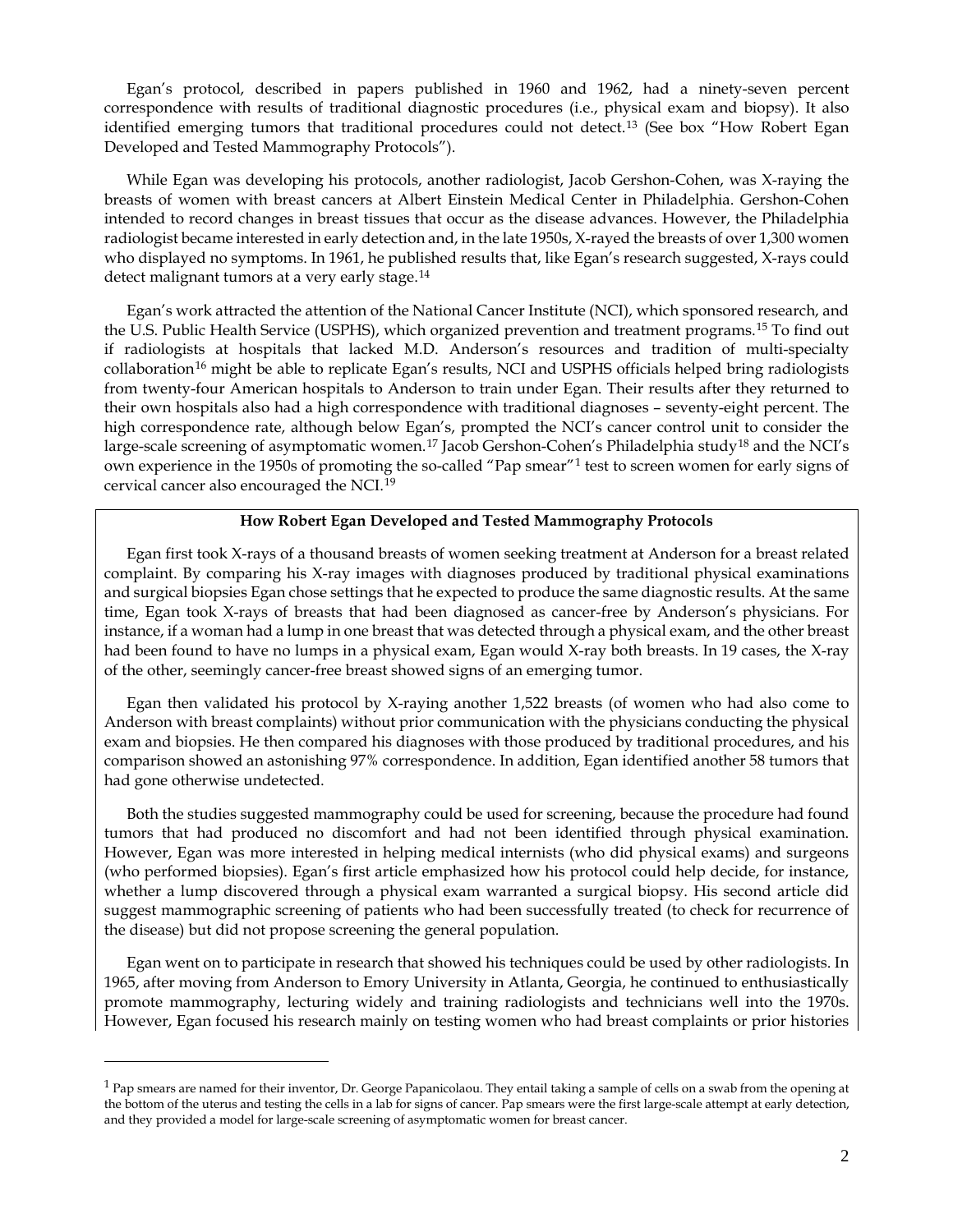of breast cancer rather than on population-wide screening (although, as we will see, he did help adapt his protocol for rapid, high-volume screening).

## *Testing Screening Mammography*

To test whether the Pap smear screening model could be adapted to breast cancer, NCI officials contracted with the Health Insurance Plan of New York (HIP) to run a large-scale trial.<sup>[20](#page-36-6)</sup> HIP insured and provided medical services to several hundred thousand "members" in New York through thirty-one physician groups. Researchers leading the HIP trial offered free screening to more than 30,000 randomly selected women aged between forty and sixty-four (from about 85,000 women in this age bracket that HIP insured). Screening, which included physical examinations and patient histories as well as mammograms, was to be repeated annually for four years.<sup>[21](#page-36-7)</sup>

The research team repeatedly contacted the selected women to secure a high response rate and offered screening in mobile vans close to where some of the women worked and not just in the clinics of HIP's physicians. They also used a simpler, faster, mammographic procedure designed by pioneer Robert Egan. (Egan's "normal" protocol, which was intended for diagnosing women who had breast related complaints or had previously been treated for breast cancer, was more time consuming. Egan also helped train the radiologists and technicians who performed the screening in the trial.)<sup>[22](#page-36-8)</sup>

Sixty-seven percent of the women contacted for screening responded, about half of whom completed the full four-year sequence of annual screening. Overall, between 1963 and 1968, HIP researchers screened 20,166 women – a number that might normally have taken up to twenty years.<sup>[23](#page-36-9)</sup> Women who showed signs of breast cancer were referred to specialists for further investigation and, if necessary, treatment. Researchers then compared death rates of women who had been screened with the same number of HIP-insured women in a "virtual" matched control group who had not been contacted for screening.<sup>[24](#page-36-10)</sup>

Early results, published in 1971, suggested screening had dramatically reduced deaths: Only thirty-one women who had been screened had died of breast cancer -- forty percent less than the fifty-two women who had died of breast cancer in the control group.<sup>[25](#page-36-11)</sup>

The HIP results helped spur a free screening program throughout the United States, which was co-sponsored<sup>[2](#page-5-0)</sup> by the NCI and the American Cancer Society (ACS).<sup>[26](#page-36-12)</sup> By 1975, two years after the program was launched, over 280,000 women had been screened.<sup>[27](#page-36-13)</sup>

# *Concerns about Safety and Accuracy*

**.** 

In 1976 an NCI statistician, John C. Bailar, published a reappraisal of the HIP trial suggesting that the radiation risks of screening might outweigh the benefits. Bailer noted that only forty-four cases of breast cancer had been found through mammography alone in the HIP trial. (In fifty-nine cases the patients' physical exams and histories had provided a sufficient indication and another twenty-nine cancers had been identified through some combination of the patient's medical history, physical exam, and mammography. See **Table 1**) And, because treatment after early detection did not cure all breast cancers, Bailar estimated mammography alone prevented only about a dozen deaths (out of the forty-four "additional" early detections). Meanwhile, mammography could itself have induced sixteen cancer deaths by exposing more than 20,000 healthy women to radiation (according to Bailar's estimates).<sup>[3](#page-5-1)</sup> Thus, mammographic screening might cause as many deaths as it prevented.[28](#page-36-14)

<span id="page-5-0"></span><sup>&</sup>lt;sup>2</sup> The U.S. Congress passed the National Cancer Act in 1971. The Act increased funding for research and development of cancer diagnostics and treatments. The initiatives supported by this act are often referred to as part of then-President Richard Nixon's "War on Cancer."

<span id="page-5-1"></span> $3$  Bailar also pointed out that the women would have a greater risk of developing other cancers, such as leukemia and lung cancer.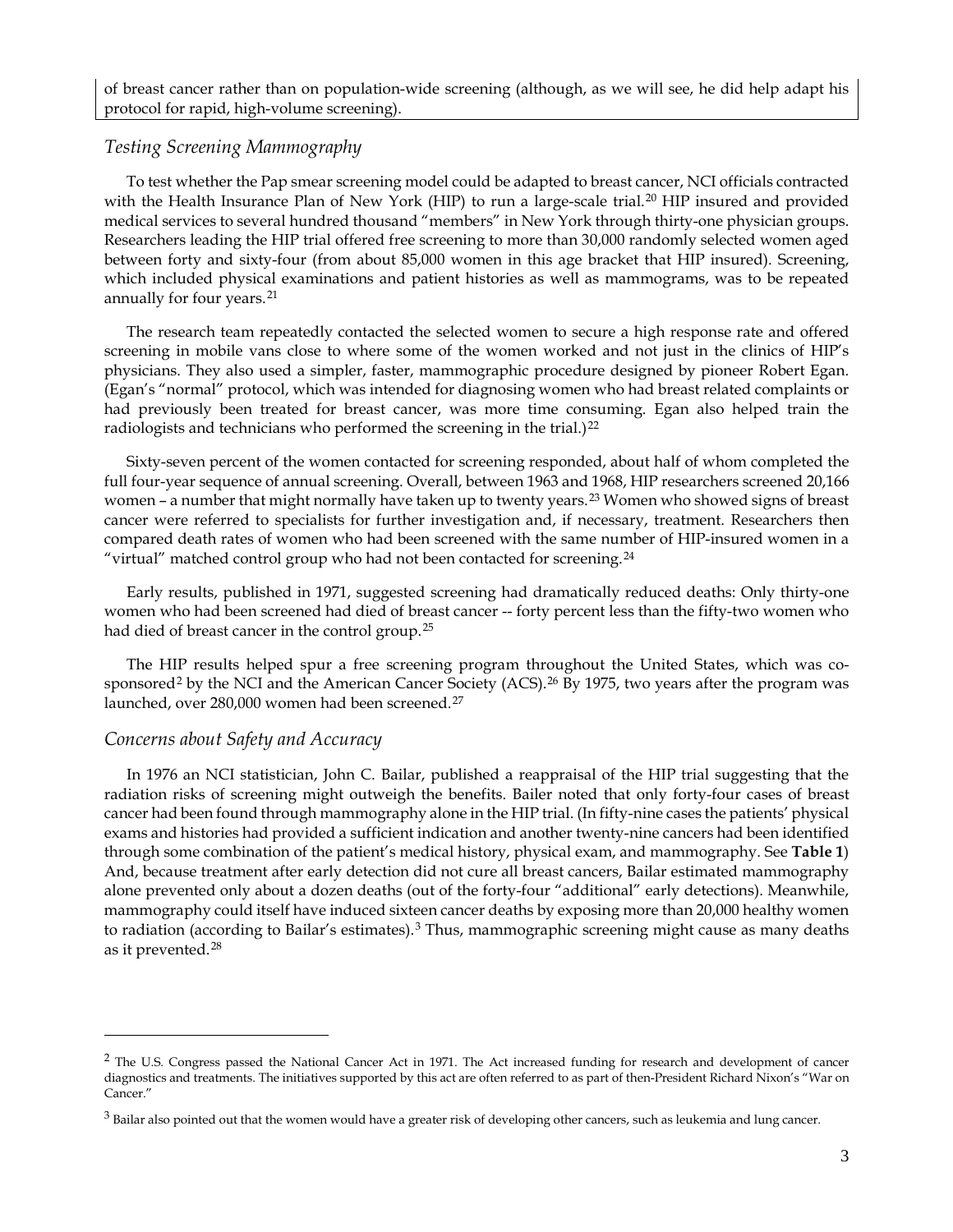#### **Table 1** Summary Data for the Health Insurance Plan (HIP) Study

|                                                           | <b>Study Group</b> |               | <b>Control Group</b> |               |
|-----------------------------------------------------------|--------------------|---------------|----------------------|---------------|
|                                                           | Total              | Died of       | Total                | Died of       |
|                                                           |                    | <b>Breast</b> |                      | <b>Breast</b> |
|                                                           |                    | Cancer        |                      | Cancer        |
| <b>Total Selected</b>                                     | 30,426             | 70            | 31,007               | 108           |
| Screened                                                  | 20,166             | 45            |                      |               |
| Mammographic Exams                                        | 64,810             |               |                      |               |
| Unscreened                                                | 10.260             | 25            |                      |               |
| <b>Breast Cancers Reported</b>                            | 299                | 70            | 285                  | 108           |
| Not Detected on Screening                                 | 167                | 53            |                      |               |
| Screened at Least Once                                    | 93                 | 28            |                      |               |
| Refused Screening                                         | 74                 | 25            |                      |               |
| Detected on Screening                                     | 132                | 17            |                      |               |
| Patient History or Physical Exam only or both             | 59                 | 9             |                      |               |
| Patient History or Physical Exam or both plus Mammography | 29                 | 7             |                      |               |
| Mammography only                                          | 44                 | 1             |                      |               |

Source: Bailar JC 3rd. "Mammography: a contrary view." Ann Intern Med. 1976 Jan;84(1):77-84. doi: 10.7326/0003-4819-84-1-77. PMID: 1106292.

Note: Bailar did not consider the slightly higher number of cancers reported in the screened group to be significant.

After the publication of Bailar's report, the NCI asked three different groups of university-based researchers to review its screening program. By 1977, the researchers reported a variety of problems, including mistaken diagnoses that had led to fifty-three unnecessary mastectomies.[4](#page-6-0) The National Institutes of Health (of which the NCI is a part) also convened its first ever "consensus conference"[5](#page-6-1) in 1977 to recommend standards for screening: previously, the NCI and the ACS had published their own standards. However, attendees at the conference could not agree on how often women should be screened and whether women should begin screening before menopause (which typically starts around age fifty).<sup>[29](#page-37-0)</sup>

Meanwhile, Public Citizen, an advocacy group run by consumer rights activist Ralph Nader, obtained and publicized government records that showed that equipment in some screening centers delivered radiation doses that exceeded federal safety limits.<sup>[30](#page-37-1)</sup>

#### *Problems with Equipment, Film, and Human Error*

**.** 

A Food and Drug Administration (FDA) study published in 1979<sup>[31](#page-37-2)</sup> (after the Public Citizen report had been released – See **Exhibit 1**) attributed excessive radiation exposure and misdiagnoses from mammographic screening to three factors:

1. **Screening with general purpose X-ray equipment.** As mentioned, the French X-ray manufacturer CGR was first to develop specialized equipment in collaboration with radiologist, Charles Gros. Although the equipment had been designed to reduce the training necessary to produce sharp X-rays, it also happened to reduce radiation exposure. CGR had started selling this equipment for diagnostic use, first in France in 1966 and then in the U.S. in 1971. Possibly because mammography was not yet a common procedure, no other companies were selling specialized equipment when free screening was started in the U.S. in 1973. As the free screening program unfolded between 1973 and 1976, other companies did start selling specialized CGR-style equipment. However, the controversy about

<span id="page-6-0"></span><sup>&</sup>lt;sup>4</sup> A mastectomy is the surgical removal of the whole breast and some surrounding chest muscles. For decades, it was the primary treatment for breast cancer.

<span id="page-6-1"></span> $5$  Consensus conferences brought leading authorities together for public discussions in "an experiment in quickening ... certain decisions about scientific matters that have important social dimensions" (as *The New York Times* reported in 1977). The series ran for thirty-six years, until its formal retirement in 2013.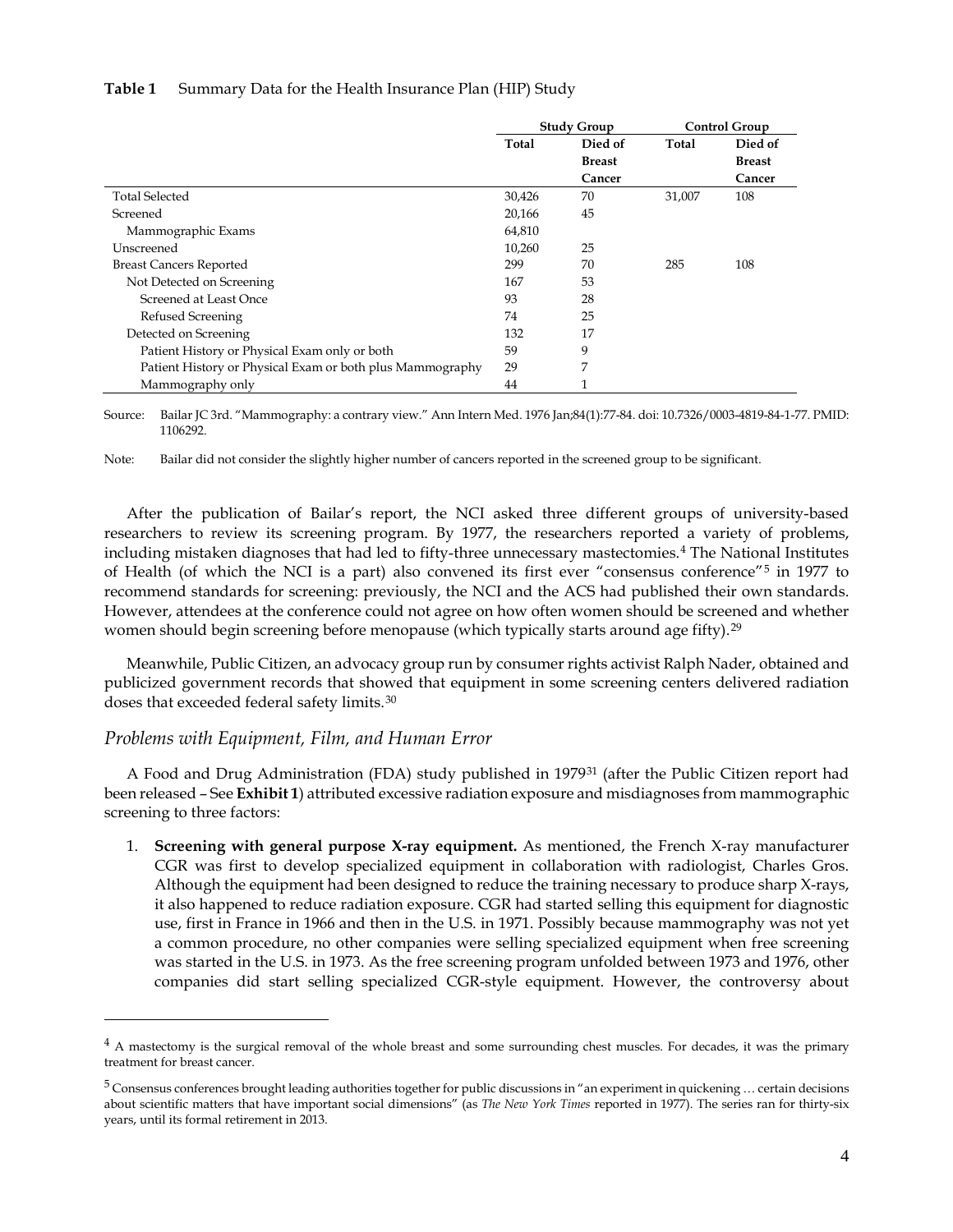screening that erupted in 1976 discouraged manufacturers from marketing or improving specialized equipment.<sup>[32](#page-37-3)</sup> As of 1979, more than half of American hospitals were using general purpose equipment that increased radiation exposure when used for mammography.<sup>33</sup>

- 2. **Not using specialized film.** As mentioned, Egan's protocols had specified specialized X-ray film and low-powered X-rays. The specifications -- like Gros's specialized equipment -- happened to reduce radiation exposure but were not always followed: some radiologists and technicians used standard Xray film and power settings that reduced accuracy and exposed patients to more radiation. Others did not use X-ray film at all. Instead, they used plates intended for general X-ray use and popularized in 1971 by the copier pioneer Xerox. The plates, which Xerox had developed as a substitute for traditional X-ray film, enabled X-ray images to be printed on paper. And, like standard film, they exposed patients undergoing mammography to more radiation than specialized film.[34](#page-37-5) (See **Exhibit 2**)
- 3. **Operator Error.** The FDA also reported that many operators made mistakes, such as putting film in backwards or using the wrong X-ray settings. Using specialized equipment and film reduced such errors. However, according to the FDA's research, only fifteen percent of screening mammography was being performed on specialized equipment with specialized film.<sup>35</sup>

## *Screening in Europe and Japan*

Mammography did not gain the same support in Europe that it did in the United States.<sup>[36](#page-37-7)</sup> By the mid-1970s, only Sweden and Scotland had trials for screening mammography under way.[37](#page-37-8) Initial results from the Swedish trials suggesting that mammography could reduce breast cancer deaths, led to more trials in Sweden and, by the end of the 1970s, nationwide screening. However, besides Austria, other European countries did not start screening programs.[38](#page-37-9)

Mammography also lagged in Japan. A small-scale breast cancer screening program launched in 1977 relied on physical exams. Radiologists did sometimes X-ray breasts after discovering abnormalities in physical exams. However, Japanese physicians usually preferred ultrasound scans<sup>[39](#page-37-10)</sup> -- developed by Japanese researchers and Japanese companies<sup>[6](#page-7-0)</sup> -- for diagnosing breast cancer.<sup>[40](#page-37-11)</sup>

The preference for ultrasound in Japan would turn out to have unexpected advantages. Research later showed that dense breast tissues reduced the accuracy of mammograms. And, although dense breast tissue is more common in Japan, it is also found in women in other parts of the world.<sup>[41](#page-37-12)</sup> Therefore, the possibly fortuitous choice that Japanese companies had made later gave them advantages in selling ultrasound equipment for breast examinations abroad – and improved the options available to many American and European women with unusually dense breast tissue.[7](#page-7-1)

# *Advances in Diagnostic Mammography*

 $\overline{a}$ 

Physicians in the 1970s typically used the same mammographic equipment both for screening and for diagnosis. The equipment simply produced images that revealed the existence of lumps (or other such abnormalities) and indicated whether the lumps were likely to be malignant. However, the images did not provide a clear-cut diagnosis or much information about the precise location of lumps. Therefore, to perform a biopsy – the next step in a more definitive diagnosis -- surgeons had to cut open breasts extensively. And extensive cutting made biopsies disfiguring and dangerous.<sup>[42](#page-38-0)</sup>

In the mid-1970s, a Swedish radiologist collaborated with Tekniska Rontgencentralen, a Swedish producer of industrial X-ray equipment, to develop equipment that produced "stereoscopic" images that provided

<span id="page-7-0"></span> $6$  Hitachi for example was (as of 1980) one of the top X-ray producers in Japan, but when Hitachi developed breast imaging equipment, it invested primarily in ultrasound technology. The company did patent an X-ray mammography device in 1989 but did not market it. Instead, in the 1990s, the company formed an agreement to market and distribute U.S.-based Lorad's analog mammography equipment in Japan.

<span id="page-7-1"></span> $<sup>7</sup>$  In the United States, researchers estimate that as many as  $44\%$  of women would benefit from breast cancer screening done with</sup> alternative imaging technologies.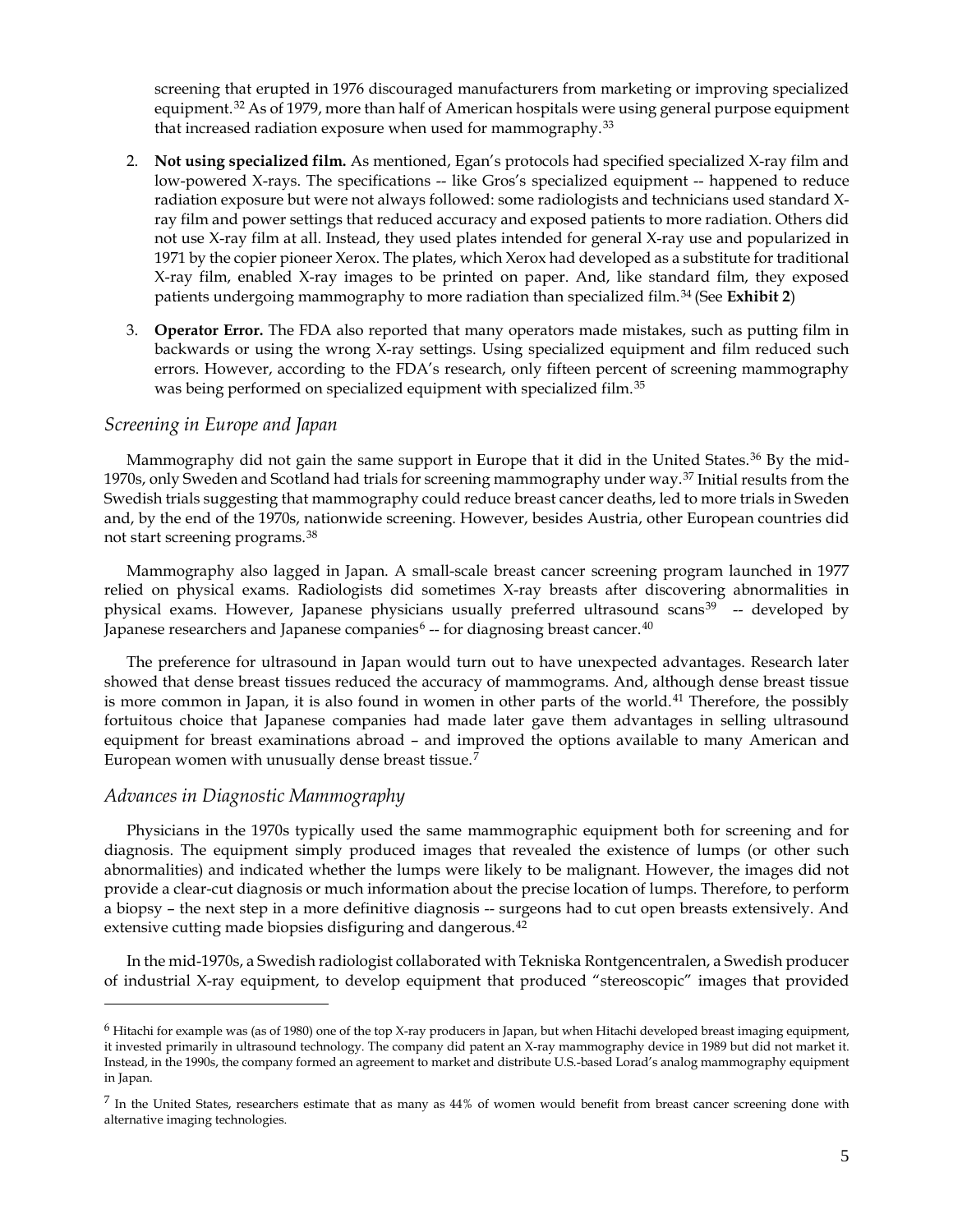more precise information about the location of lumps. The equipment also included a table for patients to lie down on. Previously, patients sat upright making it difficult to remain still during diagnostic procedures.<sup>[43](#page-38-1)</sup> (See **Figure 1** on the next page)

Radiologists could use the stereoscopic images to insert a thin wire that guided surgeons to where the biopsy was taken. Alternatively, radiologists could themselves extract suspect cells using a very fine needle instead of having surgeons cut open breasts. However, although the fine needle procedures were "minimally invasive" and produced less discomfort and scarring, they required more expertise, which many radiologists did not have. And even experts made mistakes. Therefore, the Swedish innovation did not significantly change normal diagnostic practice in the 1970s – and besides Tekniska Rontgencentralen, no other producer offered stereoscopic imaging equipment at that time.<sup>[44](#page-38-2)</sup>

#### *Producers of Equipment and Film*

**.** 

As mentioned, French X-ray producer CGR was the first to sell specialized mammographic equipment. Except for one startup, Xonics,<sup>[8](#page-8-0)</sup> all the other companies that started selling specialized mammographic equipment in the U.S. in the 1970s also sold X-ray and other medical devices. For instance, General Electric (GE), a multinational conglomerate that started selling mammography equipment in 1974, had been selling X-ray equipment since 1896. By the mid-1970s, GE had a large medical diagnostic business that included computed tomography (CT) equipment (which was also X-ray based) and ultrasound.<sup>[45](#page-38-3)</sup> Likewise, Siemens, GE's longstanding German competitor, started selling mammography equipment in 1973. Siemens had also been selling X-ray equipment since 1896, and, by the mid-1970s, Siemens also had a large medical diagnostic business that, like GE's, included CT equipment and ultrasound. Similarly, the three companies selling specialized film for mammography in the U.S., namely Kodak, Du Pont, and AGFA, were large, longtime producers of traditional X-ray film.[46](#page-38-4)

Four companies that sold mammographic equipment in the U.S. (including CGR) also served the European market, as did three small European X-ray producers that did not sell in the United States. Likewise, Kodak, Du Pont, and AGFA sold specialized film – and Xerox its plates that could be used instead of film – in Europe as well as in the U.S.[47](#page-38-5)

Only three companies sold mammographic equipment or film in Japan by the end of the 1970s: Toshiba, a Japanese multinational that, like GE and Siemens, was a longtime producer of traditional X-rays and other medical devices; Du Pont (selling film); and Xerox (selling plates).<sup>[48](#page-38-6)</sup>

<span id="page-8-0"></span> $8$  Xonics, a 1972 California startup, secured a patent in 1973 for a process that produced X-ray images on thin plastic sheets that looked similar to traditional X-ray film with less radiation. Xonics' devices adapted standard X-ray equipment and were intended to produce chest X-rays and mammograms. Lacking its own sales and marketing, Xonics acquired Standard X-ray, a longtime American X-ray manufacturer, in 1975. It also reached an agreement by 1977 with Belgium's AGFA, an X-ray film producer, to help develop and sell its devices. However, Xonics could not actually produce its chest X-ray equipment. And, despite promising results in studies of its mammography units, Xonics failed to secure more than a few hundred orders. In 1983, the company sold out to Elscint, an Israeli medical imaging company, and by 1985, Elscint had shut down the business it had acquired from Xonics.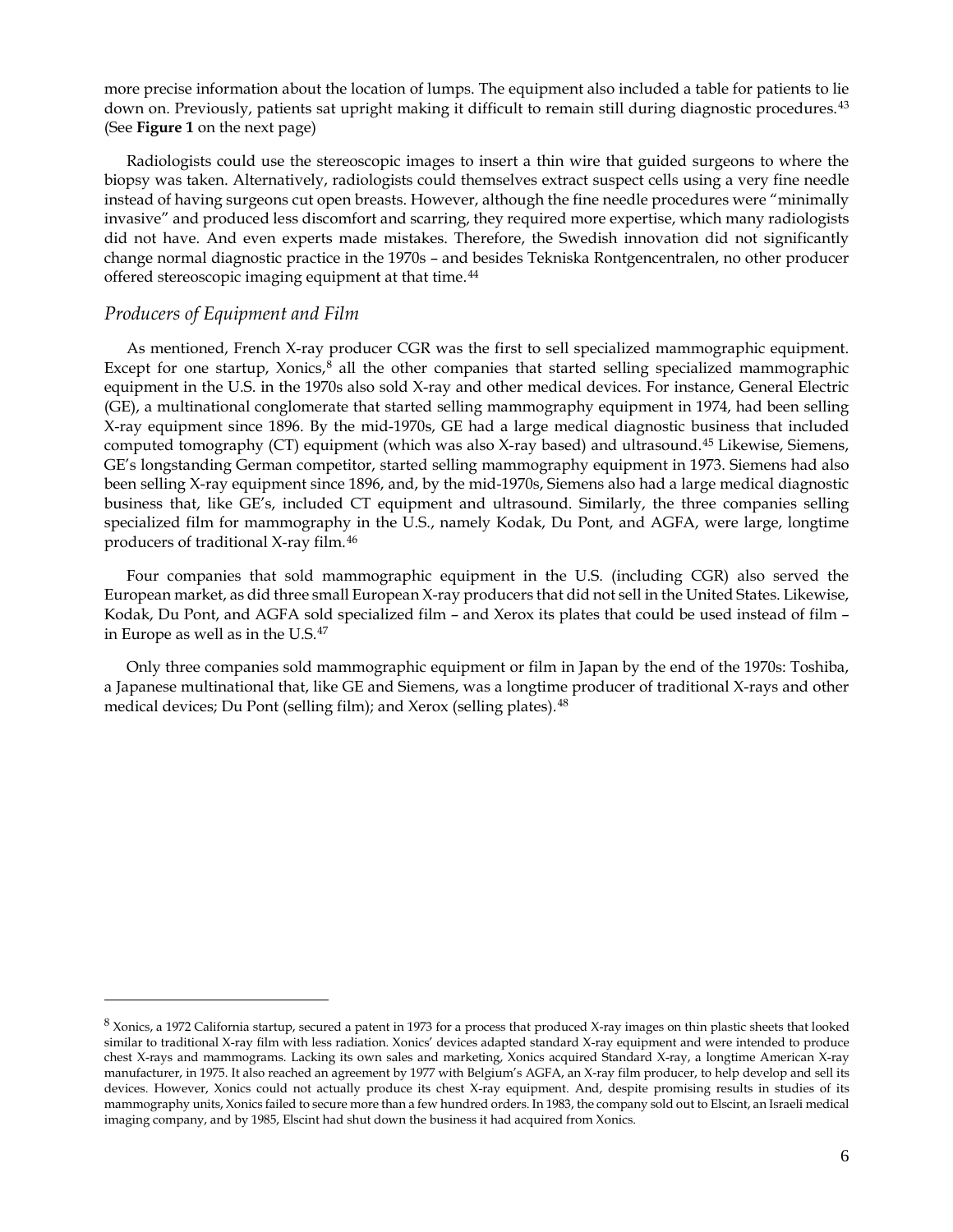**Figure 1** A woman seated in position for screening mammography in front of CGR's Senographe, circa 1970 (left and middle), and a breast biopsy table circa 1987, on which a woman would lie prone with her breast and arm positioned through the hole (right).



# **2. Broadening Use (1980s)**

# *New Screening Equipment and Rules*

In the 1980s, companies developed equipment with controls and filters that (when used with newly available, more sensitive film) reduced radiation exposure. The improvements also reduced the risks of misdiagnosis by producing more detailed images. In addition, companies introduced basic, low-end devices priced at \$16,000 in 1989, down from \$65,000 in the early 1980s.<sup>[49](#page-38-7)</sup>

New rules encouraged the use of the new equipment. Laws passed by the U.S. federal and state governments between 1986 and 1992 established quality standards for and required regular inspections of equipment. These standards and inspections forced hospitals to stop adapting general purpose X-ray equipment for mammography.<sup>[50](#page-38-8)</sup> Some states also passed laws requiring insurance companies to reimburse for screening mammography – and radiologists to perform the screening on equipment that met the new quality standards.

A newly formed breast cancer advocacy group that had lobbied for the laws also educated women about the benefits of such screening.[51](#page-38-9) (See **Exhibit 3**). Although experts would continue to disagree (See **Exhibit 4**) about when women should begin to get regular mammograms, by 1991, the American Cancer Society was recommending regular screening for women over 40 (who did not have any symptoms).<sup>[52](#page-38-10)</sup> And by then, the number of women who were regularly screened had nearly doubled, to almost fifty-five percent of American women over age forty, up from less than thirty percent in 1987.<sup>[53](#page-38-11)</sup>

Mammographic installations in the U.S. also received an unintended boost from cost-containment rules introduced to limit hospitals' purchases of expensive computed tomography<sup>[54](#page-38-12)</sup> (CT) and magnetic resonance imaging<sup>[55](#page-38-13)</sup> (MRI) units. These rules encouraged radiologists to open imaging centers that were exempt from purchasing restrictions because they were not affiliated with hospitals. <sup>[56](#page-39-0)</sup> These new imaging centers had then bought mammographic equipment to round out their diagnostic offerings. By 1990, forty-seven percent of centers offered screening and diagnostic mammography.<sup>[57](#page-39-1)</sup> The introduction of better, cheaper equipment combined with the new rules helped to increase installations of mammographic units by nearly twenty-fold in the U.S. between 1983 and 1990.[58](#page-39-2) (See **Figure 2**).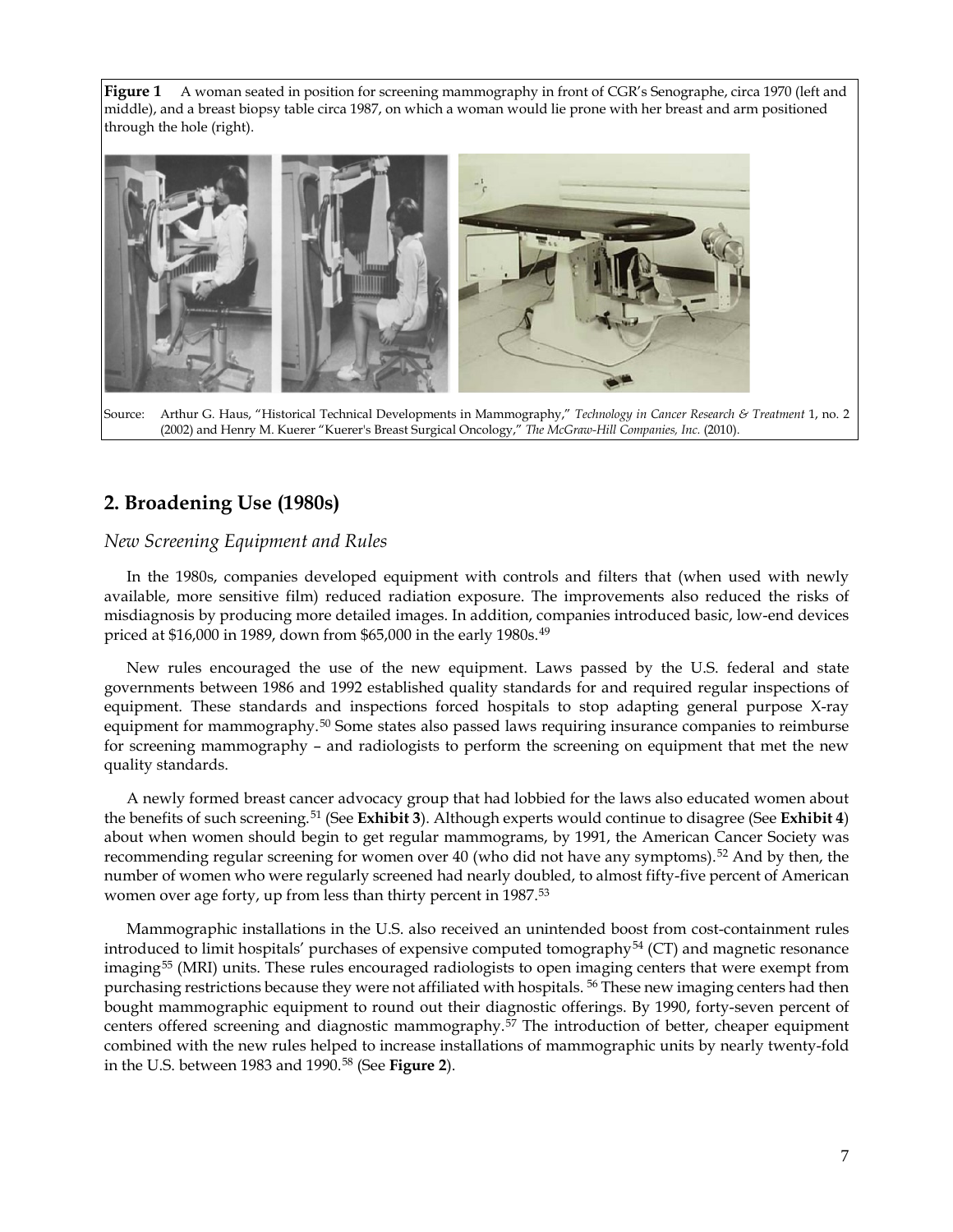#### **Figure 2** Estimated Number of Mammographic Units Installed in the United States



Source: Created using data from Martin L. Brown, Larry G. ScD Kessler, and Fred G. DSc Rueter, "Is the Supply of Mammography Machines Outstripping Need and Demand?: An Economic Analysis," *Annals of Internal Medicine* 113, no. 7 (October 1990).

#### *Screening in Europe and Japan*

The results of large-scale trials conducted in Sweden (published in 1985) suggested that regular screening could reduce breast cancer deaths by about thirty percent,<sup>[59](#page-39-3)</sup> while a small-scale trial in the Netherlands (published in 1984) suggested screening could halve deaths.<sup>[60](#page-39-4)</sup> These trials were apparently influential.<sup>61</sup> Belgium, Denmark, Greece, Ireland, France, Luxembourg, Portugal, and Spain started national screening programs in 1986. By 1991, Finland, Italy, the Netherlands, and the United Kingdom also had programs.<sup>[62](#page-39-6)</sup> And, because national health insurance plans covered the cost, screening was free for women undergoing the procedure.<sup>[63](#page-39-7)</sup>

In Japan, mammography use continued to lag. The small-scale program to screen healthy women that had started in 1977 had been turned into a national program in 1987; however, physicians continued to rely primarily on physical examination for screening. Mammography was used – if at all -- when there was a question about whether an abnormality found by a physical examination warranted a biopsy.<sup>[64](#page-39-8)</sup>

#### *Advances in Diagnostic Mammography*

As mentioned, stereoscopic imaging, pioneered in Sweden in the 1970s, to improve the precision of diagnostic biopsies, had not been widely adopted. Diagnostic practices however changed in the 1980s as more companies sold equipment that provided stereoscopic images and positioned patients horizontally. Thus, diagnostic equipment and screening equipment (that did not produce stereoscopic images and continued to position patients upright) emerged as distinct categories. [65](#page-39-9)

In 1988, a group of radiologists in Colorado (who were not affiliated with an equipment manufacturer or a university research group) adapted a so-called "biopsy gun," previously used to diagnose kidney and prostate cancer, for diagnosing breast tumors. Developed in Sweden in the early 1980s, the "gun" was a small box containing a thin, spring-loaded needle that was shot into tissue suspected to contain malignant cells. The needle would pierce the tissue, scrape a sample, and then retract, leaving only a small hole to heal. By the mid-1980s, urologists commonly used the gun.

The Colorado radiologists combined the gun with stereoscopic imaging for "minimally invasive" fine needle breast biopsies. The needles shot from guns extracted more cells, resulting in fewer missed cancers. However, although the new minimally invasive biopsies were now at least as good (or better) than open surgical biopsies, the gun-based devices were slow to catch on, possibly due to radiologists' reluctance to try the new procedure. Companies continued to sell diagnostic equipment without biopsy guns for another decade.<sup>[66](#page-39-10)</sup>

(Diagnostic equipment without biopsy guns did however incorporate the controls, filters, and film used to improve screening equipment in the 1980s. The improved diagnostic equipment produced images of suspect lumps that were sharper, could be magnified with less blurring, and required less radiation exposure. $67$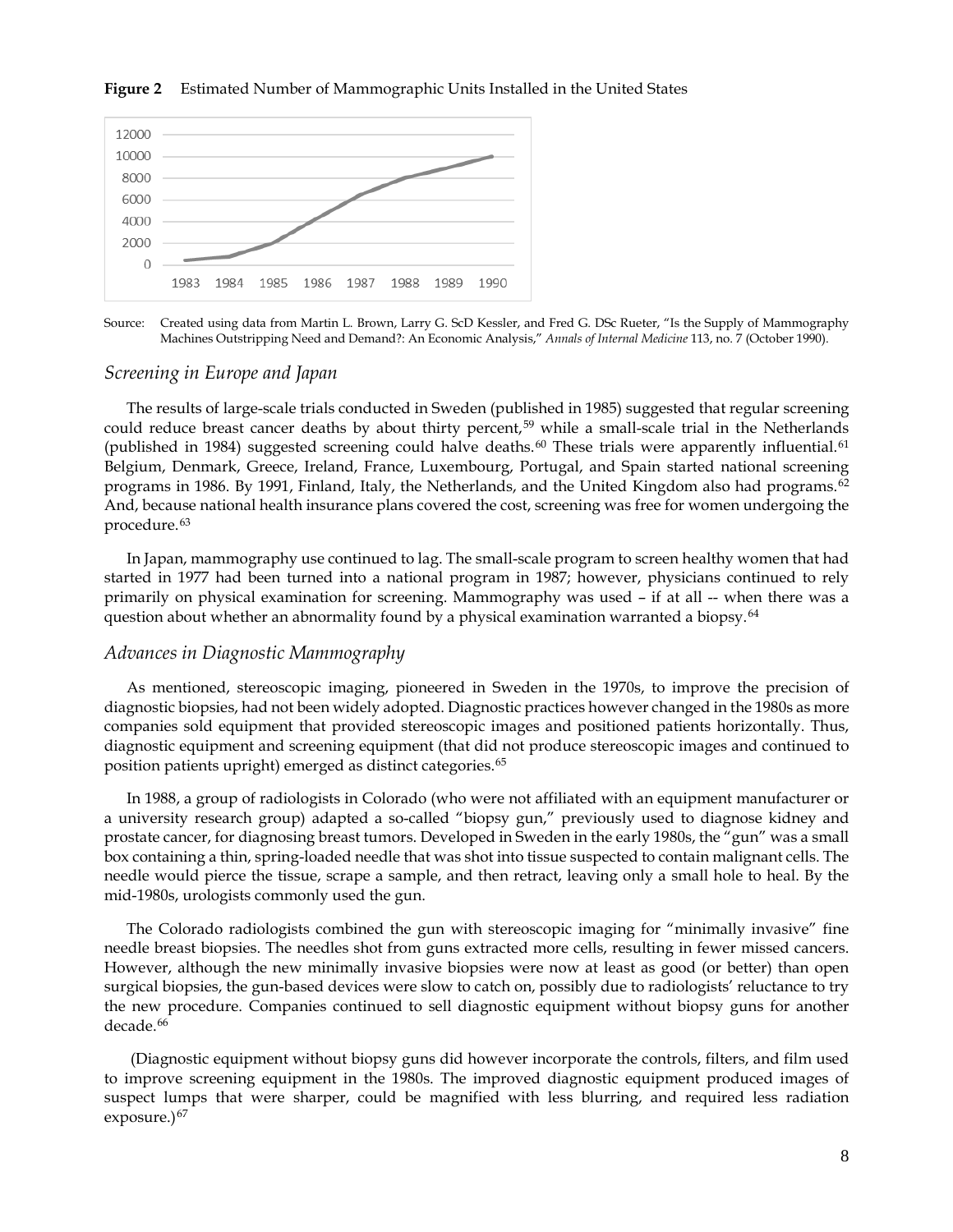#### *New Producers and Exits*

Twenty-four companies entered the rapidly growing American market for mammographic equipment in the 1980s – two and a half times as many as in the 1970s. Two thirds of the entrants specialized in screening equipment that did not include stereoscopic imaging. (Stereoscopic imaging was offered in diagnostic equipment by 1970s-era producers, like GE and Fischer Imaging who also sold screening equipment).<sup>[68](#page-40-0)</sup>

Although, as in the 1970s, a majority of entrants had existing X-ray businesses, now about a third were startups. Meanwhile, four companies, including pioneer CGR, sold out their entire medical diagnostic businesses (including mammography) to competitors, mainly large industrial conglomerates like GE.<sup>[69](#page-40-1)</sup> In addition, Xerox shut down its plate business in 1989.[70](#page-40-2)

Far fewer companies entered the European market in the 1980s (just six) and only three companies started selling in Japan. (See **Appendices**). Meanwhile, three companies that had exited the American market (including CGR and Xerox) also stopped selling in Europe and Japan.<sup>[71](#page-40-3)</sup>

# **3. Digitizing Mammography (1990-2000)**

## *Technological Challenges and Advances*

**.** 

As far back as the 1970s, researchers had believed digitized X-ray images that could be processed by computers would improve the safety and effectiveness of mammography. They anticipated for instance that computerized enhancement of images would help precisely locate and identify the boundaries of small tumors<sup>[72](#page-40-4)</sup> and that computers would save radiologists time by flagging suspicious lumps.<sup>[73](#page-40-5)</sup> Researchers also believed digitized images could be produced with less radiation.<sup>[74](#page-40-6)</sup>

Researchers first tried using scanners to digitize X-ray images produced on paper from Xerox's plates, but the low-resolution scanners then available could not reproduce the sharpness of the original paper printouts.[75](#page-40-7) Researchers also tried to directly record images with electronic sensors, but sensors at the time, like scanners, also could not produce sharp images.<sup>[76](#page-40-8)</sup> Screening mammography presented an additional problem: it required equipment that could X-ray a whole breast at once. However, sensors could not produce large ("full field") images without distortion.<sup>[77](#page-40-9)</sup>

Participants at a 1991 NCI workshop agreed that improved electronic sensors were more likely to increase sharpness and reduce distortion than improved scanners.[78](#page-41-0) Therefore, the NCI promoted collaboration between developers of mammographic equipment and government agencies that had already developed advanced sensors for military, space, and energy applications.[79](#page-41-1)

NCI-sponsored collaborations first applied new sensor technologies to diagnostic equipment that required detailed images of only a part of a breast, and thus avoided the problem of producing undistorted, 'full field' images of the whole breast (needed for screening). In about a year, developers were able to introduce digital equipment that produced detailed 'small field' images more rapidly than analog diagnostic equipment. The sensor-based diagnostic equipment (introduced in  $1992$  $1992$  $1992$ )<sup>9</sup> also typically incorporated computer-controlled biopsy guns -- previously, radiologists aimed the guns by hand. The new computer-controlled units increased the accuracy and speed of biopsies. By 1997, digital diagnostic equipment accounted for seventy-five percent of diagnostic mammography sales in the United States, and by 2000, digital units accounted for almost ninety percent of sales.<sup>[80](#page-41-2)</sup> (See Exhibit 5)

Developers of sensor-based diagnostic equipment also attempted to solve the distortion problems that had limited the digitization of screening equipment – for which the market was much larger. (Screening equipment sales in the U.S. amounted to \$134.5 million compared to \$7 million of diagnostic equipment in 1997). Efforts to reduce distortion included using image-capturing panels with more (and sometimes larger) sensors, as well as computers with faster processors, more storage capacity, and better software. By the mid-

<span id="page-11-0"></span> $9$  Lorad, a manufacturer of low-radiation screening equipment, was first to introduce the new digital diagnostic equipment.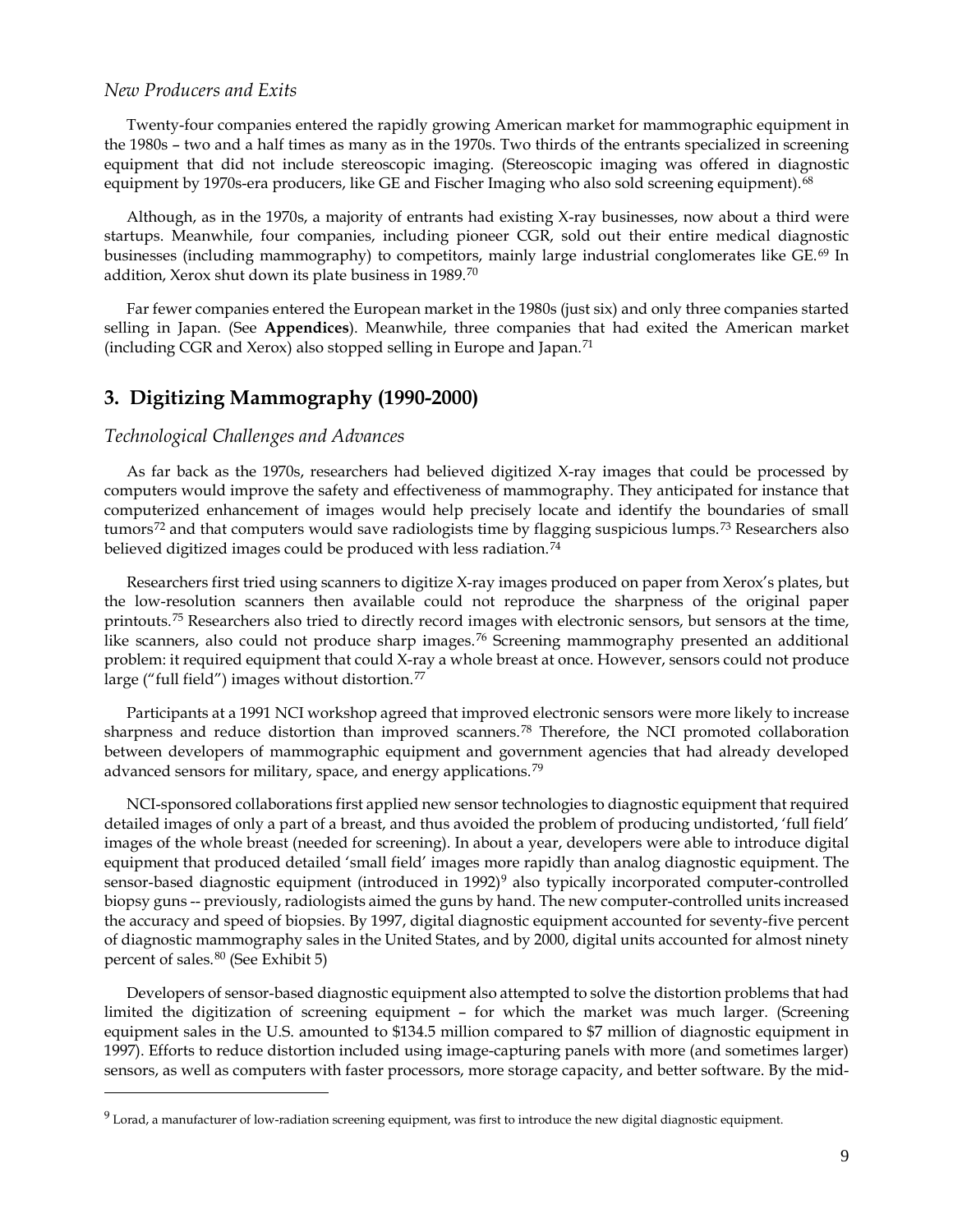1990s, three U.S. companies – Fischer Imaging, GE, and Trex Medical<sup>[10](#page-12-0)</sup> -- which had already started selling digital diagnostic equipment, were testing prototypes for full field screening.<sup>[81](#page-41-3)</sup>

While most developers focused on using electronic sensors to digitize images, Fujifilm, a longtime Japanese producer of X-ray film, took a different approach. By the early 1980s, Fujifilm had developed plates that (like Xerox's plates) substituted for X-ray film in existing X-ray equipment. Images recorded by the plates were digitized with laser scanners.<sup>[82](#page-41-4)</sup> Fujifilm first marketed the plates and laser scanners for general X-ray use. They quickly proved popular in Japan, but adoption in Europe and the U.S. grew more slowly. Although existing X-ray equipment could be retrofitted for plates, few radiology departments were equipped with the computer networks, electronic storage systems, and video monitors necessary to support digitized X-rays. Fuji also did not get FDA approval to sell the plates and laser scanners (for general X-ray use) in the U.S. till 1989.[83](#page-41-5) (Coincidentally, as mentioned, Xerox stopped selling its image recording plates in 1989.)

Initially, images produced by Fujifilm's plates-and-scanner alternative also lacked the detail necessary for screening mammography. By the mid-1990s, Fujifilm was able to produce more detailed images by using faster processors and more memory in their scanners. However, by the time Fujifilm could produce satisfactory images for screening, changes in U.S. regulations created a new problem.<sup>[84](#page-41-6)</sup>

# *Regulatory Obstacles*

**.** 

The 1976 Medical Device Regulation Act had given the FDA authority to require clinical trials to demonstrate safety and effectiveness for new devices deemed not "substantially equivalent" to existing devices.<sup>[85](#page-41-7)</sup> In the 1980s, the FDA had classified new mammographic equipment (then all analog) as substantially equivalent to pre-1976 equipment and thus exempt from clinical trials. And, in the early 1990s, the FDA again exempted digitized devices developed for minimally invasive, "gun"-based biopsies, deeming them as substantially equivalent<sup>[11](#page-12-1)</sup> to earlier analog devices.<sup>[86](#page-41-8)</sup> The exemptions helped the rapid adoption of digital (small-field) diagnostic mammography.

Developers of digitized, full field screening equipment also lobbied the FDA for a "substantially equivalent" exemption even before they had products ready to sell. In 1996, the FDA said it would exempt new digital screening equipment – if companies could show that it produced results that agreed with those produced by analog equipment.<sup>[87](#page-41-9)</sup> Two years later, GE and Trex Medical duly submitted what they believed was evidence of agreement for their newly developed digital screening products. However, in 1999 the FDA ruled that the data submitted by the two companies did not show sufficient agreement and therefore did not support a substantial equivalence exemption. The FDA further required that all digital equipment developed for mammographic screening – including Fuji's plate-based system -- undergo large-scale clinical trials to demonstrate its safety and effectiveness (rather than just "agreement" with prior analog equipment).<sup>[88](#page-41-10)</sup>

GE immediately conducted large-scale trials for its full field, sensor-based screening equipment and secured approval from the FDA for its digitized products in 2000. Trex Medical however did not have the financial resources to meet the new FDA requirement. Its sales had slowed in 1998 after the loss of an OEM agreement with U.S. Surgical and continued to decline in 1999. The company's CEO left the company two days before the FDA rejected its 'substantial equivalence' exemption application in December 1999.[89](#page-41-11) About nine months later, bone-densitometry manufacturer Hologic, announced its purchase of the struggling Trex (rom its parent, Thermo-Electron) for \$55 million. (Just a few months earlier, Hologic had acquired Direct Radiography Corp. a manufacturer of digital X-ray systems for medical imaging that was also developing a digital screening product.)

<span id="page-12-0"></span> $10$  Trex had been acquired by Thermo-Electron, a diversified producer of analytical and scientific products, which had also acquired Lorad.

<span id="page-12-1"></span> $11$  Analog screening and digital diagnostic equipment may have also been considered equivalent because they used the same or similar X-ray generators. In the 1990s, digital screening equipment with integrated sensors sometimes featured new, computer-controlled X-ray generators that borrowed technologies from CT scanners.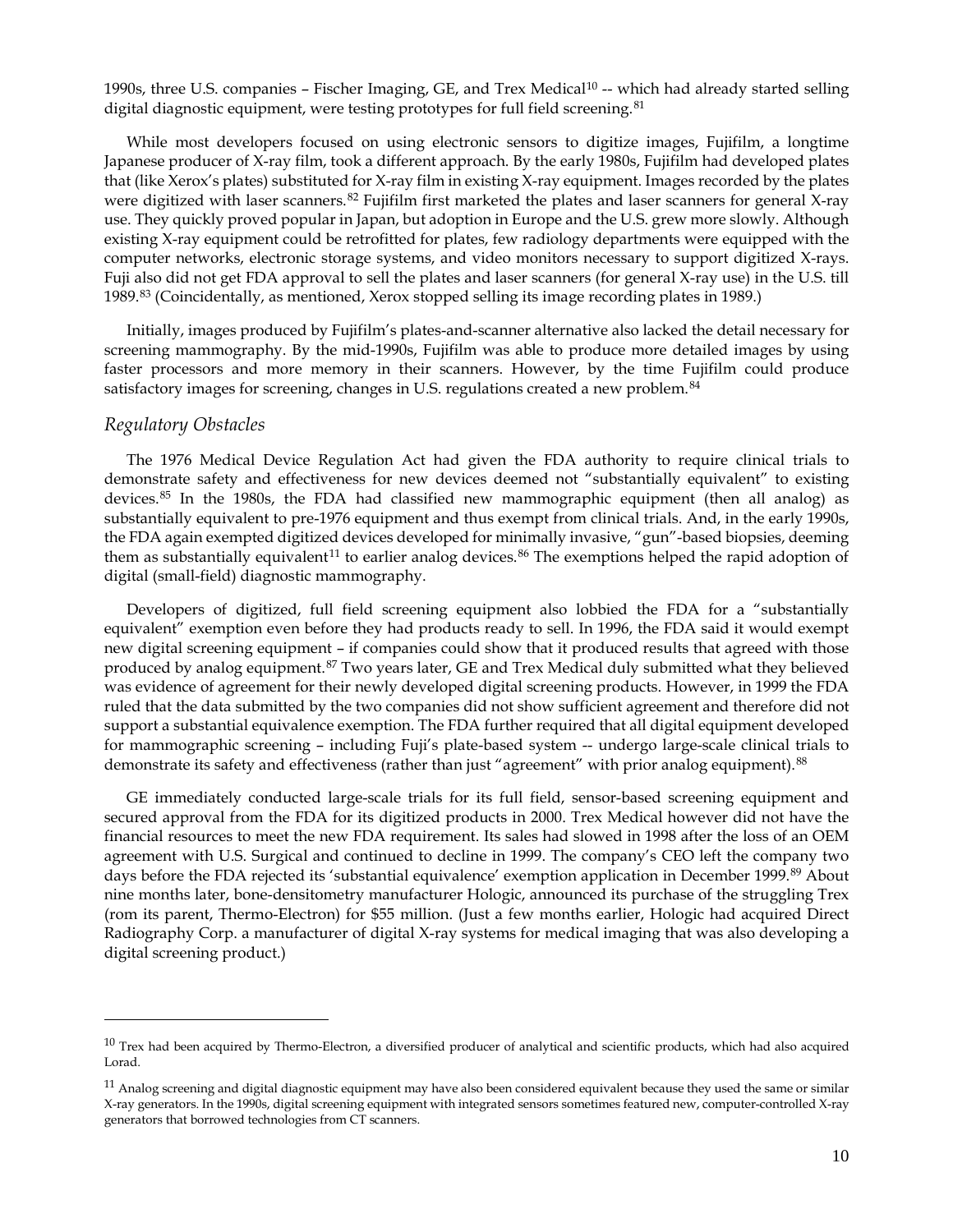#### *Digitization in Europe and Japan*

Although European and Japanese companies were not leaders in digitizing diagnostic mammography, American companies had introduced their digital diagnostic products in Europe and Japan by the mid-1990s. And by the late 1990s, digital diagnostic equipment accounted for nearly ninety percent of total diagnostic equipment sales in Japan and Europe (as it also did in the United States).  $90$ 

In the much larger category of screening mammography, less stringent rules gave European users earlier access to digitized equipment. Unlike the FDA, European regulators did not require trials to establish the effectiveness of new medical devices: companies only had to satisfy safety standards.<sup>[91](#page-42-1)</sup> Therefore, Fujifilm had been able to offer its plates and laser scanners in 1998. Similarly, Trex Medical and GE were able to introduce digitized screening equipment in Europe in 1998 and 1999, respectively.<sup>[92](#page-42-2)</sup>

In Japan, radiologists had started using Fujifilm's plates and laser scanners for screening mammography in the mid-1990s, whereas sensor-based digital screening equipment was not available in Japan until 2000.<sup>[93](#page-42-3)</sup> Additionally radiologists continued to favor analog equipment (which itself had been improving) to a much greater degree than their American and European counterparts. Therefore, the sales and usage of sensorbased digital screening in Japan was negligible – as of 2000, only two sensor-based units had been sold in all of Japan.[94](#page-42-4)

#### *New Producers and Exits*

Entry into the American mammography equipment market slowed in the 1990s. Whereas in the 1980s (before any digitization had occurred), twenty-four companies had started selling mammographic equipment, only seventeen started selling in the 1990s. Meanwhile, nearly twice as many companies departed as in the 1980s.

Most entrants offered improved analog screening equipment (where technological advances had continued alongside efforts to develop full field digitized products) while a few others focused on the smaller diagnostic equipment market.

Fewer companies started selling mammography equipment in Europe in the 1990s than had in the United States. Large companies that started selling in the U.S. also sold in Europe, but many small American entrants did not. (American producers that exited their domestic market also stopped selling in Europe, and two European companies also exited.)<sup>[95](#page-42-5)</sup>

Entrants into the Japanese market increased in the 1990s, but the overall number of producers remained small. Half the post-1990 entrants offered digital equipment (mostly plates and scanners for screening, as previously mentioned), and the other half sold analog screening equipment.

#### *The Situation at the end of 2000*

A Frost & Sullivan report estimated that analog screening equipment accounted for \$222.2 million – or nearly 80% -- of worldwide mammographic equipment sales in 2000. And North American and European buyers accounted for  $48.8\%$  and  $41.8\%$  of the worldwide analog screening equipment sold.<sup>[96](#page-42-6)</sup>

Analog screening equipment sales in the US had fallen by more than a third in 2000. Frost & Sullivan attributed the decline to a "flurry of regulation-prompted sales," spurred in the previous year by the Mammography Quality Standards Act passed in 1992. The Act had mandated minimum specifications for many features (such as image receptor sizes, exposure control, and compression paddle devices) that the equipment used in many facilities did not meet. As the first effective date for compliance approached, in 1999, purchases to replace sub-standard equipment jumped.<sup>[97](#page-42-7)</sup> Between 1997 to 1999 sales of screening units jumped by nearly 24% (from \$136 million to \$168.3 million) while the total number of installations increased by less than  $1\%.^{98}$  $1\%.^{98}$  $1\%.^{98}$  The sales however reduced replacement purchases that might have been made in 2000. And with a sharp fall in its largest segment, worldwide sales of mammographic equipment had also declined, albeit to a much smaller extent (to \$282.5 million in 2000 from \$292.5 million in 1[99](#page-42-9)9.<sup>99</sup>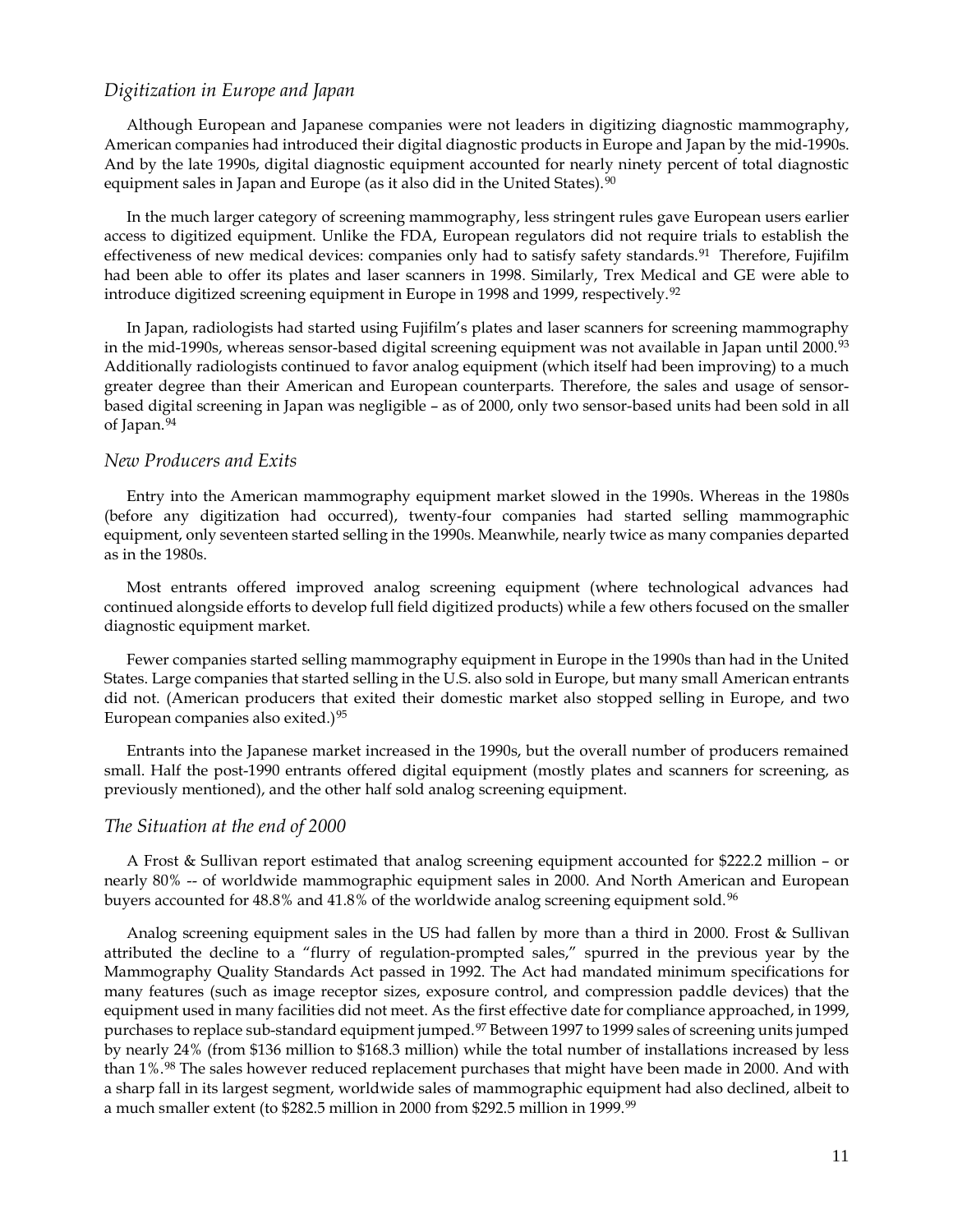Frost & Sullivan expected worldwide sales to rebound after their 2000 decline and grow at more than 10% a year to \$567.2 million in 2007. The report also predicted a significant shift from analog to digital mammography, particularly in North America and Western Europe. The report predicted analog sales (comprising mainly of screening equipment) to fall by nearly 20% in North America to \$91 million between 2000 to 2007 and by about 6% to \$88.4 million in Western Europe. Meanwhile, digital mammography sales were expected to grow by 373% in North America to \$162.9 million in 2007 and by over 700% to \$130 million in Western Europe.[100](#page-42-10)

According to the Frost and Sullivan report the global mammography market was "mature," with "the vast majority of sales coming from the replacement of outdated or obsolete equipment. The principal markets for mammography equipment, the United States and Western Europe, [we]re practically saturated." Moreover, mammography facilities weren't even replacing equipment, which had an average life span of nine years, "until they absolutely ha[d] to." $101$  One reason was low utilization: In the U.S., the average number of procedures performed per machine in 2000 was just over 2100, compared to a potential capacity of more than 9000 procedures. And, with reimbursement rates often below operating costs, most U.S. facilities offered mammography as a "loss leader." Hundreds were closing. In Germany and France radiologists had organized strikes to protest low reimbursement rates. [102](#page-42-12)

Reduced demand – and an increased preference for cheaper and more basic units was also expected to reduce prices, from \$75,500 per unit in 2000 to \$71,000 in North America.[103](#page-42-13) Lower prices would in turn further limit the total revenues from analog screening equipment. Prices in Western Europe (where Frost & Sullivan expected smaller declines in total revenue) however, were expected to rise from \$76,700 per unit in 2000 to \$81,000 in 2007.[104](#page-42-14)

In digital screening, Frost & Sullivan based its forecast of growth in North America and Europe on technical advantages such as "increased contrast resolution" and "real-time image enhancement" providing more "sharper, more detailed views" and thus "improved early detection rates for hard-to-detect cancers." If it were "conclusively demonstrated" that digital screening saved more lives than analog screening, this would "provide an enormous impetus for facilities to invest in the digital modality." Digital screening also had potential for reducing false positives and radiation doses and for enabling tele-mammography in remote areas.[105](#page-42-15)

Outside North America and Western Europe, Frost & Sullivan expected increased sales of both analog and digital equipment. In Japan, the report noted a "strong possibility" that a national screening program would be passed into law, which would increase analog screening equipment sales from \$14.8 million (from 199 units) in 2000 to \$33.2 million (from 471 units) in 2007. Meanwhile digital mammography would also increase from \$2.3 million in 2000 to \$21 million.[106](#page-42-16)

In the rest of the world, Frost & Sullivan expected analog screening equipment sales to grow from \$5.7 million (from 75 units) to \$16.7 million (from 225 units) in 2007 and digital equipment sales to rise from \$2.7 million to \$23.8 million in 2007. The report also expected rapid increases in the sales of refurbished (analog) equipment, which was often priced at less than half the price of new units, in Latin America, Eastern Europe and other developing regions that did not enforce stringent technical standards.<sup>[107](#page-42-17)</sup>

According to the report, there were only seven "active competitors" worldwide in the mammography equipment market in 2000. Three – GE, Siemens, and Toshiba – were multinational industrial conglomerates that sold a wide range of medical devices.<sup>[12](#page-14-0)</sup> The other four - Hologic, Instrumentarium Imaging, Picker International, Fischer Imaging, and Planmed – were "niche-players" that focused on medical imaging. Seven "active competitors" had exited between 1997 and 2000: two multinational conglomerates (Phillips and Hitachi) and four medical imaging specialists (Acoma, Picker International, Elscint, and Soredex.).

 $\overline{a}$ 

<span id="page-14-0"></span><sup>12</sup> Frost & Sullivan's list apparently excluded Fuji's plate and scanner systems, as well as very small producers of ancillary mammographic equipment and systems.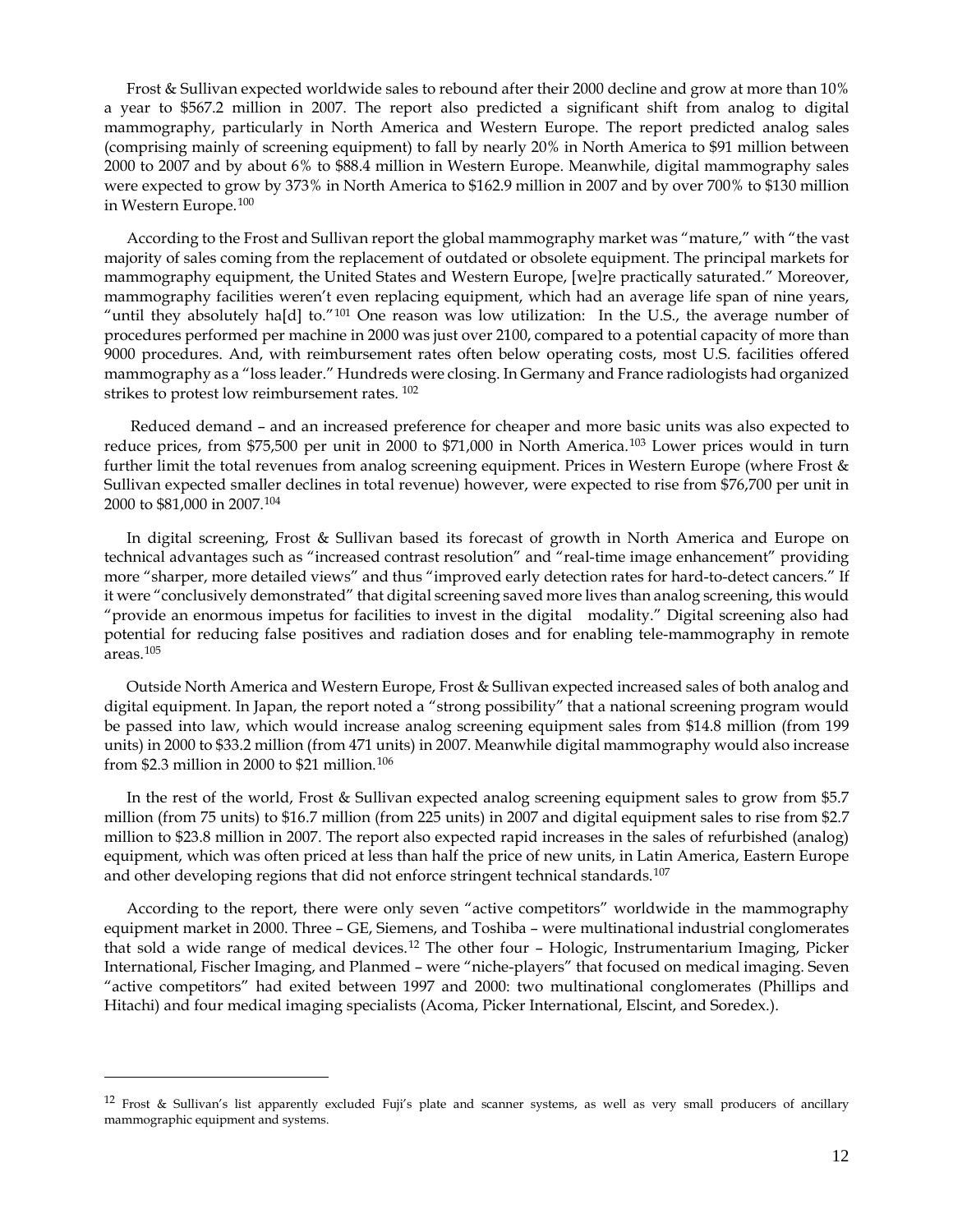GE, the market leader in 2000 had more than doubled its share of 1997 global sales (See Figure 4). Trex Medical, the leader in 1997, had stumbled as mentioned, and been acquired by Hologic. GE had taken advantage of the erstwhile leader's difficulties "to undercut its pricing and capture a substantial portion of its market share." Two Scandinavian niche-players, Instrumentarium and Planmed had also benefitted from Trex's decline.[108](#page-42-18)

GE had secured a 53% share of the analog equipment sold in North America. According to Frost & Sullivan, GE, then the world's largest corporation (with nearly \$500 billion in market capitalization), had "pioneered… internet promotions offering mammography equipment at prices far below list price." Its "access to economies of scale and capitalization" gave GE's mammography business a "considerable advantage in this highly price-conscious market."<sup>[109](#page-42-19)</sup> GE was also the market leader in European analog equipment sales (with a 37% share) followed by Siemens (29%).<sup>[110](#page-42-20)</sup> In Japan, GE was slightly behind market leader Toshiba (which had a 33% share) with 31% of the market.<sup>[111](#page-42-21)</sup>

GE was also, as mentioned, the only company in the U.S. that had received FDA approval for digital screening. However, Fischer Imaging and Hologic were preparing to apply for approval and three of the other four "active competitors" in the analog market, namely Siemens, Instrumentarium Imaging, and Planmed were also developing digital screening products.<sup>[112](#page-42-22)</sup> Developing and marketing digital screening, according to Frost & Sullivan was necessary to remain a viable competitor in mammography because end-users wanted suppliers on the cutting-edge of imaging technology.<sup>[113](#page-42-23)</sup>





Source: Created using data from Frost & Sullivan, *World X-ray Mammography Market* (2001).

High R&D costs for digital screening, had according to Frost & Sullivan, driven many niche producers with limited financial resources out of the market whereas large conglomerates, such as Phillips had probably decided the returns did not justify the investment. Expensive components such as detectors, workstations, and display monitors, also contributed "substantially" to the prices of digital screening systems. Unless the R&D and component costs were controlled, predicted Frost & Sullivan, prices would remain high, financial returns would remain low and more niche producers would be forced out of mammography.[114](#page-42-24)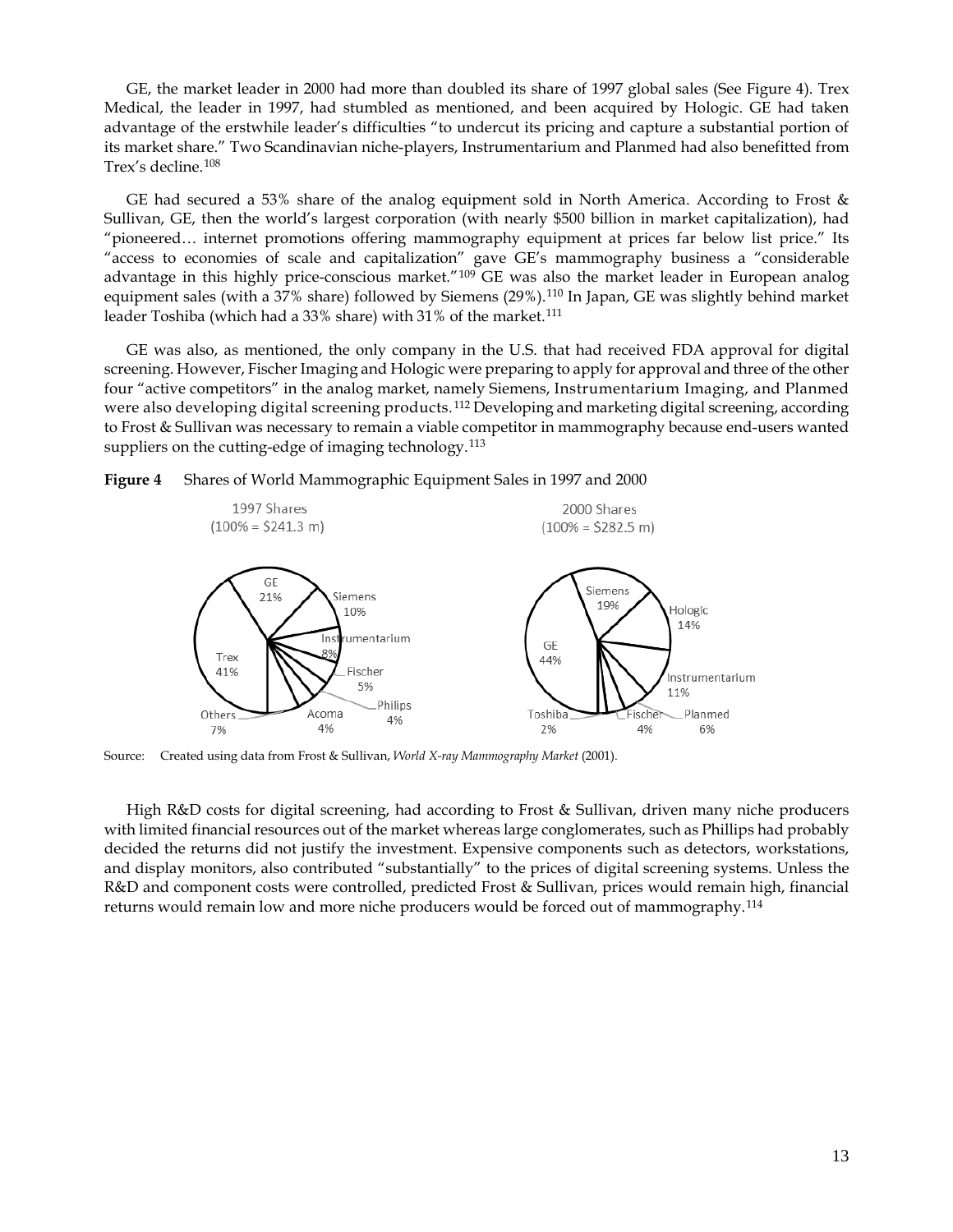# **Exhibits**

**Exhibit 1** The FDA's Mammography Survey

The U.S. Food and Drug Administration (FDA) surveyed mammography procedures and equipment in fortytwo states in 1977 and 1978. The survey found that about 550 installations used specialized mammographic equipment (first developed by Charles Gros and CGR), typically with highly sensitive, specialized mammographic film, as recommended by Robert Egan and sold at that time by Kodak and Du Pont.

The rest (about 2,230 units) were general purpose units. Some used standard film, others used specialized film, and yet others used Xerox's plates instead of film.

The FDA's survey showed wide variations in safety and accuracy depending on the equipment and film used.

- General purpose equipment used with standard X-ray film was the most unsafe and inaccurate option: it exposed patients to the most radiation and produced the blurriest images. Inspectors found that eighty-eight percent of general-purpose units used with standard film worked incorrectly, often because of operator error.
- Xerox's plates (used to retrofit general purpose equipment) worked correctly more often, but incorrect operation was still high — over twenty-five percent.
- Use of specialized mammographic film exposed patients to the least radiation and produced the sharpest images. However, if the specialized film was used with general purpose units, operating errors occurred over fifty percent of the time. In contrast, specialized equipment used with specialized film reduced errors to just six percent.
- Source: R. G. Jans et al., "The Status of Film/Screen Mammography. Results of the BENT Study," *Radiology* 132, no. 1 (July 1979): 197– 200, https://doi.org/10.1148/132.1.197.

# **Exhibit 2** Xerox's "Xeromammography"

In 1955, two American physicians working on civil defense medical services reported on a new method for producing X-ray images like those used in Xerox's newly available photocopiers. The plates required no special, costly chemicals to produce very detailed, lasting images (in blue ink on white paper). "Although our initial interest in xeroradiography came about because of civil defense," the physicians wrote, "we have been impressed from the start with the possibility of using the method in routine clinical radiography."

Within a few years, researchers had tested xeroradiography for several applications, including mammography, and found the images rivaled and sometimes surpassed those made on X-ray film. In 1966, the American College of Radiology began working with Xerox to develop a commercial device.

Xerox's xeroradiographic units were introduced in 1971 for use with general purpose X-ray equipment, but its cost-effectiveness, quality, and ease-of-use made it immediately popular for mammography. By the mid-1970s, over half the mammograms made in the United States were xeromammograms, and the device was being tested in Swedish clinical trials.

Critics questioned the safety of mammographic screening in 1976, and subsequent tests revealed that xeromammography was not as safe as mammography performed with specialized mammographic equipment and film (as noted in **Exhibit 1**). Despite improvements made in the 1980s, sales dwindled, and Xerox discontinued the device for general as well as mammographic uses in 1989.

Source: See endnotes: [115](#page-42-25)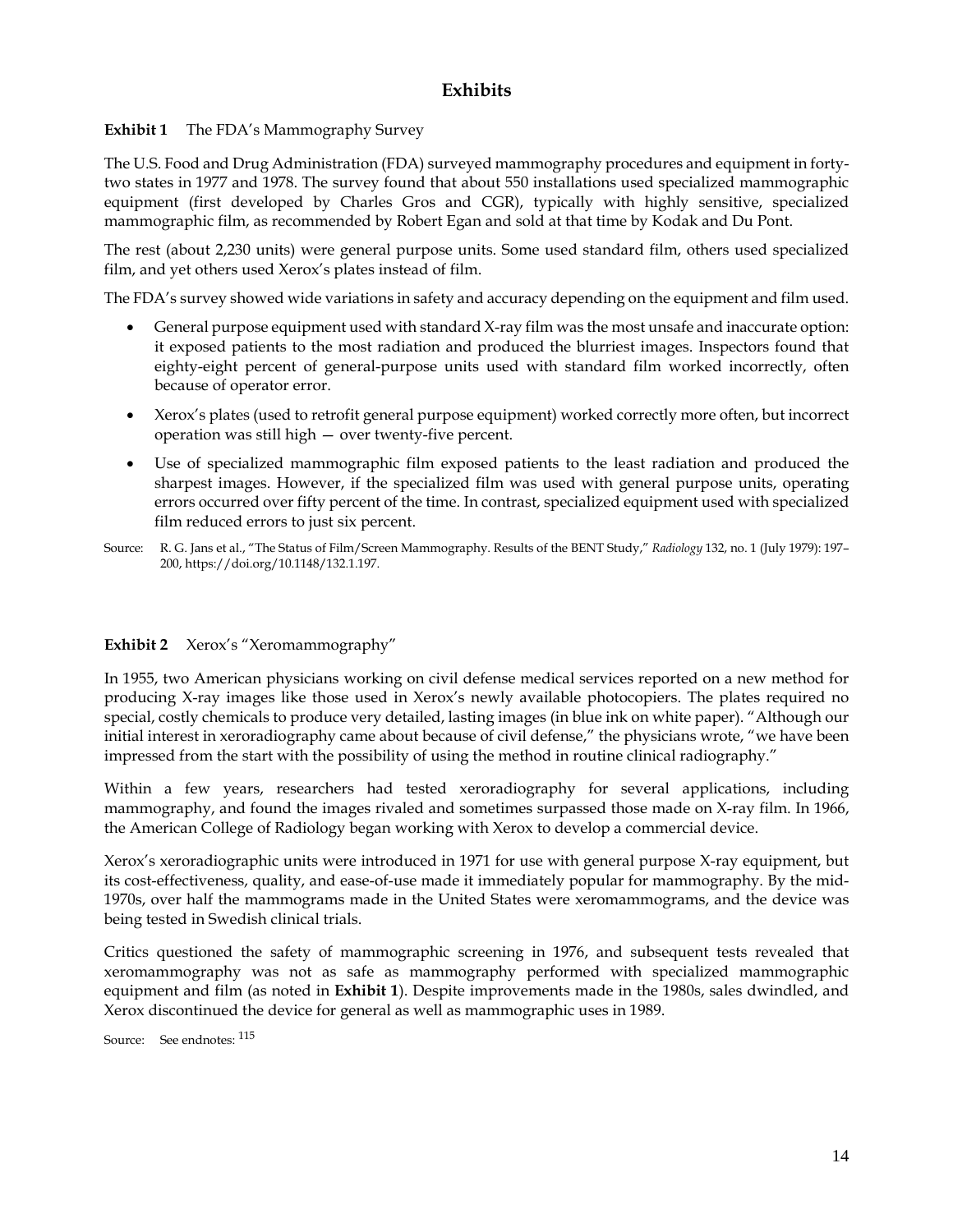## **Exhibit 3** Breast Cancer Advocacy

Before the 1970s, treatment for breast cancer was limited to radical mastectomies that removed entire breasts. This disfiguring surgery kept few women alive for more than five years.

Explicit mention of the disease was avoided; conversations referred to women who had "The Big C."

In November 1972 Shirley Temple Black, a former child movie star who had become a diplomat, came forward with her breast cancer diagnosis. In 1974, the President's wife, Betty Ford and the vice-president's wife, "Happy" Rockefeller, followed Black's lead. The publicity helped promote early detection via screening mammography sponsored by the NCI and the American Cancer Society. Later, other celebrities revealed their cancer diagnoses to promote screening and raise funds for research.

In the early 1980s, the Susan G. Komen Foundation provided another boost. Nancy Brinker had started the foundation in 1982 to honor her sister Susan Komen, who had died of breast cancer in 1980. By 1985, the Texas-based organization had raised over a million dollars for research through luncheons, cocktail parties, dinner dances, polo matches, and a road race. The foundation also sponsored educational seminars and an award named for First Lady Betty Ford.

By the late 1980s, the Komen Foundation had become a powerful advocacy group, lobbying for state and federal laws that spurred advances in mammographic equipment, required insurance coverage for screening, increased funding for research, and created another federally funded free screening program (instituted in the 1990s). The foundation also taught women how to self-examine their breasts and recommended when and how often women should undergo screening mammography.

In 1991, the Komen Foundation started its Pink Ribbon Campaign, which is credited with raising millions of dollars for breast cancer advocacy, research, and education.

Source: Paraphrased from Susan Braun, "The History of Breast Cancer Advocacy," *The Breast Journal* 9 (May 1, 2003).

# **Exhibit 4** Questions about Breast Cancer Screening

In 1995 a U.S. Office of Technology report, *Health Care Technology and Its Assessment in Eight Countries*, noted:

"…A large, well-designed randomized trial carried out in the Health Insurance Plan (HIP) of Greater New York during the 1970s, [showed] clear benefits from routine screening in terms of mortality from breast cancer in women over the age of 50.

…The HIP randomized trial offered the interventional group, approximately 31,000 women aged 40 to 64 years, four successive annual screenings with two-view mammography and breast physical examination. About 67 percent of the women accepted, and approximately 50 percent of those received at least three screenings. The trial showed a statistically significant reduction in mortality in women who were over 50 years of age at entry into the study. Five years after entry, the reduction in mortality was about 50 percent, falling to about 20 percent at 18 years after entry. For women 40 to 50 years of age at entry, the reduction in mortality was small (about 5 percent at five years, and not statistically significant).

[The HIP study was] …followed up by two randomized studies in Sweden, one in the United Kingdom, and a number of nonrandomized studies. These studies in total seem to demonstrate benefit from screening but leave a number of unanswered questions. One problem is that each one has used a different screening regimen, so the independent contribution of the two methods of examination cannot be estimated… Another problem is that the studies have been done at different times with different X-ray technologies; the question of the usefulness of modern technology cannot then be answered. Nonetheless, it is widely assumed that modern X-ray mammography screening alone is of benefit.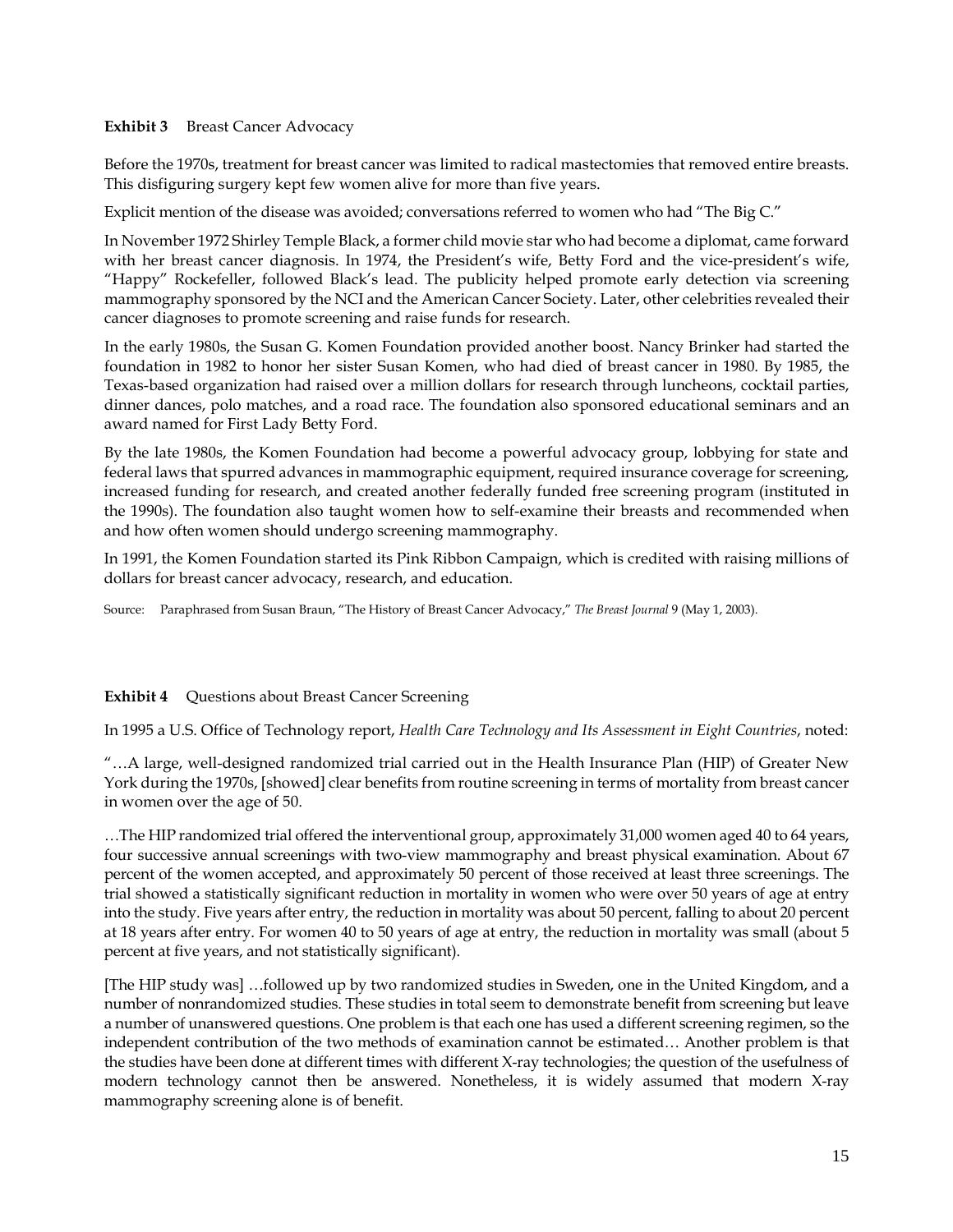A contentious issue is the question of screening women under the age of 50 years. In the United States some groups do not recommend screening women under 50 years of age, but others do. In Canada, the Task Force on the Periodic Health Examination does not recommend screening younger women, but the province of British Columbia does support this practice.

A number of cost-effectiveness analyses of breast screening have been carried out… [One US study] estimated that a program that screened 25 percent of American women between the ages of 40 and 75 would cost \$US 4.2 billion for annual breast physical examination alone and \$US15 billion for examination plus mammography. Using outcomes from the HIP study, the marginal cost of adding a year of life with both examination and mammography would be \$US 134,081 in the age group from 40 to 50 years; \$US83,830 in the age group from 55 to 65 years; and \$US92,412 in the 65- to 75-year-old group. Other studies have found lower costs per year of life added with breast cancer screening. Typical figures range between \$US13,200 and \$US28,000 per year of life saved."

Source: Excerpted from *Health Care Technology and Its Assessment in Eight Countries, International Differences in Health Care Technology and Costs* (Washington, DC: Office of Technology Assessment, United States Congress: For sale by the Supt. of Docs., U.S. G.P.O, 1995).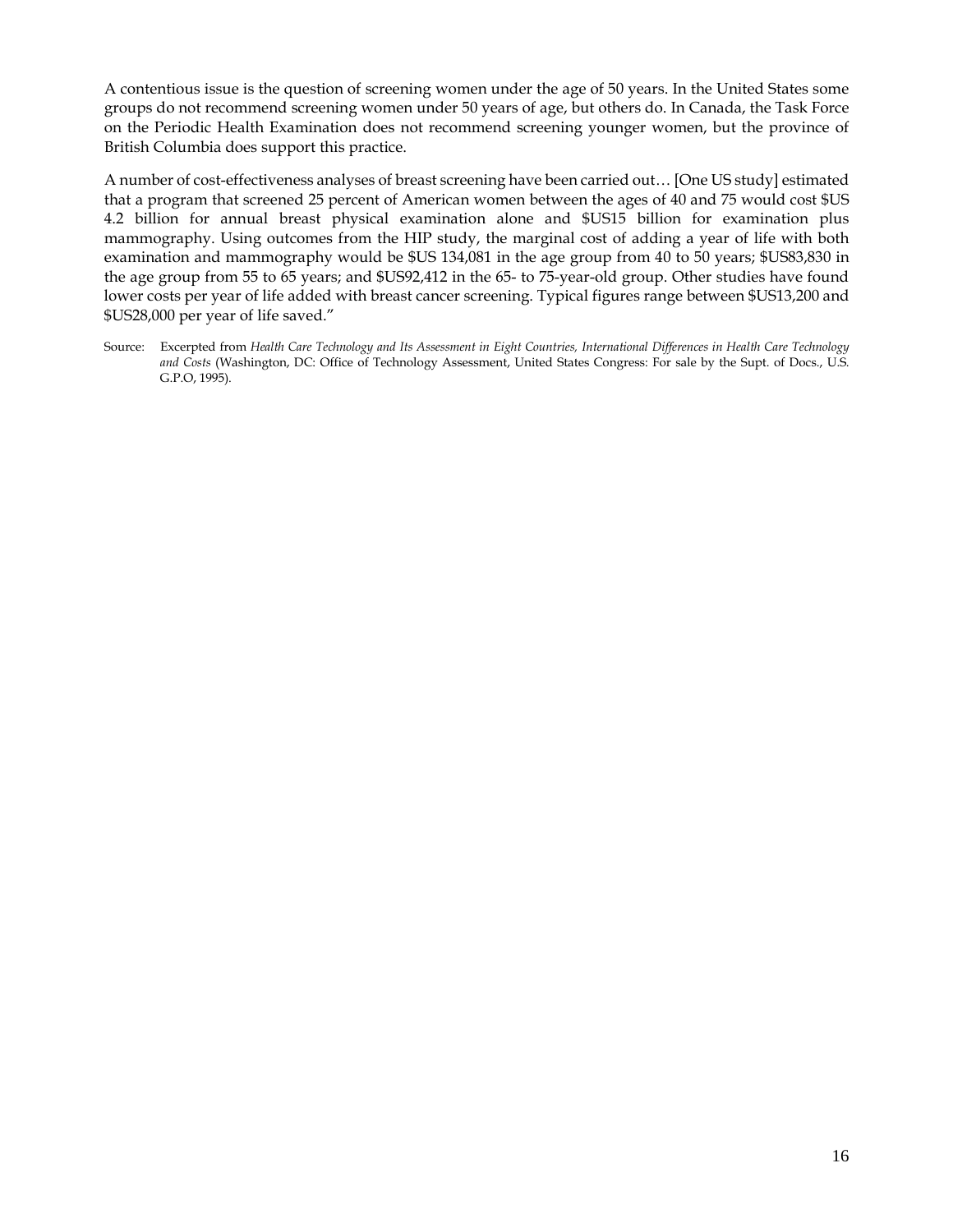|                          | 2000 Estimates |            | 2007 (Predicted) |                  |                |                |
|--------------------------|----------------|------------|------------------|------------------|----------------|----------------|
|                          |                |            |                  |                  |                |                |
|                          | Screening      | Diagnostic | Total            | <b>Screening</b> | Diagnostic     | Total          |
| North America            |                |            |                  |                  |                |                |
| Sales (\$m)              |                |            |                  |                  |                |                |
| Analog                   | 108.5          | 1.4        | 109.9            | 90.6             | 0.4            | 91             |
| Digital                  | 22.7           | 11.5       | 34.2             | 145.8            | 17.1           | 162.9          |
| Prices (\$ '000s/unit)   |                |            |                  |                  |                |                |
| Analog                   | 75.5           | 35.9       | $\overline{a}$   | 71.1             | 27.6           |                |
| Digital                  | 473.1          | 107.4      |                  | 324.7            | 91.6           |                |
| Installed base (Units)   |                |            |                  |                  |                |                |
| Analog                   | 15,287         |            |                  | 14,712           | $\overline{a}$ |                |
| Digital                  | 48             |            |                  | 1054             | $\overline{a}$ |                |
| <b>Western Europe</b>    |                |            |                  |                  |                |                |
| Sales (\$m)              |                |            |                  |                  |                |                |
| Analog                   | 93.2           | $1.1\,$    | 94.3             | 88.3             | 0.1            | 88.4           |
| Digital                  | 9.6            | 6.5        | 16.1             | 117.4            | 12.6           | 130            |
| Prices (\$ '000s/unit)   |                |            |                  |                  |                |                |
| Analog                   | 76.7           | 37.1       |                  | 81               | 26             |                |
| Digital                  | 452.9          | 110.4      |                  | 324.4            | 95.2           |                |
| Installed base (Units)   |                |            |                  |                  |                |                |
| Analog                   | 10,273         |            |                  | 10,690           | $\overline{a}$ |                |
| Digital                  | 12             |            |                  | 726              |                |                |
| <u>Japan</u>             |                |            |                  |                  |                |                |
| Sales (\$m)              |                |            |                  |                  |                |                |
| Analog                   | 14.8           | 0.42       | 15.22            | 33.2             | 0.12           | 33.32          |
| Digital                  | 0.9            | 3.3        | 4.2              | 15.9             | 5.1            | 21             |
| Prices (\$ '000s/unit)   |                |            |                  |                  |                |                |
| Analog                   | 74.6           | 37.2       | $\overline{a}$   | 70.4             | 30.4           |                |
| Digital                  | 474.7          | 107.4      |                  | 325.6            | 91.7           |                |
| <b>Rest of the World</b> |                |            |                  |                  |                |                |
| Sales (\$m)              |                |            |                  |                  |                |                |
| Analog                   | 5.7            | 0.26       | 5.96             | 16.7             | 0.03           | 16.73          |
| Digital                  | 1.9            | 0.8        | 2.7              | 18.8             | 5              | 23.8           |
| Prices (\$ '000s/unit)   |                |            |                  |                  |                |                |
| Analog                   | 75.6           | 36.7       | $\overline{a}$   | 74.1             | 28             |                |
| Digital                  | 466.9          | 108.4      | $\overline{a}$   | 324.9            | 92.8           | $\overline{a}$ |
| Worldwide                |                |            |                  |                  |                |                |
| Sales (\$m)              |                |            |                  |                  |                |                |
| Analog                   | 222.2          | 3.1        | 225.3            | 228.7            | 0.6            | 229.3          |
| Digital                  | 35.1           | 22.1       | 57.2             | 298              | 39.8           | 337.8          |
| Prices (\$ '000s/unit)   |                |            |                  |                  |                |                |
| Analog                   | 75.6           | 36.7       |                  | 72.8             | 26             | 98.8           |
| Digital                  | 466.9          | 108.4      |                  | 325              | 92.8           | 417.8          |

**Exhibit 5** Mammography Equipment Markets: Selected statistics

Source: Created using data from Frost & Sullivan, *World X-Ray Mammography Market* (2001).

Note: Analog screening sales pertain just to the "add-ons" to a basic mammography unit.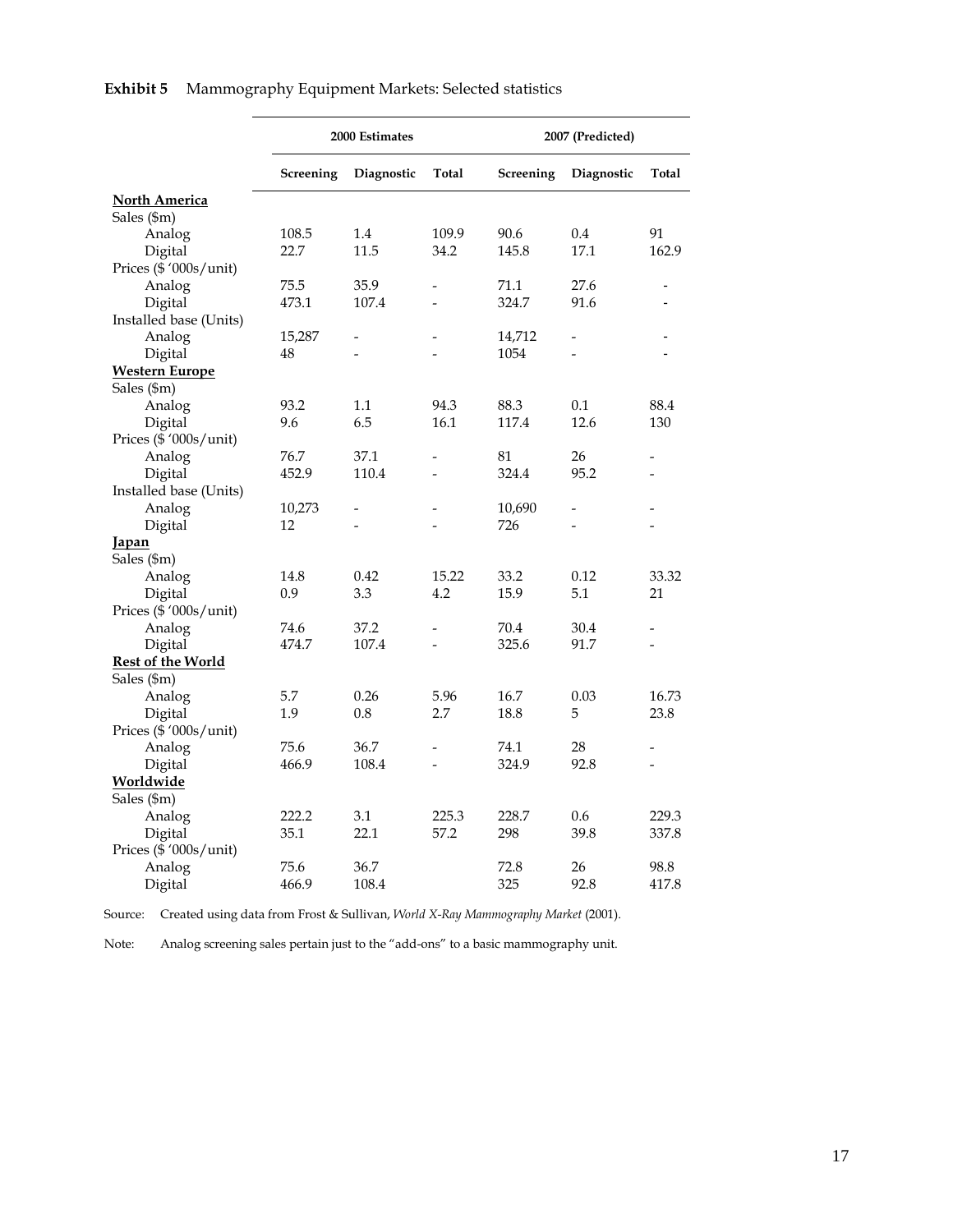| Year    | Event                                                                                                                            |  |  |  |
|---------|----------------------------------------------------------------------------------------------------------------------------------|--|--|--|
| 1895    | X-rays discovered                                                                                                                |  |  |  |
| 1913    | First X-ray images taken of breast cancer tumors.                                                                                |  |  |  |
|         | Radiologist Raul Leborgne publishes a new technique for producing sharp breast X-rays.                                           |  |  |  |
| 1950s   | Radiologist Charles Gros begins experiments in Strasbourg, France.                                                               |  |  |  |
|         | Radiologist Robert Egan begins experiments in Houston, Texas.                                                                    |  |  |  |
| 1956    | Radiologist Jacob Gershon-Cohen begins studies on early detection in Philadelphia, Pennsylvania.                                 |  |  |  |
|         | Egan reports a 97% correspondence rate and high rates of early detection for his mammography technique.                          |  |  |  |
| 1960-62 | Gershon-Cohen also reports on accuracy of early detection using mammography.                                                     |  |  |  |
|         | Gros authors a textbook based on his mammographic technique and findings.                                                        |  |  |  |
| 1963    | National Cancer Institute (NCI) contracts with Health insurance Plan of New York (HIP) to run a clinical trial                   |  |  |  |
|         | testing screening mammography.                                                                                                   |  |  |  |
| 1964    | Kodak produces industrial X-ray films and screens vacuum-sealed together for high-quality, high-contrast<br>breast X-ray images. |  |  |  |
|         | CGR introduces the Senograph, an X-ray machine designed by Gros and engineer Emille Gabbay specifically                          |  |  |  |
|         | for mammography, in Europe.                                                                                                      |  |  |  |
| 1966    | Robert Egan moves to Emory University, where he trains radiologists from across the U.S.                                         |  |  |  |
|         | Xerox begins research into xeroradiography.                                                                                      |  |  |  |
|         | Initial results from the HIP trial suggest that mammography reduces breast cancer deaths by forty percent.                       |  |  |  |
|         | Congress passes the National Cancer Act, enabling the NCI to join with the American Cancer Society to fund a                     |  |  |  |
| 1971    | national free screening mammography program.<br>Xerox brings xeroradiography to market.                                          |  |  |  |
|         | CGR's Senograph introduced in U.S.                                                                                               |  |  |  |
| 1973    | Breast Cancer Detection and Demonstration Project (BCDDP) launched.                                                              |  |  |  |
| 1975    | The BCDDP grows to 29 centers across the U.S.                                                                                    |  |  |  |
|         | John Bailar at the NCI raises questions about mammography's accuracy and safety. Medical Device Act                              |  |  |  |
| 1976    | passed.                                                                                                                          |  |  |  |
|         | Surgeons and radiologists propose the use of mammography to perform wire-guided localizations to prepare                         |  |  |  |
|         | for biopsies.<br>Federal limits on radiation exposure lowered.                                                                   |  |  |  |
|         | The Food and Drug Administration (FDA) surveys mammography machines nationwide.                                                  |  |  |  |
| 1977    | National Institutes of Health convenes a public consensus building conference but fails to reach full consensus.                 |  |  |  |
|         | Lazlo Tabar begins controlled trials of mammography in multiple towns across Sweden.                                             |  |  |  |
| 1981    | The BCDDP ends.                                                                                                                  |  |  |  |
| 1982    | The Susan G. Komen Foundation founded by Komen's sister, Nancy Brinker.                                                          |  |  |  |
| 1983    | The Komen Foundation holds its first fundraising race in Dallas, Texas.                                                          |  |  |  |
|         | Lazlo Tabar publishes initial data from Swedish trials confirming mammography reduces mortality rates and                        |  |  |  |
| 1985    | detects cancers at an earlier stage.                                                                                             |  |  |  |
| 1986    | National Breast Cancer Awareness Month established.                                                                              |  |  |  |
| 1987    | GE acquires pioneer CGR.                                                                                                         |  |  |  |
| 1988    | Partial coverage of mammograms begins nationally under Medicare, but not Medicaid.                                               |  |  |  |
|         | Radiologists develop new mammographic equipment designed to facilitate minimally invasive biopsies.                              |  |  |  |
|         |                                                                                                                                  |  |  |  |
| 1989    | Lazlo Tabar publishes additional data confirming mammography reduces mortality rates and catches cancers<br>at an earlier stage. |  |  |  |
| 1990    | Full coverage of mammography begins for those on Medicare, but not for Medicaid recipients.                                      |  |  |  |
| 1991    | Blue Cross Blue Shield becomes the first major private insurance company to cover mammographic screening                         |  |  |  |
|         | for women over 40.                                                                                                               |  |  |  |

# Appendix 1: Mammography Timeline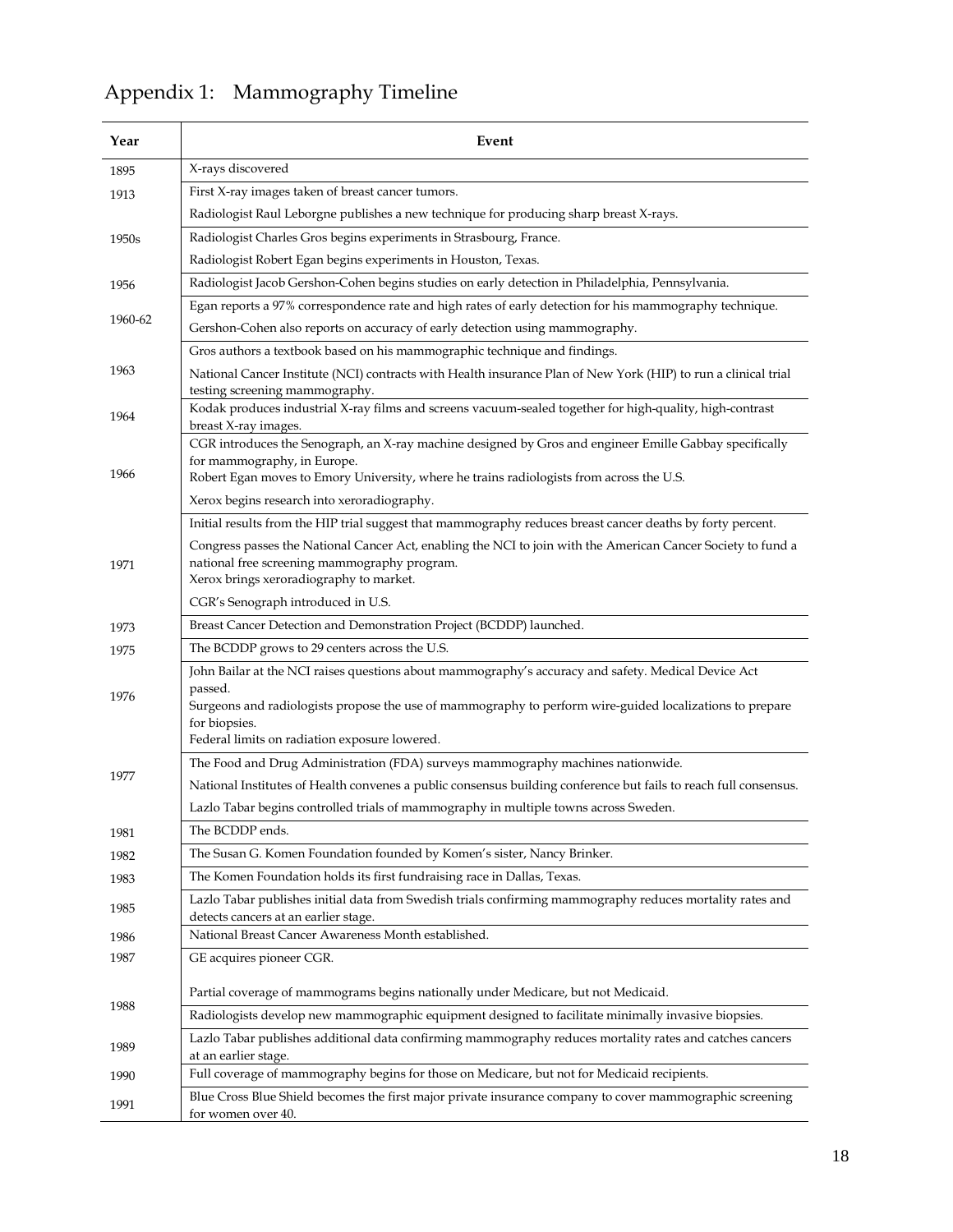| Year | Event                                                                                                                                                                                                                                                                                                                                                                                                                                                                                            |
|------|--------------------------------------------------------------------------------------------------------------------------------------------------------------------------------------------------------------------------------------------------------------------------------------------------------------------------------------------------------------------------------------------------------------------------------------------------------------------------------------------------|
| 1992 | Activists succeed in lobbying Congress for unprecedented levels of funding for breast cancer research.<br>Mammography Quality Standards Act passed by Congress; the law requires inspections of mammography<br>facilities and equipment. Lorad introduces diagnostic mammographic equipment for performing minimally<br>invasive surgeries that features digital components. Within two years, competitors Fischer and Bennett will<br>offer similar devices.                                    |
| 1993 | The NCI returns to discouraging mammograms for women under 50; the American Medical Association<br>follows, but eventually reinstates recommendations that screening should start when women are 40.                                                                                                                                                                                                                                                                                             |
| 1996 | The FDA provisionally agrees to allow 510(k) approval of digital mammographic equipment for screening,<br>provided companies submit data showing its equivalency to analog equipment.                                                                                                                                                                                                                                                                                                            |
| 1998 | Trex Medical introduces sensor-based digital mammographic equipment for screening in Europe. Within a<br>year, GE will introduce its sensor-based digital mammographic equipment for screening in Europe. Fujifilm<br>introduces plates that adapt analog equipment to produce digital images in Europe, where they quickly<br>become a popular alternative to sensor-based digital mammographic equipment. (Radiologists in Japan had<br>already been using Fujifilm's plates for mammography.) |
| 1999 | The FDA rejects equivalency data submitted by GE and Trex Medical and requires clinical trials before<br>approval to market digital mammographic equipment for screening.                                                                                                                                                                                                                                                                                                                        |
| 2000 | Hologic acquires Trex Medical.<br>GE receives FDA approval to market its digital mammographic equipment for screening. In the next six years,<br>only four other companies will receive approval: Fischer, Hologic, Siemens, and Fujifilm.                                                                                                                                                                                                                                                       |
| 2005 | Results of trial sponsored by NCI shows digital mammographic equipment for screening equivalent to<br>standard mammography, except in use on patients under 50 years of age, when digital diagnoses women more<br>accurately than analog.                                                                                                                                                                                                                                                        |
| 2010 | FDA changes rules for digital screening mammographic equipment and no longer requires clinical trials before<br>marketing.                                                                                                                                                                                                                                                                                                                                                                       |
| 2011 | Hologic introduces 3-D mammographic equipment under old FDA rules (already in trials when rule change<br>made).                                                                                                                                                                                                                                                                                                                                                                                  |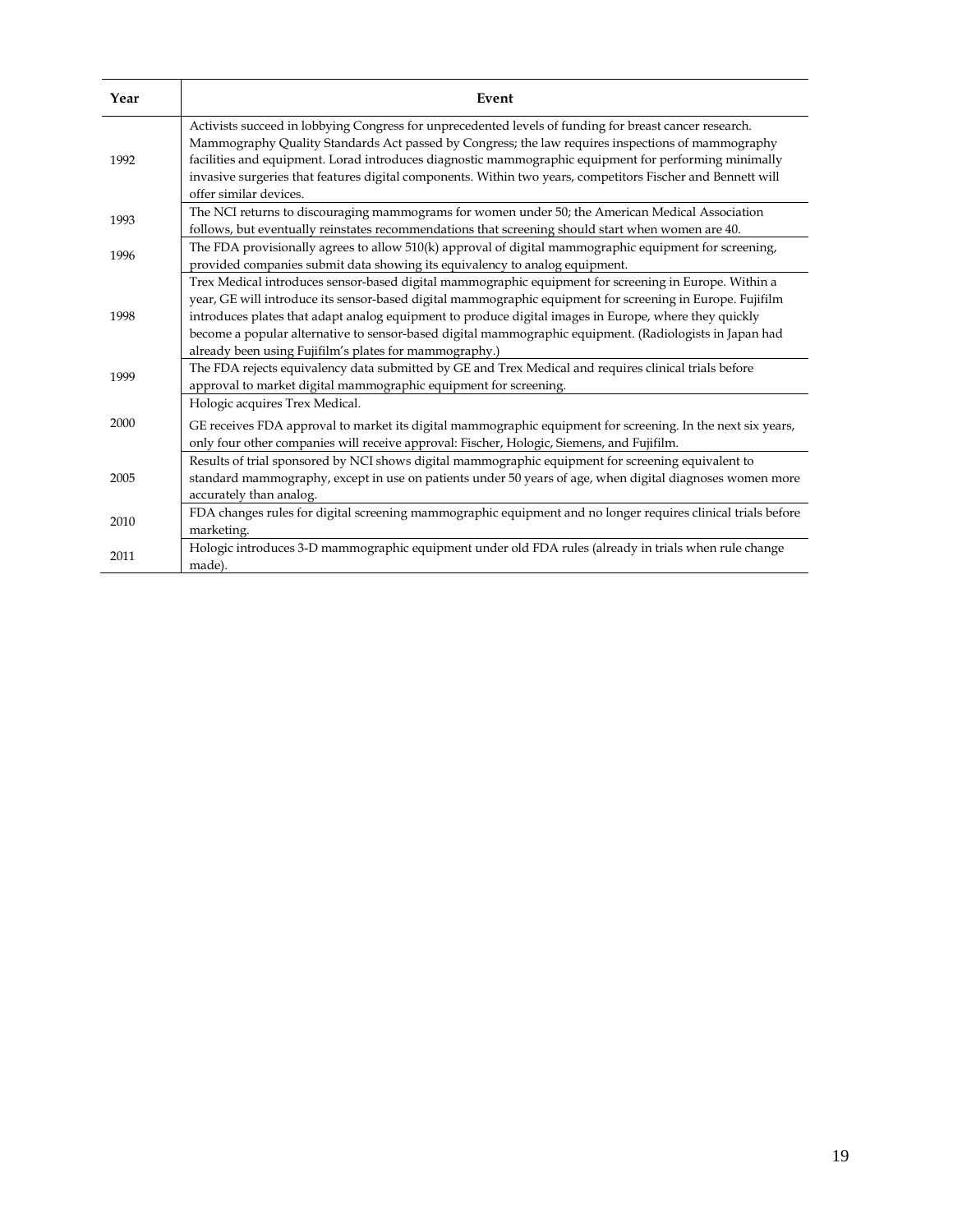# Appendix 2: Companies entering mammographic equipment markets (and country of their domicile)

|               | Market Entered (from 1966 -1970)                                                 |                                                                 |                                               |  |
|---------------|----------------------------------------------------------------------------------|-----------------------------------------------------------------|-----------------------------------------------|--|
| Year of Entry | <b>United States</b>                                                             | Europe                                                          | Japan                                         |  |
| 1966          | Kodak (US)                                                                       | Compagnie Générale de Radiologie (France)                       |                                               |  |
| 1971          | Xerox (US)<br>CGR (France)                                                       | Kodak (US)                                                      |                                               |  |
| 1972          | Du Pont (US)                                                                     | Siemens (Germany)<br>Picker (US)<br>Xerox (US)                  |                                               |  |
| 1973          | Siemens (Germany)<br>Philips (The<br>Netherlands)<br>Picker (US)<br>Fischer (US) | Philips (Netherlands)<br>Du Pont (US)                           |                                               |  |
| 1974          | General Electric (US)                                                            |                                                                 |                                               |  |
| 1975          | Technicare (US)                                                                  | AGFA/Gevaert (Belgium)                                          |                                               |  |
| 1976          | Xonics (US)                                                                      | Valmet (Finland)                                                |                                               |  |
| 1977          | AGFA/Gevaert<br>(Belgium)                                                        | Elema-Shonander (Sweden)<br>Tekniska Rontegencentralen (Sweden) | Xerox (US)<br>Toshiba (Japan)<br>Du Pont (US) |  |

Source: Endnotes: [116](#page-42-26)

|      | <b>Market Entered (1980-1989)</b>                                                                                                                                                                                                                                                                                                                                                                                                                                                               |                                                             |                           |  |  |
|------|-------------------------------------------------------------------------------------------------------------------------------------------------------------------------------------------------------------------------------------------------------------------------------------------------------------------------------------------------------------------------------------------------------------------------------------------------------------------------------------------------|-------------------------------------------------------------|---------------------------|--|--|
| Year | <b>United States</b>                                                                                                                                                                                                                                                                                                                                                                                                                                                                            | Europe                                                      | Japan                     |  |  |
| 1980 | Soredex (Finland)                                                                                                                                                                                                                                                                                                                                                                                                                                                                               | Soredex (Finland);                                          |                           |  |  |
| 1981 | Elscint (Israel)                                                                                                                                                                                                                                                                                                                                                                                                                                                                                | Elscint (Israel).<br>The General Electric Company (GEC, UK) | Siemens (Germany)         |  |  |
| 1982 |                                                                                                                                                                                                                                                                                                                                                                                                                                                                                                 |                                                             | GE/Yokogawa<br>(US/Japan) |  |  |
| 1983 | Ohmic (US)                                                                                                                                                                                                                                                                                                                                                                                                                                                                                      | GE (US)                                                     | Shimadzu (Japan)          |  |  |
| 1984 | $3M$ (US)                                                                                                                                                                                                                                                                                                                                                                                                                                                                                       | Gilardoni (Italy)<br>$3M$ (US)                              |                           |  |  |
| 1988 | Custom Medical Products (US)                                                                                                                                                                                                                                                                                                                                                                                                                                                                    |                                                             |                           |  |  |
| 1989 | AS&E (US); Amerisys (US).<br>Ausonics Corp. (Australia).<br>Bennett X-ray Corp. (US).<br>Continental X-ray Corp. (US).<br>International Radiographic Inc. (US).<br>Kramex Corp. (US).<br>Lorad Medical Systems (US).<br>MammoCare USA (US).<br>MinXRay Inc. (US); Moti (US).<br>National X-ray (US).<br>Planmed (Finland); Porta Ray (US).<br>Raytheon Medical Systems<br>Shimadzu Medical Systems (Japan)<br>Spectrascan Imaging Services (US)<br>Supertech Inc. (US)<br>Transworld X-ray (US) | Planmed (Finland)                                           |                           |  |  |

Source: Created using data from Sarah A. Fox, Carolyn Kimme-smith, and Dennis S. Kios, "The Technology Of Mammography: Misunderstood and Underutilized," *International Journal of Technology Assessment in Health Care* 4, no. 4 (1988): 521–544, https://doi.org/10.1017/S0266462300007601; Anderson (1990); Haus (1990, 2002); the Health Device Sourcebooks; the Medical Device Registers; and the FDA 510(k) database.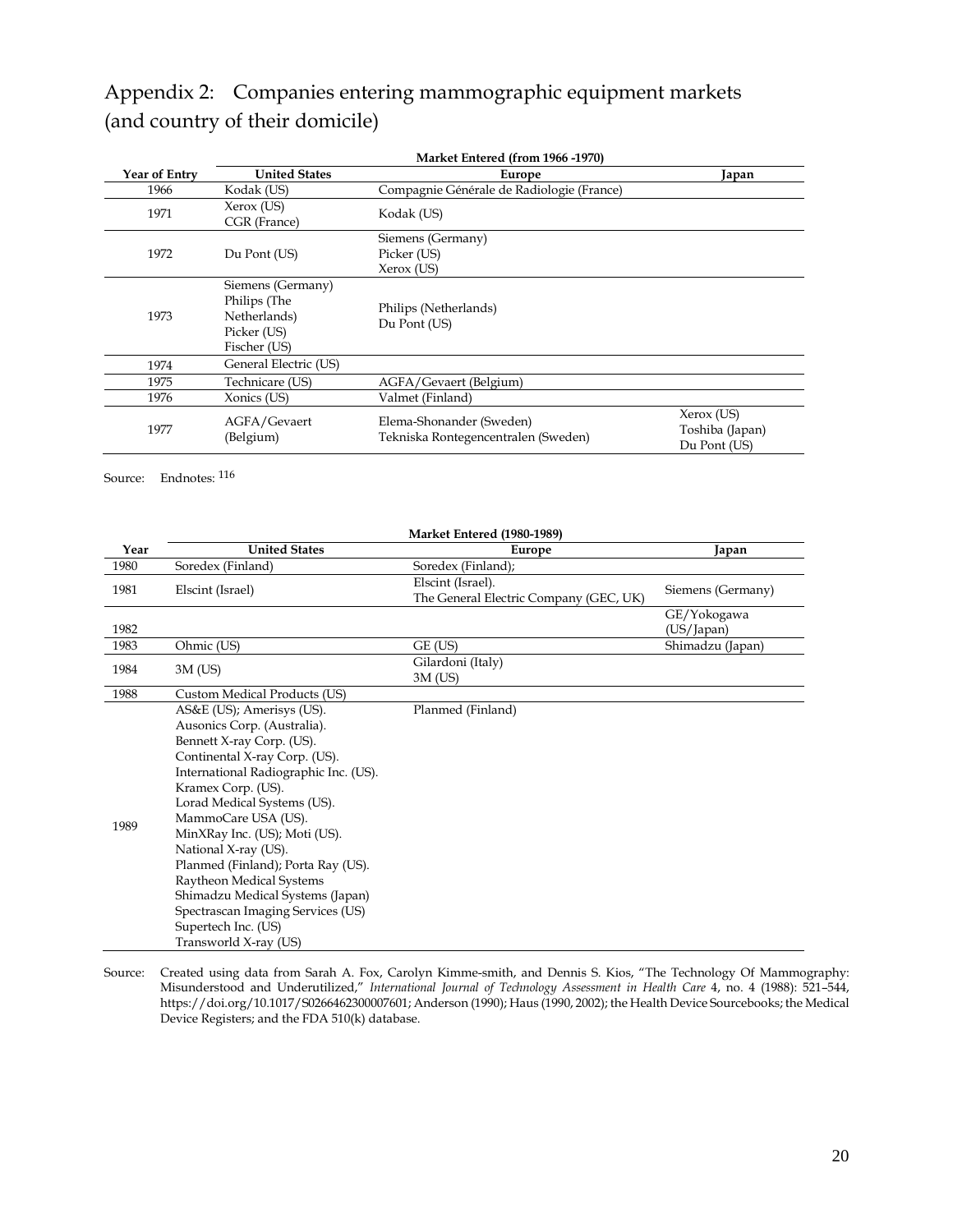|      | <b>Market Entered (1990-2000)</b>                                                                                                                                                                         |                                                              |                                                                                                     |  |  |
|------|-----------------------------------------------------------------------------------------------------------------------------------------------------------------------------------------------------------|--------------------------------------------------------------|-----------------------------------------------------------------------------------------------------|--|--|
| Year | <b>United States</b>                                                                                                                                                                                      | Europe                                                       | Japan                                                                                               |  |  |
| 1990 | Giotto (Italy)<br>Acoma Medical Imaging (Japan)<br>BG Imaging Specialties (US)<br>International Medico Scientific (Italy)<br>York X-ray (US)                                                              | International Medico Scientific<br>(Italy)<br>Giotto (Italy) | Acoma Medical<br>Imaging (Japan)<br>Hitachi (Japan)                                                 |  |  |
| 1991 | American Shared Curecare (US)<br>Camp-Ray (US)<br>Coastal Medical Systems (US)<br>Instrumentarium (Finland)<br>LogETronics (US)<br>RP Kincheloe (US)<br>Universal Medical Systems (US)<br>Vision Ten (US) | Instrumentarium (Finland)                                    |                                                                                                     |  |  |
| 1992 | Dynarad Corp. (US)<br>Medical Systems Engineering (US)<br>Trex (US)                                                                                                                                       |                                                              |                                                                                                     |  |  |
| 1993 |                                                                                                                                                                                                           | Sectra Imtec (US)                                            |                                                                                                     |  |  |
| 1997 | Sterling Diagnostic Imaging (US)                                                                                                                                                                          |                                                              | Fujifilm (Japan)<br>Planmed (Finland)<br>Instrumentarium<br>(Finland)<br>Fischer (United<br>States) |  |  |
| 1998 |                                                                                                                                                                                                           | Trex (United States)<br>Fujifilm (Japan)                     |                                                                                                     |  |  |
| 2000 | Vidar Systems Corp (US)<br>Dba Systems (US)<br>Hologic (US)                                                                                                                                               | Cintec Medical (Israel)<br>Hologic (United States)           | Hologic (United<br>States)                                                                          |  |  |

Source: Created using data from The *Health Device Sourcebook*; the *Medical Device Register*; FDA 510(k) database; and Frost & Sullivan reports; (2000) *World X-Ray and Computed Tomography Markets*; (2001) *World X-ray Mammography Market;* (2003) *X-Ray Mammography Markets in North America and Japan and the Rest of the World,* and (2008) *European Mammography Systems Market.*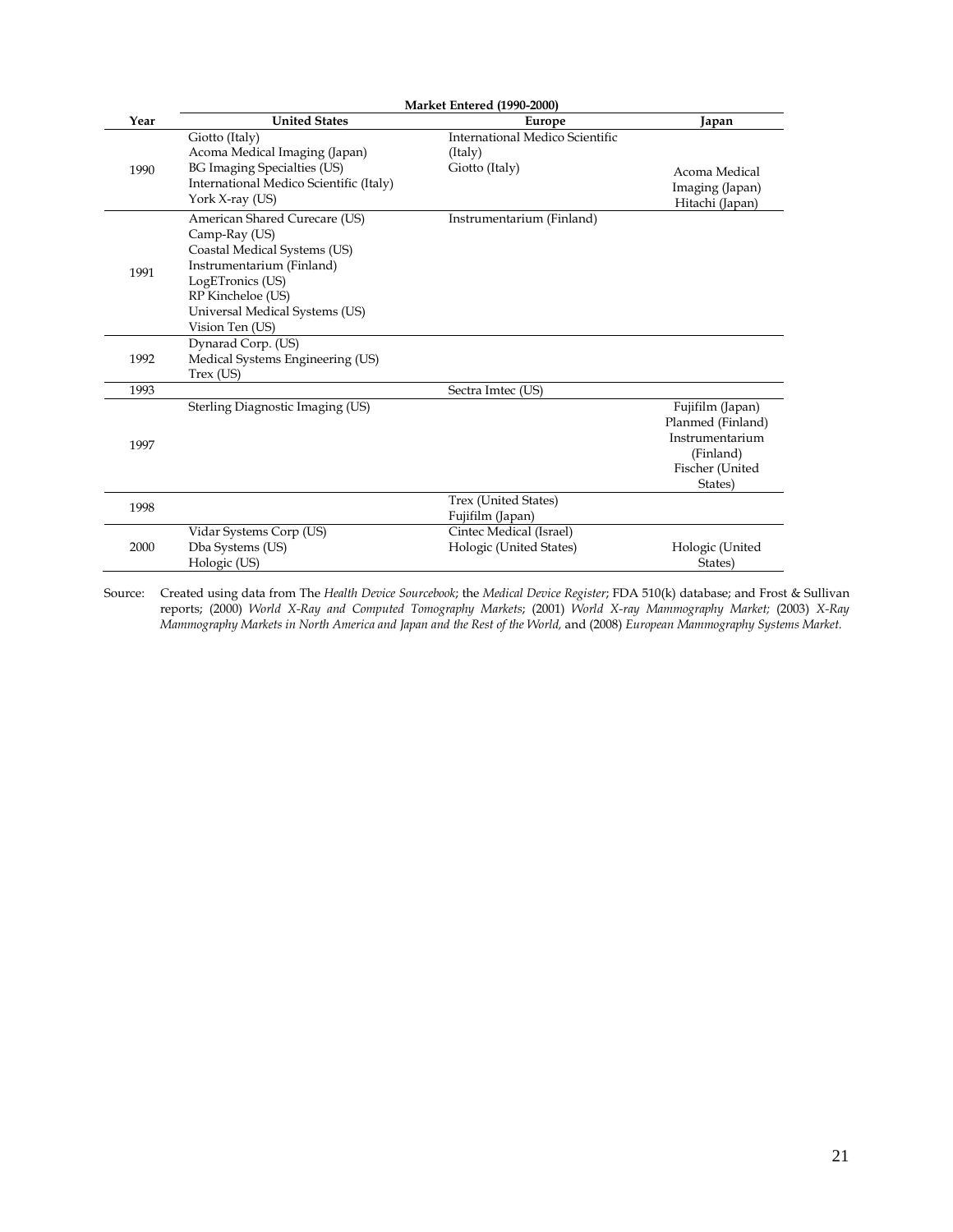# **Endnotes**

 $1$  Physical exams included visual assessment but primarily entailed systematic assessment by touch. Adrian M. K. Thomas and Arpan K. Banerjee, *The History of Radiology* (OUP Oxford, 2013); Arthur G. Haus, "Historical Technical Developments in Mammography," *Technology in Cancer Research & Treatment* 1, no. 2 (2002): 119–26; A. G. Haus, "Technological Improvements in Mammography over the Past 20 Years," *Medical Progress through Technology* 19, no. 1 (1993): 31–42; W. R. Hendee, "History and Status of X-Ray Mammography," *Health Physics* 69, no. 5 (1995): 636–48; Bonnie N. Joe and Edward A. Sickles, "The Evolution of Breast Imaging: Past to Present.," *Radiology* 273, no. 2 Suppl (November 2014): S23-44, https://doi.org/10.1148/radiol.14141233; Sophia Zackrisson and Nehmat Houssami, "Chapter 13 - Evolution of Mammography Screening: From Film Screen to Digital Breast Tomosynthesis" (Elsevier Inc, 2016); Siddhartha Mukherjee, *The Emperor of All Maladies: A Biography of Cancer.* (Scribner, 2010); Richard H. Gold, Lawrence W. Bassett, and Bobbi E. Widoff, "Highlights from the History of Mammography.," *Radiographics* 10, no. 6 (1990): 1111–1131; L. W. Bassett and R. H. Gold, "The Evolution of Mammography," *AJR. American Journal of Roentgenology* 150, no. 3 (1988): 493–98.

<sup>2</sup> The mortality improvements in this study and others cited herein are thought to have been a combination of early detection and early treatment, unless otherwise mentioned.

 $3$  Studies have produced a wide range of estimated impacts of screening mammography on mortality, and the exact impact continues to be debated. See, for example: Donald A. Berry et al., "Effect of Screening and Adjuvant Therapy on Mortality from Breast Cancer," *New England Journal of Medicine* 353, no. 17 (October 27, 2005): 1784–92, https://doi.org/10.1056/NEJMoa050518; H. Gilbert Welch et al., "Breast-Cancer Tumor Size, Overdiagnosis, and Mammography Screening Effectiveness," *New England Journal of Medicine* 375, no. 15 (October 13, 2016): 1438–47, https://doi.org/10.1056/NEJMoa1600249; Mukherjee, *The Emperor of All Maladies*; "Mammograms More Likely to Cause Unneeded Treatment than to Save Lives," *STAT,* October 12, 2016, https://www.statnews.com/2016/10/12/mammogram-overdiagnose-breast-cancer/.

<sup>4</sup> "Breast Biopsy Device Market Size | Industry Report, 2024," accessed September 26, 2018, https://www.grandviewresearch.com/industry-analysis/breast-biopsy-device-market; "Mammography Market Size, Share | Industry Analysis Report 2018-2025," accessed May 18, 2018, https://www.grandviewresearch.com/industryanalysis/mammography-market.

 $5$  By the 1950s, these results would have been presented to a large number of radiologists who met regularly through the International Club of Radiotherapists, which had been formed in Europe in 1953 and had active members based in in Brazil, Canada, Colombia, Cuba, Guatemala, India, Mexico, Peru, the United States, Uruguay, and Venezuela.

<sup>6</sup> In 1913, a German surgeon, Albert Salomon, was able to identify the distinctive shapes of large tumors in X-ray images of breasts (after the breasts had been surgically removed). Salomon was able to see breast cancer in these early X-rays in part because breast cancers were denser than other soft tissues and sometimes contained calcium deposits, which are hard, like bone. Mukherjee, *The Emperor of All Maladies*; Thomas and Banerjee, *The History of Radiology;* Gold, Bassett, and Widoff, "Highlights from the History of Mammography."; Bassett and Gold, "The Evolution of Mammography"; Stephen A. Feig, "Mammographic Screening: An Historical Perspective," *Seminars in Roentgenology, Carcinoma of the Breast,* 28, no. 3 (July 1, 1993): 193–203, https://doi.org/10.1016/S0037- 198X(05)80079-3; Barron H. Lerner, *The Breast Cancer Wars: Hope, Fear, and the Pursuit of a Cure in Twentieth-Century America* (New York: Oxford University Press, 2001), http://nrs.harvard.edu/urn-3:hul.ebook:EBSCO\_187172; Robert A. Aronowitz, *Unnatural History?: Breast Cancer and American Society* (New York: Cambridge University Press, 2007). Egan contends in his 1962 article on mammography that there are 75 articles on the technique published by that date. In a 1960 article, he cites or discusses the research done by Stanford Warren (U.S.), Charles Gros (France), and Raul Leborgne (Uruguay). In a 1965 article, he also mentions Jacob Gershen-Cohen (U.S.), Edwin Lame and Eugene Pendergrass (U.S.), and Ira Lockwood (U.S.). Lame and Pendergrass cite 120 articles as of 1947. Gros and Leborgne discuss research not published in English by other South American researchers, as well. Robert L. Egan, "Mammography, An Aid to Diagnosis of Breast Carcinoma," *JAMA* 182, no. 8 (November 24, 1962): 839–43,

https://doi.org/10.1001/jama.1962.03050470017004. Robert L. Egan, "Experience with Mammography in a Tumor Institution: Evaluation of 1,000 Studies," *Radiology* 75, no. 6 (1960): 894–900, https://doi.org/10.1148/75.6.894. R. Lee Clark et al., "Reproducibility of the Technic of Mammography (Egan) for Cancer of the Breast," *The American Journal of Surgery* 109, no. 2 (1965): 127–133, https://doi.org/10.1016/S0002-9610(65)80133-7; Edwin L. Lame and Eugene P. Pendergrass, "An Addition to the Technic of Simple Breast Roentgenography," *Radiology* 48, no. 3 (March 1, 1947): 266–68, https://doi.org/10.1148/48.3.266.

<sup>7</sup> Mukherjee, *The Emperor of All Maladies*; Thomas and Banerjee, *The History of Radiology*; Gold, Bassett, and Widoff, "Highlights from the History of Mammography."; Bassett and Gold, "The Evolution of Mammography"; Feig, "Mammographic Screening"; Lerner, *The Breast Cancer Wars*; Aronowitz, *Unnatural History*.

<sup>8</sup> Gros also recommended contrast agents (chemicals injected into the breast) be used to further improve the detail of X-ray images taken with Leborgne's technique. However, such an improvement made the procedure more time consuming, invasive, and difficult to learn and execute. Jean Dalsace*, Gynecologic Radiography* (New York: Hoeber-Harper, 1959). Nonetheless, researchers in the 1980s did experiment with mammography conducted with digital X-ray fluoroscopic equipment and contrast agents that were usually used for coronary angiography – a process similar to what Gros had imagined in the 1950s.

<sup>9</sup> Sarah A. Fox, Carolyn Kimme-smith, and Dennis S. Kios, "The Technology Of Mammography: Misunderstood and Underutilized," *International Journal of Technology Assessment in Health Care* 4, no. 4 (1988): 521–544, https://doi.org/10.1017/S0266462300007601; Gold, Bassett, and Widoff, "Highlights from the History of Mammography."; Bassett and Gold, "The Evolution of Mammography."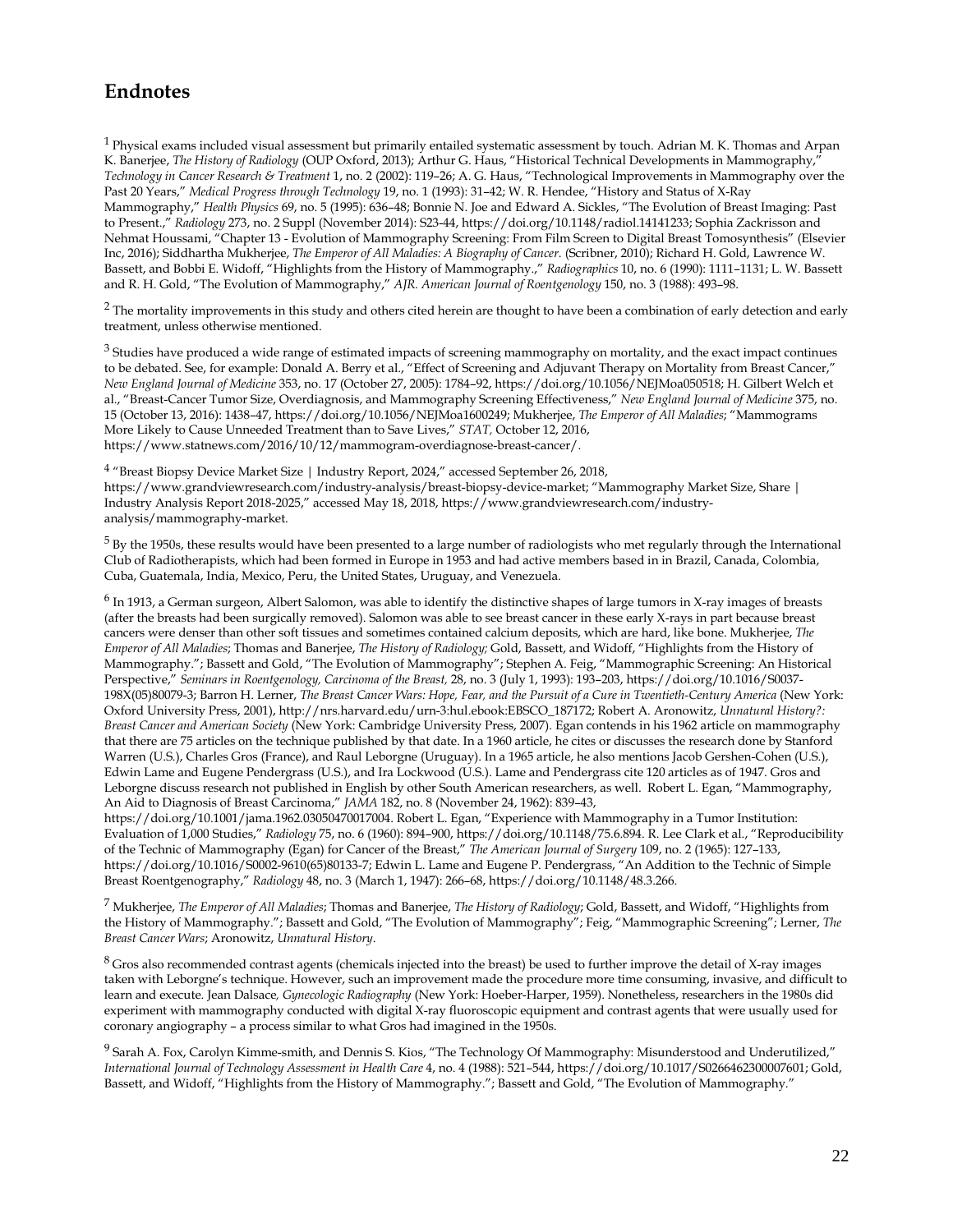<sup>10</sup> R. L. Egan, "Evolution of the Team Approach in Breast Cancer," *Cancer* 36, no. 5 (1975): 1815–22; Robert L. Egan, *Mammography,* American Lecture Series, Publication No. 568 (Springfield, Ill, CCThomas 1964, 1964); Robert L. Egan, "Mammography," *The American Journal of Nursing* 66, no. 1 (1966): 108–111, https://doi.org/10.2307/3419514; Robert L. Egan, *Mammography* (Springfield, Ill: Thomas, 1972); Robert L. Egan, *Technologist Guide to Mammography,* (Baltimore, Williams & Wilkins, 1968); Robert L. Egan, "Roles of Mammography in the Early Detection of Breast Cancer," *Cancer* 24, no. 6 (1969): 1197–1200, https://doi.org/10.1002/1097- 0142(196912)24:6<1197::AID-CNCR2820240622>3.0.CO;2-S; Robert L. Egan, "Present Status of Mammography," *Annals of the New York Academy of Sciences* 114, no. 2 (1964): 794–802, https://doi.org/10.1111/j.1749-6632.1964.tb40998.x; Robert L. Egan, "Mammography," *The American Journal of Surgery* 106, no. 3 (1963): 421–429, https://doi.org/10.1016/0002-9610(63)90125-9; Egan, "Experience with Mammography in a Tumor Institution"; Egan, "Mammography, An Aid to Diagnosis of Breast Carcinoma"; Clark et al., "Reproducibility of the Technic of Mammography (Egan) for Cancer of the Breast."

11 Gershon-Cohen JJ and Berger SM, "Detection of Breast Cancer by Periodic X-Ray Examinations: A Five-Year Survey," *JAMA* 176, no. 13 (July 1, 1961): 1114–16, https://doi.org/10.1001/jama.1961.63040260015013a; Helen Ingleby, *Comparative Anatomy, Pathology, and Roentgenology of the Breast,* (Philadelphia, 1960), http://hdl.handle.net/2027/mdp.39015072254553; Gold, Bassett, and Widoff, "Highlights from the History of Mammography."

12 The U.S. Public Health Service had been founded in 1798, and the National Cancer Institute had been founded in 1937.

 $13$  Anderson was founded in 1941 as a cancer hospital and research center. Although affiliated with the University of Texas, the Institute emphasized collaboration across specialties in treating patients to a greater degree than most traditional teaching hospitals.

<sup>14</sup> Clark et al., "Reproducibility of the Technic of Mammography (Egan) for Cancer of the Breast."

<sup>15</sup> The lead researcher on the Philadelphia study was far more optimistic than Egan about mammography's capacity to serve as a screen. The article describing their results began: "Can delayed diagnosis and treatment of breast tumors be avoided by periodic x-ray examinations of women over 40 years of age? The results of a 5-year study, reported and interpreted here, indicated 'yes.'" Gershon-Cohen JJ and Berger SM, "Detection of Breast Cancer by Periodic X-Ray Examinations."

<sup>16</sup> Clark et al., "Reproducibility of the Technic of Mammography (Egan) for Cancer of the Breast."

<sup>17</sup> The idea for the study was developed by Louis Robbins, who worked on cancer control for the U.S. Public Health Service, and Michael Shimkin, who headed a branch of the NCI devoted to statistical studies and epidemiology. (Shimkin is famous for conducting research that linked cigarette smoking to lung cancer.) They selected HIP because its director of research had been a statistician for the Public Health Service and one of its radiologists had already been trained in Egan's mammography. HIP was also chosen because of its very large member pool (about 700,000 people) and its advanced electronic data system. The team that ran the study included Sam Shapiro, the statistician, Philip Strax, the radiologist, and Louis Venet, a clinician who handled referrals (and was needed, Shimkin recalls, to persuade surgeons to conduct surgery on patients who had no palpable cancers). Michael Boris Shimkin, *As Memory Serves:Six Essays on a Personal Involvement with the National Cancer Institute, 1938 to 1978* / ([Bethesda, Md.?]?:, 1983), http://hdl.handle.net/2027/pur1.32754076368780; Lewis C. Robbins, "The Public Health Service's Program in Cancer Control," *Public Health Reports* (1896-1970) 76, no. 4 (1961): 341–43, https://doi.org/10.2307/4591137; Sam Shapiro and Health Insurance Plan of Greater New York, Periodic Screening for Breast Cancer: The Health Insurance Plan Project and Its Sequelae, 1963-1986, Johns Hopkins Series in Contemporary Medicine and Public Health (Baltimore: Johns Hopkins University Press, 1988).

18 Sam Shapiro, Philip Strax, and Louis Venet, "Evaluation of Periodic Breast Cancer Screening With Mammography: Methodology and Early Observations," *JAMA* 195, no. 9 (February 28, 1966): 731–38, https://doi.org/10.1001/jama.1966.03100090065016; H. David Banta and United States, eds., *Health Care Technology and Its Assessment in Eight Countries, International Differences in Health Care Technology and Costs* (Washington, DC: Office of Technology Assessment, United States Congress: For sale by the Supt. of Docs., U.S. G.P.O, 1995).

<sup>19</sup> Shapiro, Strax, and Venet.

<sup>20</sup> Mukherjee, *The Emperor of All Maladies,* 295*.*

<sup>21</sup> Shapiro, Strax, and Venet, "Evaluation of Periodic Breast Cancer Screening With Mammography."

<sup>22</sup> Lerner, *The Breast Cancer Wars*; Shapiro, Strax, and Venet, "Evaluation of Periodic Breast Cancer Screening With Mammography"; Sam Shapiro, Philip Strax, and Louis Venet, "Periodic Breast Cancer Screening in Reducing Mortality From Breast Cancer," *JAMA* 215, no. 11 (March 15, 1971): 1777–85, https://doi.org/10.1001/jama.1971.03180240027005; Mukherjee, *The Emperor of All Maladies*; Bassett and Gold, "The Evolution of Mammography"; Philip Strax et al., "Mammography and Clinical Examination in Mass Screening for Cancer of the Breast," *Cancer* 20, no. 12 (1967): 2184–2188, https://doi.org/10.1002/1097-0142(196712)20:12<2184::AID-CNCR2820201217>3.0.CO;2-3.

 $^{23}$  Radiologists affiliated with the American Cancer Society had also been involved in planning the study that tested the reproducibility of Egan's technique.

<sup>24</sup> Lerner, *The Breast Cancer Wars;* Mukherjee, *The Emperor of All Maladies*; Shapiro, Strax, and Venet, "Periodic Breast Cancer Screening in Reducing Mortality From Breast Cancer"; L. H. Baker, "Breast Cancer Detection Demonstration Project: Five-Year Summary Report," *CA: A Cancer Journal for Clinicians* 32, no. 4 (July 1, 1982): 194–225, https://doi.org/10.3322/canjclin.32.4.194; Bettyann Kevles, *Naked to the Bone: Medical Imaging in the Twentieth Century,* The Sloan Technology Series (Reading, Mass: Addison-Wesley, 1998), Chapter 10.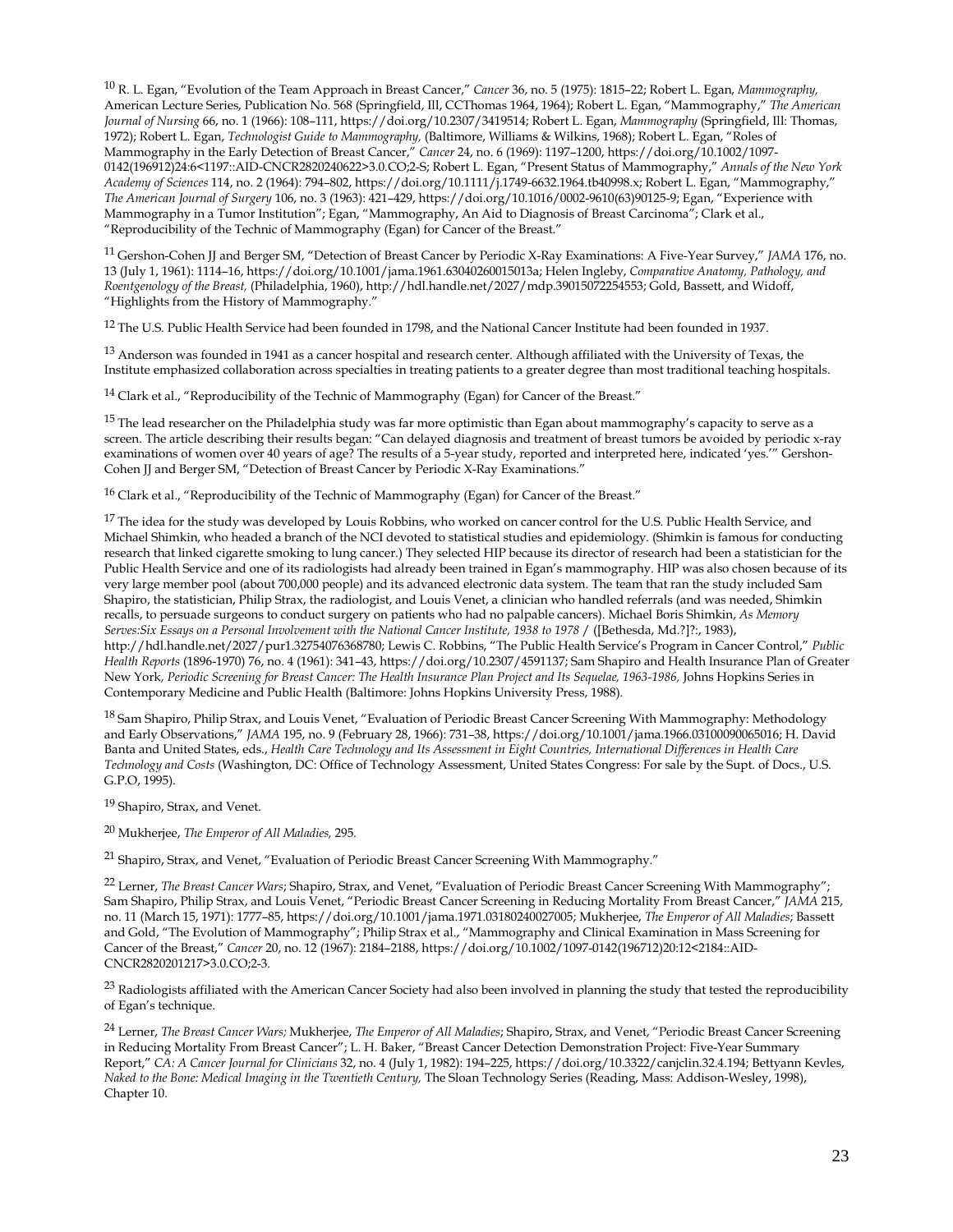<sup>25</sup> Bailar critiqued other methods of cancer control, not just mammography, in articles written throughout his career. Barron H. Lerner, "'To See Today with the Eyes of Tomorrow': A History of Screening Mammography," *Canadian Bulletin of Medical History* 20, no. 2 (2003): 299; Lerner, *The Breast Cancer Wars;* Barron H. Lerner and Phil Plait, "John Bailar's Righteous Attack on the 'War on Cancer,'" *Slate,* January 12, 2017,

http://www.slate.com/articles/health\_and\_science/medical\_examiner/2017/01/john\_bailar\_reminded\_us\_of\_the\_value\_of\_evidenc e.html; Mukherjee, *The Emperor of All Maladies*; Aronowitz, *Unnatural History;* R. G. Jans et al., "The Status of Film/Screen Mammography. Results of the BENT Study," *Radiology* 132, no. 1 (July 1979): 197–200, https://doi.org/10.1148/132.1.197; Lawrence W. Bassett, "The Regulation of Mammography," *Seminars in Ultrasound, CT, and MRI* 17, no. 5 (1996): 415–423, https://doi.org/10.1016/S0887-2171(96)90028-1.

 $26$  The debate about when and how often women should be screened has persisted to the present day. Lerner, "To See Today with the Eyes of Tomorrow"; Lerner*, The Breast Cancer Wars*; Lerner and Plait, "John Bailar's Righteous Attack on the 'War on Cancer'"; Mukherjee, *The Emperor of All Maladies*; Aronowitz, *Unnatural History;* Jans et al., "The Status of Film/Screen Mammography. Results of the BENT Study"; Bassett, "The Regulation of Mammography"; Laura J. Esserman, "The WISDOM Study: Breaking the Deadlock in the Breast Cancer Screening Debate," *NPJ Breast Cancer* 3 (September 13, 2017), https://doi.org/10.1038/s41523-017-0035-5; Welch et al., "Breast-Cancer Tumor Size, Overdiagnosis, and Mammography Screening Effectiveness"; Berry et al., "Effect of Screening and Adjuvant Therapy on Mortality from Breast Cancer"; "Mammograms More Likely to Cause Unneeded Treatment than to Save Lives."

 $27$  Public Citizen obtained the records through a Freedom of Information Act request. Broad federal standards limiting radiation exposure from electronic products had been developed after the passage of the Radiation Control for Health and Safety Act of 1968. Lerner, "To See Today with the Eyes of Tomorrow"; Lerner, *The Breast Cancer Wars;* Lerner and Plait, "John Bailar's Righteous Attack on the 'War on Cancer'"; Mukherjee, *The Emperor of All Maladies*; Aronowitz, *Unnatural History;* Jans et al., "The Status of Film/Screen Mammography. Results of the BENT Study"; Bassett, "The Regulation of Mammography."

<sup>28</sup> Jans et al., "The Status of Film/Screen Mammography. Results of the BENT Study."

 $^{29}$  Philips may have introduced an improved version of its Mammotest equipment in the late 1970s, but generally equipment manufacturers turned to developing dual spot and other advancements that would not be available until the 1980s. Mammographic film companies continued to offer incremental improvements to their film that helped to lower the amount of radiation required. Jans et al.; J. E. Jensen and P. F. Butler, "Breast Exposure: Nationwide Trends; a Mammographic Quality Assurance Program--Results to Date," *Radiologic Technology* 50, no. 3 (December 1978): 251–57; Bassett, "The Regulation of Mammography"; Gold, Bassett, and Widoff, "Highlights from the History of Mammography."; Bassett and Gold, "The Evolution of Mammography"; Feig, "Mammographic Screening"; A. Van Steen and R. Van Tiggelen, "Short History of Mammography: A Belgian Perspective," *JBR-BTR: Organe de La Société Royale Belge de Radiologie (SRBR) = Orgaan van de Koninklijke Belgische Vereniging Voor Radiologie (KBVR)* 90, no. 3 (2007): 151–53. Frost & Sullivan. (1983) *The Diagnostic Radiology Market in the U.S.* Section VI, 29-31.

 $30$  Jans et al., "The Status of Film/Screen Mammography. Results of the BENT Study"; Jensen and Butler, "Breast Exposure"; Bassett, "The Regulation of Mammography"; Gold, Bassett, and Widoff, "Highlights from the History of Mammography."; Bassett and Gold, "The Evolution of Mammography"; Feig, "Mammographic Screening"; Van Steen and Van Tiggelen, "Short History of Mammography." Frost & Sullivan. (1983) *The Diagnostic Radiology Market in the U.S.* Section VI, 29-31.

<sup>31</sup> Jans et al., "The Status of Film/Screen Mammography. Results of the BENT Study"; Jensen and Butler, "Breast Exposure"; Bassett, "The Regulation of Mammography"; Gold, Bassett, and Widoff, "Highlights from the History of Mammography."; Bassett and Gold, "The Evolution of Mammography"; Feig, "Mammographic Screening"; Van Steen and Van Tiggelen, "Short History of Mammography." Frost & Sullivan. (1983) *The Diagnostic Radiology Market in the U.S.* Section VI, 29-31. Xerox introduced the plates in 1971 as a low-cost substitute for X-ray film, but, after two studies showed they also happened to produce sharper images of breasts than even the specialized X-ray film stipulated by Egan, the plates were widely used for mammography See: Goro Inada, Shozo Fujita, and Mineko Ishizaki, "Comparative Studies on Film-, Xeroradio- and Ultrasound-Mammography of Breast Tumors," *Nagoya Medical Journal* 15, no. 4 (1969): 187–190; Robert L. Egan, "Mammography, Xeroradiography, and Thermography," *Clinical Obstetrics & Gynecology* 18, no. 2 (June 1975): 197–210; William D. Hayford, "Xeromammography," *JAMA* 235, no. 7 (1976): 707–707, https://doi.org/10.1001/jama.1976.03260330017011; Lester Kalisher and Derace L. Schaffer, "Xeromammography in Early Detection of Breast Cancer," *JAMA* 234, no. 1 (1975): 60–63, https://doi.org/10.1001/jama.1975.03260140062016.

<sup>32</sup> Jans et al., "The Status of Film/Screen Mammography. Results of the BENT Study"; Jensen and Butler, "Breast Exposure"; Bassett, "The Regulation of Mammography."

 $33$  Gros did found a journal and a professional organization devoted to mammography in the 1970s. Wackenheim, A. "Obituary: Charles Marie Gros." In *Clinical Radiology.* (1985) 36:477-478.

<sup>34</sup> Mukherjee, *The Emperor of All Maladies.* And, as Mukherjee points out, the Scottish trials would turn out to be flawed in design.

<sup>35</sup> E. Altobelli and A. Lattanzi, "Breast Cancer in European Union: An Update of Screening Programmes as of March 2014 (Review)," *International Journal of Oncology* 45, no. 5 (September 1, 2014): 1785–92, https://doi.org/10.3892/ijo.2014.2632.

<sup>36</sup> Goro Inada, Shozo Fujita, and Mineko Ishizaki, "Comparative Studies on Film-, Xeroradio- and Ultrasound-Mammography of Breast Tumors"; Rikiya Abe et al., "Mobile Unit for Use in Mass Screening for Breast Cancer," *The Japanese Journal of Surgery* 17, no. 3 (May 1, 1987): 151–55, https://doi.org/10.1007/BF02470590.

<sup>37</sup> Ian Munroe for EURObiZ Japan, "Breast Cancer: Low Screening Has Rates on the Rise in Japan," *Japan Today,* accessed January 17, 2017, https://www.japantoday.com/category/health/view/breast-cancer-low-screening-has-rates-on-the-rise-in-japan; Catherine Sauvaget et al., "Challenges in Breast and Cervical Cancer Control in Japan," *The Lancet Oncology* 17, no. 7 (July 1, 2016): e305–12,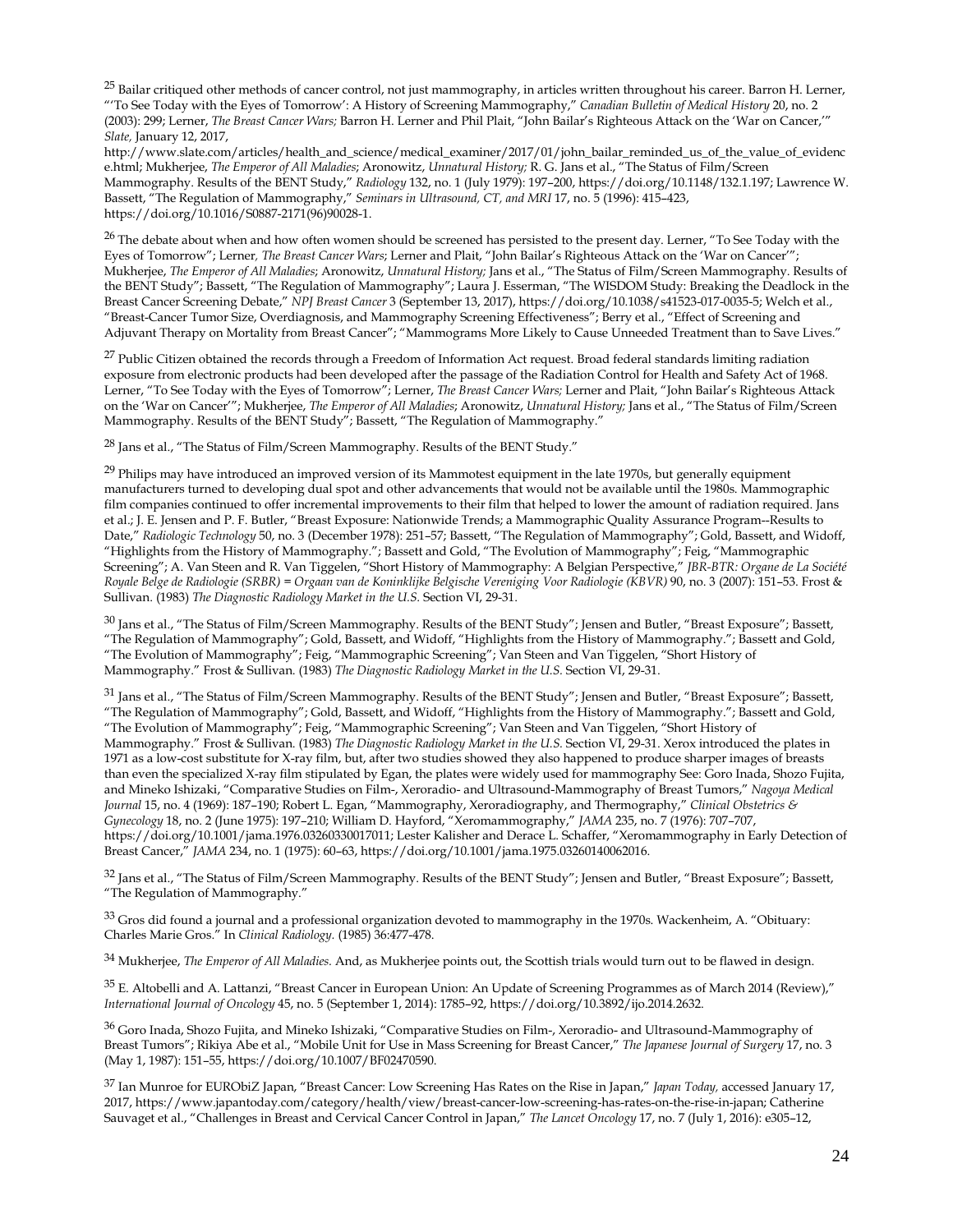https://doi.org/10.1016/S1470-2045(16)30121-8; Jong-Myon Bae et al., "Distribution of Dense Breasts Using Screening Mammography in Korean Women: A Retrospective Observational Study, Distribution of Dense Breasts Using Screening Mammography in Korean Women: A Retrospective Observational Study," *Epidemiology and Health* 36 (November 4, 2014): e2014027,

https://doi.org/2014.36.0.e2014027; Brian L. Sprague et al., "Prevalence of Mammographically Dense Breasts in the United States," *JNCI Journal of the National Cancer Institute* 106, no. 10 (September 12, 2014), https://doi.org/10.1093/jnci/dju255; Thomas M Kolb, "Ultrasound Boosts Cancer Detection in Dense Breasts," *Diagnostic Imaging* 22, no. 11 (November 2000): 103.

 $38$  Downloaded on June 5, 2018 from http://newsroom.gehealthcare.com/x-rays-and-ge-innovation-in-radiological-imaging/

39 Fox, Kimme-smith, and Kios, "The Technology Of Mammography"; Frost & Sullivan (1983) *The Diagnostic Radiology Market in the U.S.*

<sup>40</sup> Kodak had started selling mammographic film in Europe by 1969, and Du Pont had followed suit by 1975. By the end of the decade, AGFA-Gaevert (Belgium/Germany) also offered mammographic film in Europe and had an agreement with Xonics to produce and distribute its mammographic plates. In addition, Xerox offered its devices (that enabled general purpose X-ray equipment to produce accurate mammograms) in England. J. W. Boag, "Xeroradiography," *Physics in Medicine & Biology* 18, no. 1 (1973): 3, https://doi.org/10.1088/0031-9155/18/1/001. Fox, Kimme-smith, and Kios, "The Technology Of Mammography"; Frost & Sullivan (1983) *The Diagnostic Radiology Market in the U.S.*

<sup>41</sup> Goro Inada, Shozo Fujita, and Mineko Ishizaki, "Comparative Studies on Film-, Xeroradio- and Ultrasound-Mammography of Breast Tumors"; Abe et al., "Mobile Unit for Use in Mass Screening for Breast Cancer"; B. A. Arnold, "Evaluation of Mammographic Screen-Film Systems," *Japanese Journal of Radiological Technology* 34, no. 6 (March 1, 1979): 761, https://doi.org/10.6009/jjrt.KJ00003104821.

<sup>42</sup> F. Burbank, "Stereotactic Breast Biopsy: Its History, Its Present, and Its Future," *The American Surgeon* 62, no. 2 (February 1996): 128– 50.

 $43$  Through the 1980s and 1990s, a few companies – most notably, GE -- produced analog stereotactic diagnostic mammographic equipment that positioned patients upright. However, more companies made the table-based systems, and their sales overshadowed the sales of the upright units. Burbank. Frost & Sullivan (2001) *World X-ray Mammography Market.*

## 44 Burbank.

<sup>45</sup> Both Leborgne and Egan had originally experimented with having women lie down during mammographic X-ray, but by the 1970s, screening mammography was performed on patients seated or standing upright. See: Gold, Bassett, and Widoff, "Highlights from the History of Mammography."; Bassett and Gold, "The Evolution of Mammography"; Burbank.

<sup>46</sup> Fox, Kimme-smith, and Kios, "The Technology Of Mammography"; Haus, "Technological Improvements in Mammography over the Past 20 Years"; Rothenberg; Gina Kolata, "Mammograms: Safer and More Accurate: Preliminary Diagnoses of Cancer Are Correct 75% of the Time.," *New York Times,* October 17, 1987, sec. NATIONAL NEWS; Haus, "Technological Improvements in Mammography over the Past 20 Years"; Haus, "Historical Technical Developments in Mammography"; Hendee, "History and Status of X-Ray Mammography"; M. J. Yaffe, "AAPM Tutorial. Physics of Mammography: Image Recording Process," *Radiographics: A Review Publication of the Radiological Society of North America, Inc* 10, no. 2 (1990): 341–63; C. Kimme-Smith et al., "New Mammography Screen-Film Combinations," 1988, http://inis.iaea.org/Search/search.aspx?orig\_q=RN:21006927; K. T. Karila, "Performance of Automatic Exposure Controls in Mammography," *Medical Physics* 9, no. 6 (December 1982): 898–903; K. T. Karila, "Performance of X-Ray Generators and Unnecessary Dose in Mammography," *Radiology* 144, no. 2 (July 1982): 395–401,

https://doi.org/10.1148/radiology.144.2.7089296. *Health Devices Sourcebook, 1990: The Hospital Purchasing Guide; a Directory of Medical Devices, Trade Names, Manufacturers, and Service Companies,* n.d.; Heidi M. Siegenthaler (Ed ) Garrett, *Medical Device Register, 1993: The Official Directory of Medical Suppliers,* n.d.; L. N. Rothenberg, "Mammography Instrumentation: Recent Developments," *Medical Progress Through Technology* 19, no. 1 (1993): 1–6.

 $^{47}$  Bassett, "The Regulation of Mammography"; Ruth Fischer et al., "The Impact of the Mammography Quality Standards Act on the Availability of Mammography Facilities," *Preventive Medicine* 27, no. 5 (September 1, 1998): 697–701, https://doi.org/10.1006/pmed.1998.0347; Lou Fintor, Marianne Haenlein Alciati, and Ruth Fischer, "Legislative and Regulatory

Mandates for Mammography Quality Assurance," *Journal of Public Health Policy* 16, no. 1 (1995): 81–107, https://doi.org/10.2307/3342978; Haus, "Technological Improvements in Mammography over the Past 20 Years"; Haus, "Historical Technical Developments in Mammography." "pmb6\_13\_r10\_Mammography\_(JLaw).pdf." Accessed December 12, 2016. http://www.sprmn.pt/pdf/pmb6\_13\_r10\_Mammography\_(JLaw).pdf.

"1998 MQSA (Mammography Quality Standards Act) Final Rule Released. American College of Radiology." *Radiology Management* 20, no. 4 (1998): 51–55.

48 Susan Braun, "The History of Breast Cancer Advocacy," *The Breast Journal* 9 (May 1, 2003): S101–3, https://doi.org/10.1046/j.1524- 4741.9.s2.13.x.

<sup>49</sup> Bassett, "The Regulation of Mammography"; Nadine Brozan, "Cost of Mammography Is a Major Deterrent," *New York Times,*  September 22, 1986, sec. Style; "How to Make Mammography Affordable," *New York Times,* December 7, 1987, sec. NATIONAL NEWS, http://search.proquest.com.ezp-prod1.hul.harvard.edu/docview/110695484/abstract/37DEFF8F72524911PQ/15?accountid=11311; "New Law Requires Insurers To Pay Mammogram Costs," *New York Times,* September 7, 1988, sec. WASHINGTON TALK, http://search.proquest.com.ezp-prod1.hul.harvard.edu/docview/110478903/abstract/67A4A9995991436EPQ/271?accountid=11311;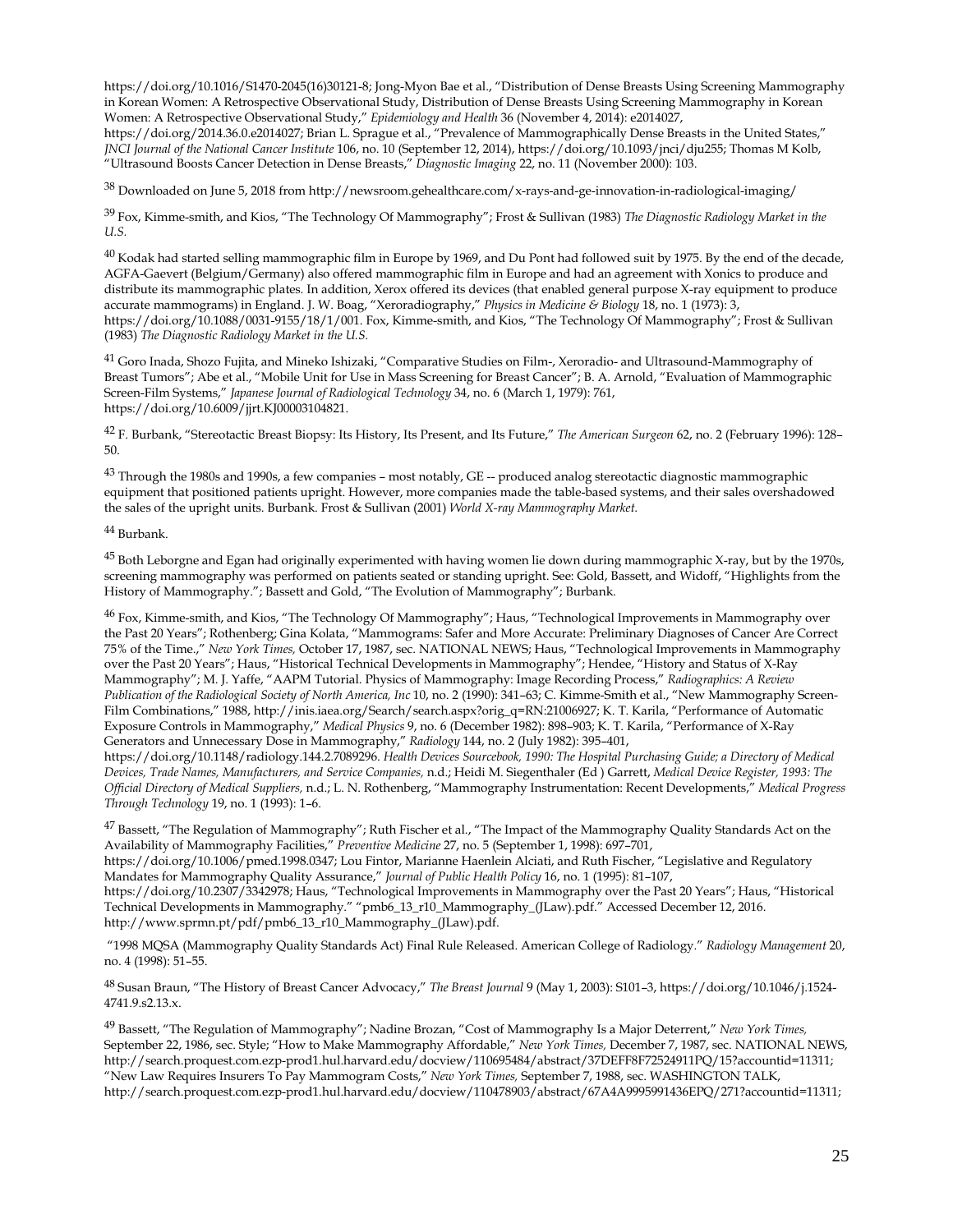Valerie Andolina, *Mammographic Imaging: A Practical Guide,* 3rd ed. (Philadelphia: Wolters Kluwer Health/Lippincott Williams & Wilkins, 2011); Mukherjee, *The Emperor of All Maladies.*

<sup>50</sup> According to a 1990 brief in *Medical Economics,* "After tremendous growth throughout the '80s, the number of diagnostic imaging centers opening annually has leveled off. Many of the existing 1,195 centers have expanded the services they offer, however." The accompanying chart showed ultrasound as the top service offered, with 49% of centers offering ultrasound imaging, and listed mammography next at 47%--both well above CT, MRI, X-ray, and other services. See: "Diagnostic Imaging Centers: Broadening Their Patient Bases." *Medical Economics* 67, no. 23 (1990): 13. Imaging centers continued to proliferate in the 1990s. By 1997, there were approximately 2,500 imaging centers in the U.S. See: Frost & Sullivan. (4 January 1999) *World Ultrasound Equipment Markets.* Accessed March 2016; Section 3, Figures 3-01 and 3-02. Mccue, P. "Marketing Considerations for Diagnostic Imaging Centers." *Applied Radiology*  16, no. 10 (1987): 21–24.

<sup>51</sup> Martin L. Brown, Larry G. ScD Kessler, and Fred G. DSc Rueter, "Is the Supply of Mammography Machines Outstripping Need and Demand?: An Economic Analysis," *Annals of Internal Medicine* 113, no. 7 (October 1990): 547–52, https://doi.org/10.1059/0003-4819- 113-7-547; Bassett, "The Regulation of Mammography." Brown, et al, acknowledge that they may be underestimating the total installed base in 1983-1984 and overestimating the base in 1989-1990 (both by small percentages of the whole—less than 10%), but they feel the overall rate of change is basically correct. In addition, there is a decline in use of general X-ray devices for mammography (to 1% of exams performed, down from an estimated 25%+ of exams performed in late 1970s/early 1980s).

<sup>52</sup> L. Tabár et al., "Reduction in Mortality from Breast Cancer after Mass Screening with Mammography. Randomised Trial from the Breast Cancer Screening Working Group of the Swedish National Board of Health and Welfare," *Lancet* (London, England) 1, no. 8433 (April 13, 1985): 829–32.

53 A. L. M. Verbeek et al., "Reduction of Breast Cancer Mortality through Mass Screening with Modern Mammography: First Results of the Nijmegen Project, 1975 - 1981," *The Lancet* 323, no. 8388 (June 2, 1984): 1222–24, https://doi.org/10.1016/S0140-6736(84)91703-3. A second study in the Netherlands also suggested mortality could be reduced or delayed through regular mammography screenings: H. J. A. Collette et al., "Evaluation for Screening for Breast Cancer in a Non-Randomised Study (The DOM Project) by Means of a Case-Controlled Study," *The Lancet,* Originally published as Volume 1, Issue 8388, 323, no. 8388 (June 2, 1984): 1224–26, https://doi.org/10.1016/S0140-6736(84)91704-5.

<sup>54</sup> Specific examples of adoption in different European countries are discussed in, for example: H. David Banta, "Health Care Technology as a Policy Issue," *Health Policy, Special Issue: Health care technology and its assessment in eight countries: Australia, Canada, France, Germany, Netherlands, Sweden, United Kingdom, United States,* 30, no. 1 (October 1, 1994): 1–21, https://doi.org/10.1016/0168- 8510(94)00683-6. However, comprehensive adoption data does not exist for Europe.

55 Altobelli and Lattanzi, "Breast Cancer in European Union"; P. Autier et al., "Mammography Screening and Breast Cancer Mortality in Sweden," *Journal of the National Cancer Institute* 104, no. 14 (July 18, 2012): 1080–93, https://doi.org/10.1093/jnci/djs272; Cornelis Biesheuvel, Stefanie Weige, and Walter Heindel, "Mammography Screening: Evidence, History and Current Practice in Germany and Other European Countries," *Breast Care* 6, no. 2 (2011): 104–109, https://doi.org/10.1159/000327493; L. Von Karsa, "Mammography Screening - What Is Going on in Europe," *Ejc Supplements* 8, no. 3 (2010): 189–189; Karen Birchard, "Mammography Benefits Seen in Europe," *Medical Post* 39, no. 20 (May 20, 2003): 58; R. Ballard-Barbash et al., "Breast Cancer Screening in 21 Countries: Delivery of Services, Notification of Results and Outcomes Ascertainment," *European Journal of Cancer Prevention: The Official Journal of the European Cancer Prevention Organisation* (ECP) 8, no. 5 (October 1999): 417–26.

<sup>56</sup> David H. Howard, Lisa C. Richardson, and Kenneth E. Thorpe, "Cancer Screening And Age In The United States And Europe," *Health Affairs* 28, no. 6 (November 1, 2009): 1838–47, https://doi.org/10.1377/hlthaff.28.6.1838; Ballard-Barbash et al., "Breast Cancer Screening in 21 Countries," 21.

<sup>57</sup>Despite the limited use of mammography, however, the Japanese government did establish quality standards for mammographic equipment and educational standards for technicians operating the equipment and physicians interpreting the mammograms by the late 1980s. (See Abe et al., "Mobile Unit for Use in Mass Screening for Breast Cancer." Ballard-Barbash et al., "Breast Cancer Screening in 21 Countries.")

<sup>58</sup> Howard Anderson, "Trends in Equipment Acquisition," Trustee 43, no. 11 (November 1990): 18, 21; Haus, "Technological Improvements in Mammography over the Past 20 Years"; Haus, "Historical Technical Developments in Mammography"; Kimme-Smith et al., "New Mammography Screen-Film Combinations"; Andrew Pollack, "Two Giants Swap Ambitions: G.E. Grows in A Tough Field G.E. Expands in Tough Medical Imaging Business," *New York Times,* July 24, 1987, sec. Business Day, http://search.proquest.com.ezp-prod1.hul.harvard.edu/docview/110652028/abstract/67A4A9995991436EPQ/190?accountid=11311. See the *Health Devices Sourcebooks* for 1980, 1989-1992, which register companies making devices for the US Market. ECRI, and Emergency Care Research Institute. *Health Devices Sourcebook.* Plymouth Meeting, PA: ECRI, 1979-2005. Some of the companies listed in the Health Devices Sourcebook, however, are dealers or service companies. See also the *Medical Device Registers: The Official Directory of Medical Suppliers.* In addition, the FDA 510(k) database lists companies intending to market in the US. Vision Ten started with devices but then switched to building film digitizers. "pmb6\_13\_r10\_Mammography\_(JLaw).pdf." Accessed December 12, 2016. http://www.sprmn.pt/pdf/pmb6\_13\_r10\_Mammography\_(JLaw).pdf.

 $59$  Anderson, "Trends in Equipment Acquisition"; Haus, "Technological Improvements in Mammography over the Past 20 Years"; Haus, "Historical Technical Developments in Mammography"; Kimme-Smith et al., "New Mammography Screen-Film Combinations"; Pollack, "Two Giants Swap Ambitions." See also the *Health Devices Sourcebooks* for 1980, 1989-1992, and the *Medical Device Registers.* In addition, the FDA 510(k) database lists companies intending to market in the U.S.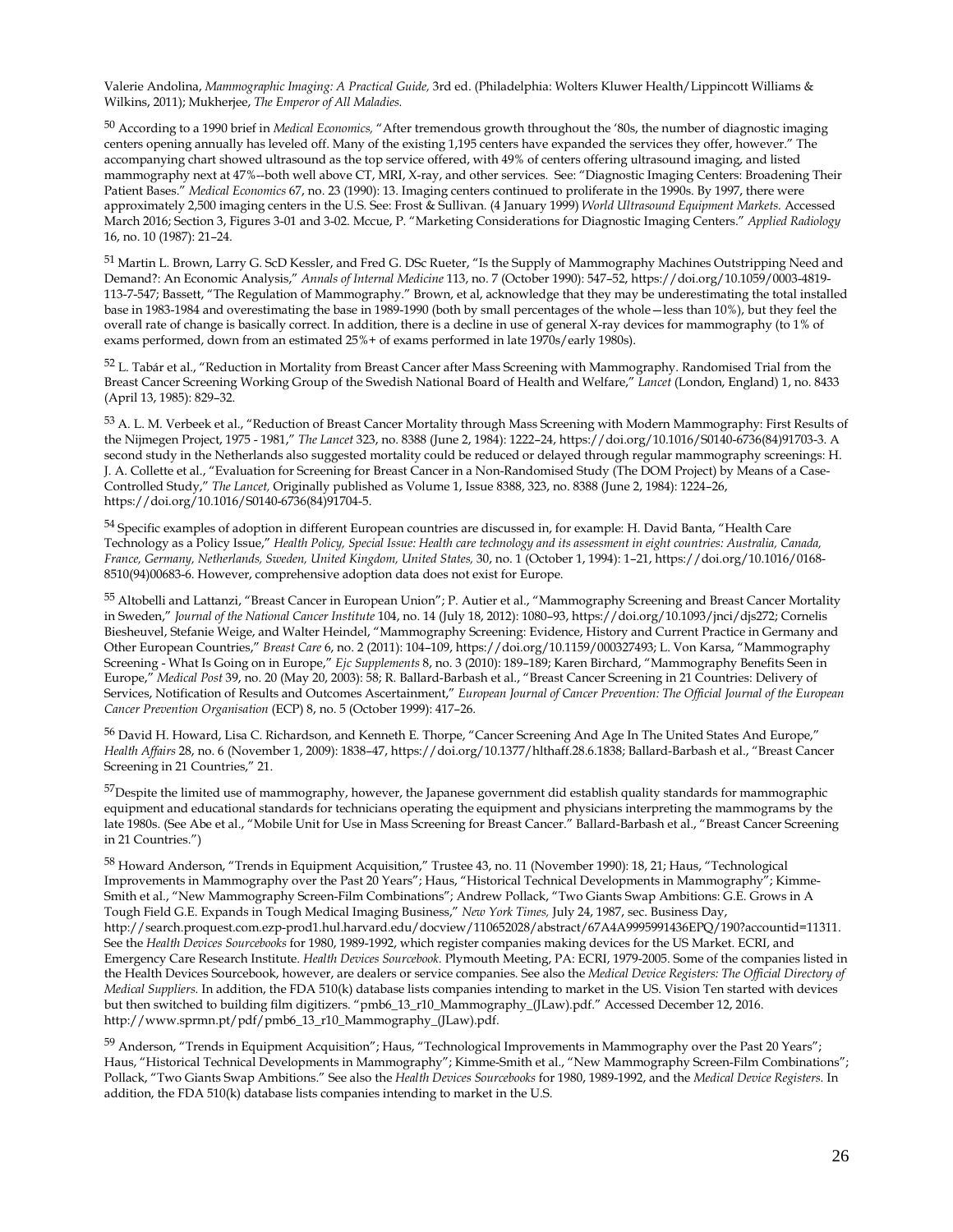<sup>60</sup> Information about the European market has been gleaned from Frost & Sullivan (1983) *The Diagnostic Radiology Market in the U.S.* 

 $61$  The most popular versions of these diagnostic mammography units were like those developed by Fischer: Fischer had acquired the rights to Tekniska Rontegencentralen's device and incorporated the gun into the biopsy table, on which patients lay prone with their breasts immobilized. Researchers had initially tried the guns with GE's diagnostic mammography equipment, which had seated patients upright, and found that some patients squirmed or fainted during the procedure. Burbank, "Stereotactic Breast Biopsy."

<sup>62</sup> Burbank, "Stereotactic Breast Biopsy." Rothenberg, "Mammography Instrumentation"; Kolata, "Mammograms"; Haus, "Technological Improvements in Mammography over the Past 20 Years"; Haus, "Historical Technical Developments in Mammography"; Hendee, "History and Status of X-Ray Mammography"; Yaffe, "AAPM Tutorial. Physics of Mammography"; Kimme-Smith et al., "New Mammography Screen-Film Combinations"; Karila, "Performance of Automatic Exposure Controls in Mammography"; Karila, "Performance of X-Ray Generators and Unnecessary Dose in Mammography."

<sup>63</sup> Researchers were particularly interested in testing computed tomography's capacity to improve diagnostic breast X-rays. Some were initially interested in screening with CT but, when tested, found it practical for diagnostic use only. Researchers used contrast agents and alternative views (such as multiple "slices" through the breast and chest) as well as computerized processing to enhance the digital images of breasts and locate hard-to-find cancers. Later, researchers also noted that digital magnification made minimally-invasive biopsies more accurate. See: Ch Chang et al., "Computed Tomographic Mammography Using a Conventional Body Scanner," *American Journal of Roentgenology* 138, no. 3 (March 1, 1982): 553–58, https://doi.org/10.2214/ajr.138.3.553; C. H. Joseph Chang et al., "Computed Tomography in Detection and Diagnosis of Breast Cancer," *Cancer* 46, no. S4 (n.d.): 939–46, https://doi.org/10.1002/1097- 0142(19800815)46:4+<939::AID-CNCR2820461315>3.0.CO;2-L; HEANG-PING Chan et al., "Digital Mammography: ROC Studies of the Effects of Pixel Size and Unsharp-Mask Filtering on the Detection of Subtle Microcalcifications," *Investigative Radiology* 22, no. 7 (July 1987): 581–89; G D Dixon, "Preoperative Computed-Tomographic Localization of Breast Calcifications.," *Radiology* 146, no. 3 (March 1, 1983): 836–836, https://doi.org/10.1148/radiology.146.3.6828704; X. H. Zhou and R. Gordon, "Detection of Early Breast Cancer: An Overview and Future Prospects," *Critical Reviews in Biomedical Engineering* 17, no. 3 (1989): 203–55; Burbank, "Stereotactic Breast Biopsy"; Andrew D. A Maidment, "Digital Mammography," *Seminars in Roentgenology, Digital Imaging,* 38, no. 3 (July 2003): 216–30, https://doi.org/10.1016/S0037-198X(03)00048-8.

<sup>64</sup> Laurens Ackerman, "Computer Classification of Radiographs and Xerograms of the Breast" (ProQuest Dissertations Publishing, 1971), http://search.proquest.com/docview/302549978/; Laurens V. Ackerman and Earl E. Gose, "Breast Lesion Classification by Computer and Xeroradiograph," *Cancer* 30, no. 4 (n.d.): 1025–35, https://doi.org/10.1002/1097-0142(197210)30:4<1025::AID-CNCR2820300425>3.0.CO;2-7; C. Kimme-Smith, "New and Future Developments in Screen-Film Mammography Equipment and Techniques," *Radiologic Clinics of North America* 30, no. 1 (1992): 55–66; Chan et al., "Digital Mammography."

<sup>65</sup> Joerg W. Oestmann et al., "A Comparison of Digitized Storage Phosphors and Conventional Mammography in the Detection of Malignant Microcalcifications," *Investigative Radiology* 23, no. 10 (October 1988): 725–28; Carolyn Kimme-Smith et al., "Digital Mammography A Comparison of Two Digitization Methods," *Investigative Radiology* 24, no. 11 (November 1989): 869–75; Andrew D. A. Maidment and Martin Joel Yaffe, "Scanned-Slot Digital Mammography," in *Medical Imaging IV: Image Formation,* vol. 1231 (Medical Imaging IV: Image Formation, International Society for Optics and Photonics, 1990), 316–27, https://doi.org/10.1117/12.18808; T. Yamada and Y. Muramatsu, "Computed Radiography for Breast Cancer," *Japanese Journal of Clinical Oncology* 20, no. 2 (June 1990): 164– 68.

<sup>66</sup> Ackerman and Gose, "Breast Lesion Classification by Computer and Xeroradiograph"; Kimme-Smith et al., "Digital Mammography A Comparison of Two Digitization Methods"; Kimme-Smith, "New and Future Developments in Screen-Film Mammography Equipment and Techniques."

<sup>67</sup> S. L. Fritz et al., "A Digital Radiographic Imaging System for Mammography," *Investigative Radiology* 21, no. 7 (July 1986): 581–83; Rothenberg, "Mammography Instrumentation"; Maidment and Yaffe, "Scanned-Slot Digital Mammography"; F Shtern, "Digital Mammography and Related Technologies: A Perspective from the National Cancer Institute.," *Radiology* 183, no. 3 (June 1, 1992): 629– 30, https://doi.org/10.1148/radiology.183.3.1584908.

 $68$  Researchers were able to produce detailed and undistorted digital breast X-rays with modified computed tomography (CT) equipment, but the procedure was lengthy and costly, and it exposed patients to more radiation than standard mammography and required the use of contrast agents. Ackerman, "Computer Classification of Radiographs and Xerograms of the Breast"; Chang et al., "Computed Tomography in Detection and Diagnosis of Breast Cancer"; Kimme-Smith et al., "Digital Mammography A Comparison of Two Digitization Methods"; Maidment and Yaffe, "Scanned-Slot Digital Mammography"; Kimme-Smith, "New and Future Developments in Screen-Film Mammography Equipment and Techniques"; Chan et al., "Digital Mammography"; Chang et al., "Computed Tomographic Mammography Using a Conventional Body Scanner"; Zhou and Gordon, "Detection of Early Breast Cancer."

<sup>69</sup> Workshop attendees also noted that sensors might do the most to improve mammography for U.S. women in their 30s and 40s, who had benefited the least from standard mammography and who (researchers were finding) were more likely to have dense breast tissues. Shtern, "Digital Mammography and Related Technologies"; Daniel L. Winfield, "Aerospace Technology Transfer to Breast Cancer Imaging," *Acta Astronautica* 41, no. 4 (1997): 515–523, https://doi.org/10.1016/S0094-5765(98)00054-X; Maidment, "Digital Mammography."

 $^{70}$  The development group began as a national group but expanded to work with international researchers by the end of the 1990s. In 1996, the USPHS funded an expansion of the program that enabled additional agencies within the U.S. federal government to participate. Shtern, "Digital Mammography and Related Technologies"; Winfield, "Aerospace Technology Transfer to Breast Cancer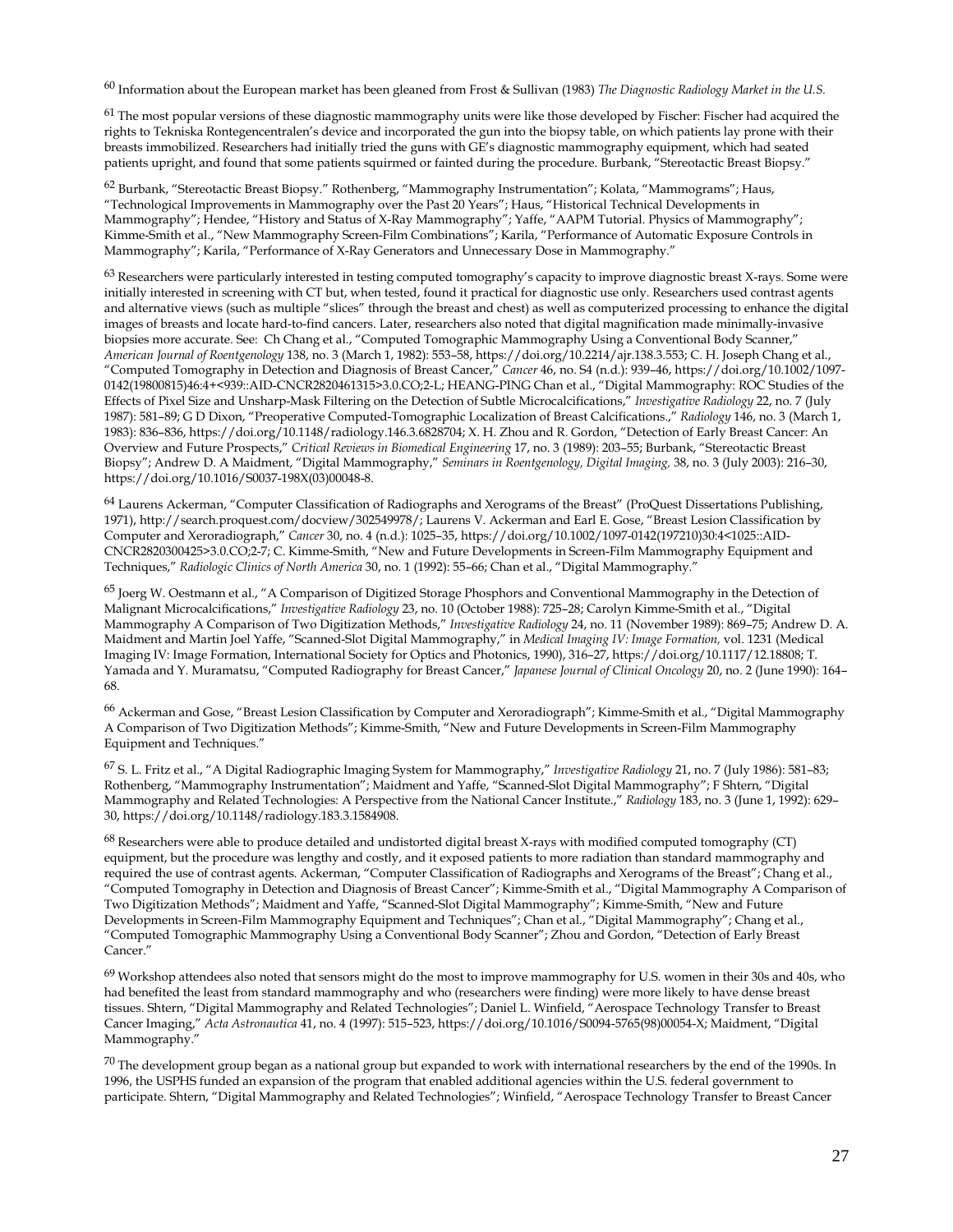Imaging"; Maidment, "Digital Mammography"; "UNC-CH Scientists Study Improved Mammography," accessed August 21, 2018, http://www.unc.edu/news/archives/mar97/bcancer.html.

71 Burbank, "Stereotactic Breast Biopsy." Frost & Sullivan. (2001) *World X-Ray Mammography Market.* See also: Frost & Sullivan. (2003) *X-Ray Mammography Markets in North America and Japan and the Rest of the World.* 3-35.

 $72$  Although computer-assisted diagnoses did not develop as earlier researchers had hoped, researchers did find that digital screening systems exposed patients to less radiation and improved the accuracy of diagnoses in women with dense breasts. Daniel Winfield et al., "Technology Transfer in Digital Mammography: Report of the Joint National Cancer Institute-National Aeronautics and Space Administration Workshop of May 19-20, 1993," *Investigative Radiology* 29, no. 4 (April 1994): 507–15; Richard L. Morin and Andrew D. A. Maidment, "Digital Mammography: Coming of Age," *Journal of the American College of Radiology: JACR* 2, no. 9 (September 2005): 798–801, https://doi.org/10.1016/j.jacr.2005.06.008; Etta D. Pisano, "Current Status of Full-Field Digital Mammography," *Radiology*  214, no. 1 (January 1, 2000): 26–28, https://doi.org/10.1148/radiology.214.1.r00ja5226; Stephen A Feig and Martin J Yaffe, "Current Status of Digital Mammography," *Seminars in Ultrasound, CT and MRI, Breast Imaging: An Update,* 17, no. 5 (October 1, 1996): 424–43, https://doi.org/10.1016/S0887-2171(96)90029-3; "Report of the Working Group on Digital Mammography: Digital Displays and Workstation Design. Washington DC, USA. March 19-10, 1998," *Academic Radiology* 6 Suppl 4 (April 1999): S195-219; "Report of the Working Group on Digital Mammography: Computer-Aided Diagnosis and 3D Image Analysis and Display. Cambridge, Massachusetts, USA. October 8-9, 1998," *Academic Radiology* 6 Suppl 5 (June 1999): S223-256; Maidment, "Digital Mammography"; "UNC-CH Scientists Study Improved Mammography." Frost & Sullivan. (2000) *World X-Ray and Computed Tomography Markets.* Chapter 5. Frost & Sullivan. (2001) *World X-Ray Mammography Market*.

 $^{73}$  Kodak was first to develop the phosphor-coated plates in 1973, patenting them in 1975. After 1975, Xerox, AGFA/Gaevert, Fujifilm, 3M, Siemens, and Toshiba all had similar plates in development. Fujifilm was the first of these companies to introduce a commercial plate for routine clinical use. H Kangarloo et al., "Two-Year Clinical Experience with a Computed Radiography System," *American Journal of Roentgenology* 151, no. 3 (September 1, 1988): 605–8, https://doi.org/10.2214/ajr.151.3.605; R. M. Dawood, "Radiology about to Go Digital.," *BMJ: British Medical Journal* 299, no. 6695 (August 5, 1989): 340–41; Rachot Yodnin, "CR History," (Technology, 03:54:40 UTC), https://www.slideshare.net/Ag\_Silver/cr-history-2939116. See also: "Transitioning to Digital Radiography – When Does It Make Sense?" by S.A. Mango, Aerial and Industrial Materials, Eastman Kodak Company, Rochester, USA.

 $^{74}$  Fujifilm did not gain FDA 510(k) clearance to sell the plates and laser scanners in the U.S. until 1989. G. S. Lodwick, "Radiology Systems of the 1990s--Meeting the Challenge of Change," *The Western Journal of Medicine* 145, no. 6 (December 1986): 848–52; Greg Freiherr, "Digital X-Ray: The Big Picture," *Diagnostic Imaging;* San Francisco, November 1999, D4. Frost & Sullivan. (2004) *World Digital Radiography (DR) Markets.* 5-2. See also: the FDA's 510(k) clearances database.

<sup>75</sup> "Fuji CR Mammo Approval Offers New Option for Breast Imaging," AuntMinnie.com, accessed April 5, 2017, http://www.auntminnie.com/index.aspx?sec=ser&sub=def&pag=dis&itemid=71682; "FUJIFILM Computed Radiography for Mammography Progresses From Market Entrant to Market Leadership Worldwide," *PR Newswire;* New York, July 28, 2002."FUJIFILM'S FCR Velocity Enables High Productivity Digital X-Ray Affordably," *PR Newswire;* New York, December 2, 2002.

<sup>76</sup> Mw Nields, "FDA & Digital Mammography Why Has FDA Required Full Field Digital Mammography Systems to Be Regulated as Potentially Dangerous Devices for More Than 10 Years?," *Academic Radiology* 17, no. 5 (2010): 652–657, https://doi.org/10.1016/j.acra.2010.01.012; Pisano, "Current Status of Full-Field Digital Mammography"; Barbara Galen et al., "American College of Radiology Imaging Network: The Digital Mammographic Imaging Screening Trial—An Update," *Academic Radiology* 9, no. 3 (March 2002): 374–75, https://doi.org/10.1016/S1076-6332(03)80382-3; "Digital Sensors to Launch Revolution in Medical Imaging | MDDI Medical Device and Diagnostic Industry News Products and Suppliers," accessed February 13, 2017, http://www.mddionline.com/article/digital-sensors-launch-revolution-medical-imaging.

<sup>77</sup> Nields, "FDA & Digital Mammography Why Has FDA Required Full Field Digital Mammography Systems to Be Regulated as Potentially Dangerous Devices for More Than 10 Years?"; Pisano, "Current Status of Full-Field Digital Mammography"; Galen et al., "American College of Radiology Imaging Network"; "Digital Sensors to Launch Revolution in Medical Imaging | MDDI Medical Device and Diagnostic Industry News Products and Suppliers."

<sup>78</sup> Trex's sales had slowed in 1998 after the loss of an OEM agreement with U.S. Surgical. Sales continued to decline in 1999, and the CEO left the company around the time that the FDA rejected its 510(k) application. See: Thermo Electron Corporation, "Trex Medical Submits 510(K) for Full-Field Digital Mammography System," accessed February 2, 2017, http://www.prnewswire.com/newsreleases/trex-medical-submits-510k-for-full-field-digital-mammography-system-77745572.html; Thermo Electron Corporation, "FDA Notifies Trex Medical That 510(k) for Digital Mammography System Has Been Withdrawn," accessed January 11, 2017, http://www.prnewswire.com/news-releases/fda-notifies-trex-medical-that-510k-for-digital-mammography-system-has-beenwithdrawn-77816787.html; "Turbulence Hits Trex as Kirshner Quits, FDA Rejects Digital Mammography Filing | Diagnostic Imaging," January 13, 1999, http://www.diagnosticimaging.com/articles/turbulence-hits-trex-kirshner-quits-fda-rejects-digital-mammographyfiling.

<sup>79</sup> Fischer Imaging Corporation, "Fischer Imaging Receives Final FDA Approval for Its SenoScan Full Field Digital Mammography System," accessed February 23, 2017, http://www.prnewswire.com/news-releases/fischer-imaging-receives-final-fda-approval-forits-senoscan-full-field-digital-mammography-system-72129757.html. "Siemens Makes European Launch of Digital Spot Mammography Device | Diagnostic Imaging," April 30, 1997, http://www.diagnosticimaging.com/articles/siemens-makeseuropean-launch-digital-spot-mammography-device/page/0/1; "FDA Clears Siemens' Opdima Digital Mammography Biopsy & Spot Imaging System for U.S. Marketing," Comprehensive Therapy 23, no. 9 (1997): 621; "FDA Approves Siemens FFDM System," AuntMinnie.com, accessed August 24, 2018, https://www.auntminnie.com/index.aspx?sec=log&itemID=62739. Nields, "FDA & Digital Mammography Why Has FDA Required Full Field Digital Mammography Systems to Be Regulated as Potentially Dangerous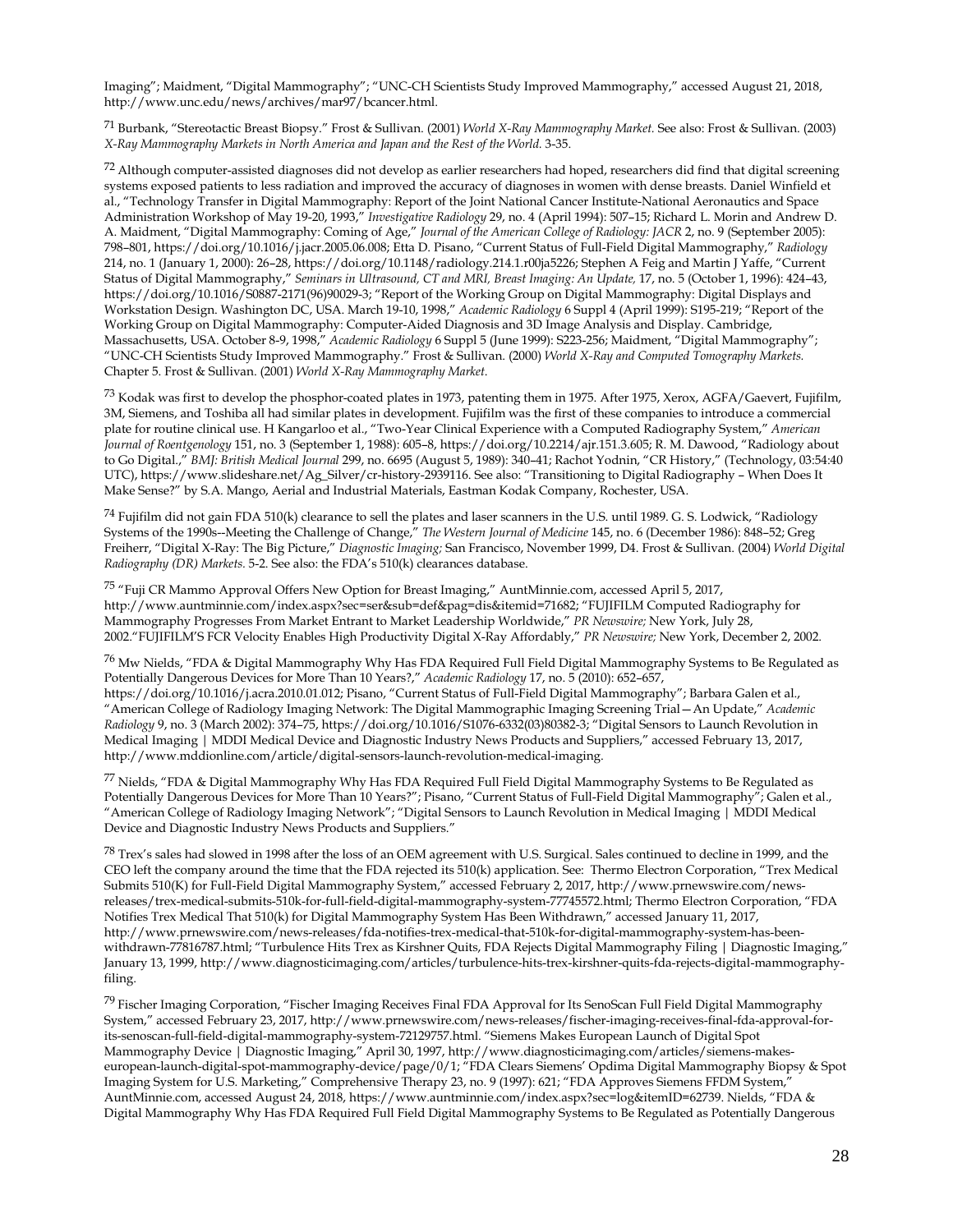Devices for More Than 10 Years?"; Daniel B. Kramer, Shuai Xu, and Aaron S. Kesselheim, "Regulation of Medical Devices in the United States and European Union.(Medical Device Amendments of 1976)," *The New England Journal of Medicine* 366, no. 9 (2012): 848; John Y. Chai, "Medical Device Regulation in the United States and the European Union: A Comparative Study," *Food and Drug Law Journal* 55 (2000): 57–80; "GE Medical Systems Begins European Shipments of Senographe 2000D Digital Mammography Unit | OBGYN.Net," March 17, 1999, http://www.diagnosticimaging.com/articles/ge-medical-systems-begins-european-shipments-senographe-2000ddigital-mammography-unit; "FDA Clears GE's Digital Mammography System | Diagnostic Imaging," February 16, 2000, http://www.diagnosticimaging.com/articles/fda-clears-ge%C2%92s-digital-mammography-system. Frost & Sullivan. (2000) World X-Ray and Computed Tomography Markets. Chapter 5. Frost & Sullivan, *World X-Ray Mammography Market,* 2001.

<sup>80</sup> Galen et al., "American College of Radiology Imaging Network"; Etta D. Pisano et al., "American College of Radiology Imaging Network Digital Mammographic Imaging Screening Trial: Objectives and Methodology," *Radiology* 236, no. 2 (August 1, 2005): 404–12, https://doi.org/10.1148/radiol.2362050440; Etta D. Pisano, "The American College of Radiology Imaging Network's Digital Mammography Screening Trial," *Journal of Women's Imaging* 3, no. 2 (2001): 58–59, https://doi.org/10.1097/00130747-200105000-00003.

<sup>81</sup> Etta D. Pisano et al., "Diagnostic Accuracy of Digital versus Film Mammography: Exploratory Analysis of Selected Population Subgroups in DMIST," *Radiology* 246, no. 2 (February 2008): 376–83, https://doi.org/10.1148/radiol.2461070200; Re Hendrick et al., "American College of Radiology Imaging Network Digital Mammographic Imaging Screening Trial (ACRIN DMIST) Evaluation of Technical Parameters Used in a Paired Study of Digital versus Screen-Film Mammography," *Radiology* 225 (2002): 268–268; E. A. Sickles, "Diagnostic Accuracy of Digital versus Film Mammography: Exploratory Analysis of Selected Population Subgroups in DMIST," 2009; Pisano et al., "American College of Radiology Imaging Network Digital Mammographic Imaging Screening Trial." The trial did not compare digital systems with each other, but against the so-called "gold standard" of analog screen-film mammography. However, the Fujifilm, GE, and Fischer systems performed very similarly. The Hologic devices also agreed with the analog diagnoses, but they were excluded from the analysis because they had been tested on relatively few patients overall. R. Edward Hendrick et al., "Accuracy of Soft-Copy Digital Mammography versus That of Screen-Film Mammography According to Digital Manufacturer: ACRIN DMIST Retrospective Multireader Study," *Radiology* 247, no. 1 (April 1, 2008): 38–48, https://doi.org/10.1148/radiol.2471070418.

82 Nields, "FDA & Digital Mammography Why Has FDA Required Full Field Digital Mammography Systems to Be Regulated as Potentially Dangerous Devices for More Than 10 Years?"; Etta D. Pisano et al., "Diagnostic Performance of Digital versus Film Mammography for Breast-Cancer Screening," *New England Journal of Medicine* 353, no. 17 (October 27, 2005): 1773–83, https://doi.org/10.1056/NEJMoa052911; Aili K. Bloomquist et al., "Quality Control for Digital Mammography in the ACRIN DMIST Trial: Part I," *Medical Physics* 33, no. 3 (March 1, 2006): 737, https://doi.org/10.1118/1.2163407.

<sup>83</sup> Greg Freiherr, "Philips Prepares Hybrid for Digital Mammography Entry," *Diagnostic Imaging;* San Francisco 30, no. 2 (February 2008): 39; "Fuji CR Mammo Approval Offers New Option for Breast Imaging."

 $84$  As noted above, the trial did not compare digital systems with each other, but against the so-called "gold standard" of analog screen-film mammography. However, the Fujifilm, GE, and Fischer systems performed very similarly. Hendrick et al., "Accuracy of Soft-Copy Digital Mammography versus That of Screen-Film Mammography According to Digital Manufacturer."

<sup>85</sup> Frost & Sullivan (2001). *World X-Ray Mammography Market.*

<sup>86</sup> By 1997, digital diagnostic equipment accounted for seventy-nine percent of diagnostic mammography sales revenues in Europe - slightly more than in the U.S., where they accounted for seventy-five percent. By 2000, digital units accounted for almost eighty six percent of diagnostic mammography sales revenues in Europe – slightly less than in the U.S., where they accounted for ninety percent. Frost & Sullivan (2001). *World X-Ray Mammography Market*

87 Chai, "Medical Device Regulation in the United States and the European Union"; Nields, "FDA & Digital Mammography Why Has FDA Required Full Field Digital Mammography Systems to Be Regulated as Potentially Dangerous Devices for More Than 10 Years?" Frost & Sullivan (2001). *World X-Ray Mammography Market;* Frost & Sullivan (2008) *European Mammography Systems Market.*

88 Corporation, "Trex Medical First To Receive Certification To Market Digital Mammography System In Europe"; "Trex CE Mark Gives European Patients Access to Digital Mammography before Those in the U.S. | Diagnostic Imaging"; "FDA Clears GE's Digital Mammography System | Diagnostic Imaging"; "GE Medical Systems Begins European Shipments of Senographe 2000D Digital Mammography Unit | OBGYN.Net." Frost & Sullivan (2001). *World X-Ray Mammography Market;* Frost & Sullivan (2008) *European Mammography Systems Market.*

<sup>89</sup> Frost & Sullivan (2001). *World X-Ray Mammography Market;* Frost & Sullivan (2005). *The European Mammography Systems Market;* and by 2010, Konica also offered plates and laser scanners in Europe, see: Frost & Sullivan (2008) *European Mammography Systems Market* and Nields, "FDA & Digital Mammography Why Has FDA Required Full Field Digital Mammography Systems to Be Regulated as Potentially Dangerous Devices for More Than 10 Years?" Frost& Sullivan. *North American Breast Imaging Markets Industry Research Analysis.* 17 Jul 2008.

<sup>90</sup> N. Ohuchi et al., "Improved Detection Rate of Early Breast Cancer in Mass Screening Combined with Mammography," *Japanese Journal of Cancer Research:* Gann 84, no. 7 (July 1993): 807–12; T. Morimoto et al., "High Detection Rate of Breast Cancer by Mass Screening Using Mammography in Japan," *Japanese Journal of Cancer Research:* Gann 85, no. 12 (December 1994): 1193–95; Morimoto et al., "A Comparison of Mass Screening for Breast Cancer Using Mammography and Physical Examination Alone in Japan," *Breast Cancer* (Tokyo, Japan) 2, no. 1 (April 30, 1995): 19–25; T. Morimoto et al., "Effectiveness of Mammographic Screening for Breast Cancer in Women Aged over 50 Years in Japan," *Japanese Journal of Cancer Research:* Gann 88, no. 8 (August 1997): 778–84; T. Yokoe et al., "Efficacy of Mammography for Detecting Early Breast Cancer in Women under 50," *Anticancer Research* 18, no. 6B (December 1998): 4709–11.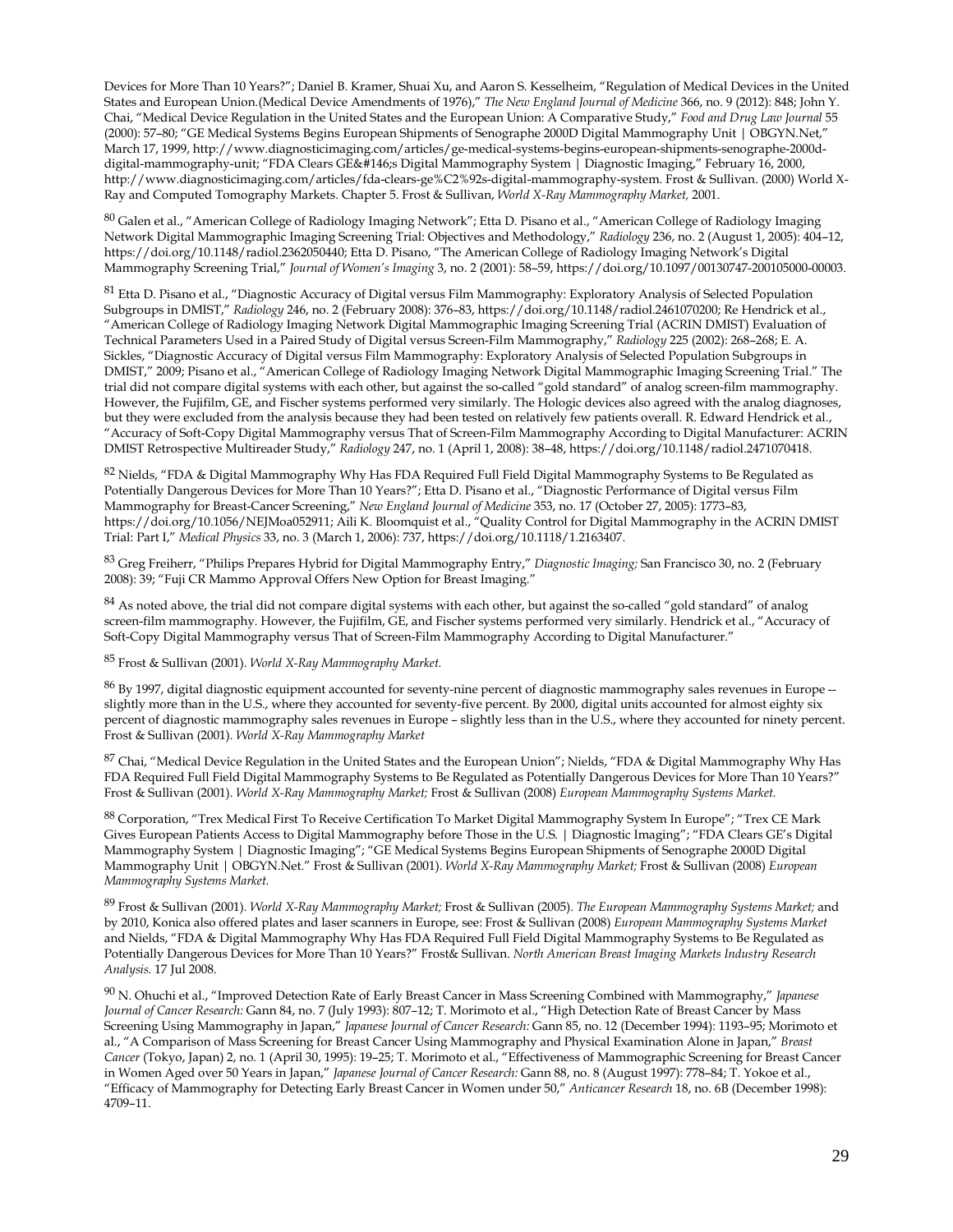91 Tadashi Ishibashi et al., "Digital Mammographic Screening in Japan," *Breast Cancer* (Tokyo, Japan) 17, no. 3 (July 2010): 159–62, https://doi.org/10.1007/s12282-009-0193-x. Sauvaget et al., "Challenges in Breast and Cervical Cancer Control in Japan."

92 Ishibashi et al.; Frost & Sullivan (2001). *World X-Ray Mammography Market.*

 $93$  Japanese radiologists started using digitized diagnostic equipment around the same time as their European and American counterparts, after American companies introduced it in the mid-1990s. Likewise, Japanese radiologists adopted digital diagnostic equipment at about the same rate that their European and American counterparts had in the late 1990s. By 1997, digital diagnostic equipment accounted for seventy-one percent of diagnostic mammography sales revenues in Japan -- slightly less than in the U.S., where they accounted for seventy-five percent, and Europe, where they accounted for seventy-nine percent. By 2000, digital units accounted for almost eighty-nine percent of diagnostic mammography sales revenues in Japan – about the same as the U.S., where they accounted for ninety percent, and a little more than in Europe, where they accounted for eighty-six percent. Frost & Sullivan. (2003) *X-Ray Mammography Markets in North America and Japan and the Rest of the World,* Chapter 4, especially 4-22; Frost & Sullivan (2001). *World X-Ray Mammography Market,* 4-18, 4-55.

94 Frost & Sullivan (2001). *World X-Ray Mammography Market.*

<sup>95</sup> Frost & Sullivan. (2003) *X-Ray Mammography Markets in North America and Japan and the Rest of the World* B. Jouan, "Digital Mammography Performed with Computed Radiography Technology," *European Journal of Radiology* 31, no. 1 (July 1999): 18–24; Yamada and Muramatsu, "Computed Radiography for Breast Cancer"; Morimoto et al., "A Comparison of Mass Screening for Breast Cancer Using Mammography and Physical Examination Alone in Japan"; Takayuki Yamada, "Current Status and Issues of Screening Digital Mammography in Japan," *Breast Cancer* 17, no. 3 (July 1, 2010): 163–68, https://doi.org/10.1007/s12282-009-0191-z. When Yamada states that "Digital mammography has become more widespread. Digital systems are replacing screen-film systems and now account for more than half of mammographic equipment in Japan," he may be including both sensor-based and plate-based equipment in his estimate. See Uematsu, "Digital Mammography in Japan."

<sup>96</sup> Frost& Sullivan. (2008) *North American Breast Imaging Markets Industry Research Analysis.*

<sup>97</sup> Frost& Sullivan. (2008) *North American Breast Imaging Markets Industry Research Analysis.*

<sup>98</sup> European entrants were also more likely to offer digitized equipment, and some focused on a relatively small domestic market. Four of the companies that exited the U.S. market also concurrently stopped selling in Europe. One, Philips, exited only temporarily, returning to the market in the early 2000s. Frost & Sullivan (2001). *World X-Ray Mammography Market.* Frost & Sullivan (2008) *European Mammography Systems Market,* 4-12. Nields, "FDA & Digital Mammography Why Has FDA Required Full Field Digital Mammography Systems to Be Regulated as Potentially Dangerous Devices for More Than 10 Years?"

<sup>99</sup> Frost & Sullivan (2008) *European Mammography Systems Market,* 5-6 and 5-14.

<sup>100</sup> Frost & Sullivan. (2003) *X-Ray Mammography Markets in North America and Japan and the Rest of the World.*

<sup>101</sup> "OECD Health Statistics 2018 - OECD," accessed September 14, 2018, http://www.oecd.org/health/health-data.htm.

<sup>102</sup> Nancy L. Keating and Lydia E. Pace, "Breast Cancer Screening in 2018: Time for Shared Decision Making," *JAMA* 319, no. 17 (May 1, 2018): 1814–15, https://doi.org/10.1001/jama.2018.3388.

103 Welch et al., "Breast-Cancer Tumor Size, Overdiagnosis, and Mammography Screening Effectiveness"; Philippe Autier et al., "Effectiveness of and Overdiagnosis from Mammography Screening in the Netherlands: Population Based Study," BMJ 359 (December 5, 2017): j5224, https://doi.org/10.1136/bmj.j5224; Esserman, "The WISDOM Study."

104 Welch et al., "Breast-Cancer Tumor Size, Overdiagnosis, and Mammography Screening Effectiveness"; Philippe Autier et al., "Effectiveness of and Overdiagnosis from Mammography Screening in the Netherlands: Population Based Study," BMJ 359 (December 5, 2017): j5224, https://doi.org/10.1136/bmj.j5224; Esserman, "The WISDOM Study."

<sup>105</sup> "Breast Cancer Statistics | World Cancer Research Fund International," accessed March 10, 2017,

http://www.wcrf.org/int/cancer-facts-figures/data-specific-cancers/breast-cancer-statistics. "Breast Cancer Statistics | World Cancer Research Fund International"; PDQ Screening and Prevention Editorial Board, "Breast Cancer Screening (PDQ®): Patient Version," in *PDQ Cancer Information Summaries* (Bethesda (MD): National Cancer Institute (US), 2002),

http://www.ncbi.nlm.nih.gov/books/NBK65715/; "Mammograms More Likely to Cause Unneeded Treatment than to Save Lives"; "Study: Breast Cancer Screening Fails to Reduce Advanced Cancer Incidence | Diagnostic Imaging," January 13, 2017, http://www.diagnosticimaging.com/breast-imaging/study-breast-cancer-screening-fails-reduce-advanced-cancer-incidence; Birchard, "Mammography Benefits Seen in Europe"; Altobelli and Lattanzi, "Breast Cancer in European Union"; Berry et al., "Effect of Screening and Adjuvant Therapy on Mortality from Breast Cancer"; Janet E. Joy et al., *Benefits and Limitations of Mammography*  (National Academies Press (US), 2005), https://www.ncbi.nlm.nih.gov/books/NBK22311/. 44.3% of US women estimated to have dense breasts. See: Sprague, Brian L., Ronald E. Gangnon, Veronica Burt, Amy Trentham-Dietz, John M. Hampton, Robert D. Wellman, Karla Kerlikowske, and Diana L. Miglioretti. "Prevalence of Mammographically Dense Breasts in the United States." *JNCI Journal of the National Cancer Institute* 106, no. 10 (September 12, 2014). doi:10.1093/jnci/dju255. Frost& Sullivan. *North American Breast Imaging Markets Industry Research Analysis.* 17 Jul 2008. Frost & Sullivan. (2013) *Analysis of the U.S. Breast Imaging Systems Market*; Frost & Sullivan. (September 2014) *Analysis of the Chinese Breast Imaging Systems Market: Technology Enhancements Accelerate the Growth of Diagnostic Imaging.* Accessed February 2017 from Frost & Sullivan http://cds.frost.com/p/71379/#!/ppt/c?id=P82C-01-00-00-00 Ohuchi, Noriaki, Akihiko Suzuki, Tomotaka Sobue, Masaaki Kawai, Seiichiro Yamamoto, Ying-Fang Zheng, Yoko Narikawa Shiono, et al. "Sensitivity and Specificity of Mammography and Adjunctive Ultrasonography to Screen for Breast Cancer in the Japan Strategic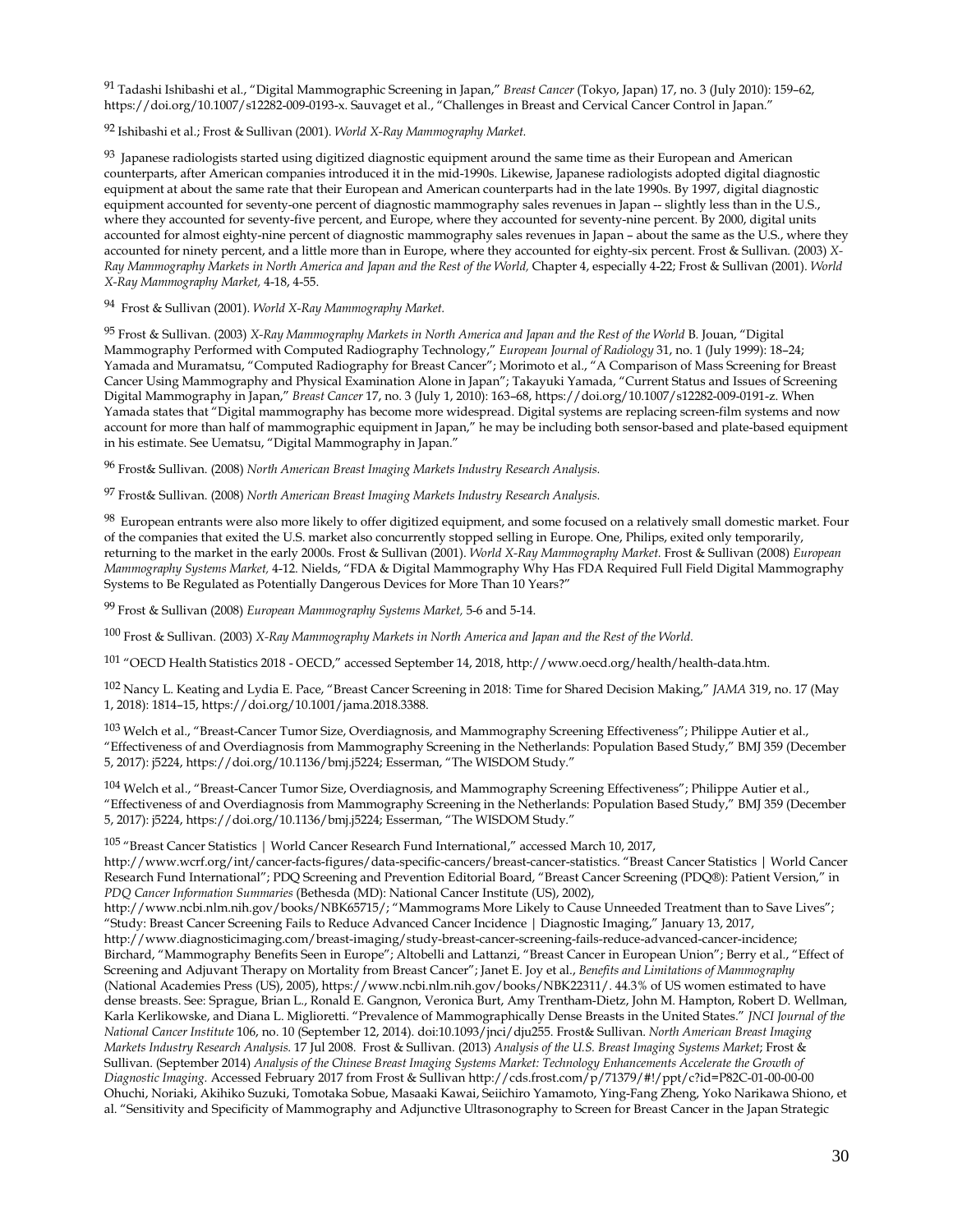Anti-Cancer Randomized Trial (J-START): A Randomised Controlled Trial." *The Lancet* 387, no. 10016 (January 29, 2016): 341–48. doi:10.1016/S0140-6736(15)00774-6. Japan, Ian Munroe for EuRObiZ. "Breast Cancer: Low Screening Has Rates on the Rise in Japan." *Japan Today.* Accessed January 17, 2017. https://www.japantoday.com/category/health/view/breast-cancer-low-screening-has-rateson-the-rise-in-japan. "Mortality Rising for Breast and Cervical Cancer in Japan." *Medscape.* Accessed January 17, 2017. http://www.medscape.com/viewarticle/866366. Sauvaget, Catherine, Yoshikazu Nishino, Ryo Konno, Toru Tase, Tadaoki Morimoto, and Shigeru Hisamichi. "Challenges in Breast and Cervical Cancer Control in Japan." *The Lancet Oncology* 17, no. 7 (July 1, 2016): e305– 12. doi:10.1016/S1470-2045(16)30121-8. Bae et al., "Distribution of Dense Breasts Using Screening Mammography in Korean Women." "Find Breast Cancer Global Statistics at Susan G. Komen." Accessed March 10, 2017.

http://ww5.komen.org/BreastCancer/Statistics.html. "Breast Cancer Statistics | World Cancer Research Fund International." Accessed March 10, 2017. http://www.wcrf.org/int/cancer-facts-figures/data-specific-cancers/breast-cancer-statistics. Frost & Sullivan. (2013, June 27). *2013 Global Medical Imaging Equipment Market Outlook.* Accessed February 2016 from Frost & Sullivan, http://cds.frost.com/p/71319/#!/nts/c?id=NC8B-01-00-00-00&hq=medical%20imaging%202013%20outlook

<sup>106</sup> Six companies offered CM or DM after 2010: Fuji, Carestream (Kodak), and Agfa (incumbents/former analog film suppliers who never officially withdrew); Fischer-Giotto (no relation to Fischer) and Konica Minolta (entrants, although it is possible Konica was already supplying mammography film, like Kodak/Carestream and Agfa); and Philips, which had exited in the late 1990s, and then reentered via acquisition. "Press Announcements - FDA Reclassifies Certain Digital Mammography Devices Today." WebContent. Accessed February 2, 2017. http://www.fda.gov/NewsEvents/Newsroom/PressAnnouncements/ucm232505.htm. Frost & Sullivan reports and Health, Center for Devices and Radiological. "Facility Certification and Inspection (MQSA) - Digital Accreditation." WebContent. Accessed February 23, 2017. https://www.fda.gov/Radiation-

EmittingProducts/MammographyQualityStandardsActandProgram/FacilityCertificationandInspection/ucm114148.htm. Frost & Sullivan. (2013) *Analysis of the U.S. Breast Imaging Systems Market*.

 $107$  Hologic elected to bring their equipment to market under the old FDA rules, however, because their clinical trials were already under way when the rule change went into effect in 2010. "Hologic Receives FDA Approval for First 3-D Digital Mammography (Breast Tomosynthesis) System," Hologic - Investor Relations, accessed January 23, 2017,

http://investors.hologic.com/news?item=345. Hologic. "Breast Tomosynthesis: The Use of Breast Tomosynthesis in a Clinical Setting" (White Paper) 2015. Health, Center for Devices and Radiological. "Facility Certification and Inspection (MQSA) - Digital Accreditation." WebContent. Accessed February 23, 2017. https://www.fda.gov/Radiation-

EmittingProducts/MammographyQualityStandardsActandProgram/FacilityCertificationandInspection/ucm114148.htm. Frost & Sullivan. (2015) *Analysis of the US Breast Imaging Systems Market -- A Guide to One of Medical Imaging's Key Multi-modality Hubs. Industry Research Reports;* "Breast Tomosynthesis — Experts Discuss Their Current Use of the 3D Mammography Tool." Accessed April 3, 2017. http://www.radiologytoday.net/archive/rt0613p26.shtml.

108 3D mammograms are also used to prepare patients for treatment because they offer more precise information about the location of tumors. "Digital Breast Tomosynthesis & Breast Cancer Screening," Cleveland Clinic, accessed October 1, 2018, https://my.clevelandclinic.org/health/diagnostics/15939-digital-breast-tomosynthesis-and-breast-cancer-screening.

 $^{109}$  The Digital Mammography Dream Challenge has attracted 1,100 participants from six continents (started 2016; currently active) "12 Startups Fighting Cancer With Artificial Intelligence." CB Insights - Blog, September 15, 2016. https://www.cbinsights.com/blog/aistartups-fighting-cancer/. "Enterprising Cambridge Students Win Major Breast Cancer Start-up Competition." University of Cambridge, March 7, 2014. http://www.cam.ac.uk/research/news/enterprising-cambridge-students-win-major-breast-cancer-startup-competition. "Breast Cancer Start-up Challenge - Breast Cancer Startup Challenge Home Page." Accessed February 27, 2017. http://www.breastcancerstartupchallenge.com/. "Startups Launched." Breast Cancer <br />Start-up Challenge. Accessed February 27, 2017. http://www.BreastCancerStartupChallenge.com/startups-launched.html. "The Digital Mammography DREAM Challenge syn4224222." Accessed February 27, 2017. https://www.synapse.org/#!Synapse:syn4224222/wiki/401743. "Our Company | CureMetrix." Accessed February 27, 2017. http://curemetrix.com/about/our-company/. Horsch, Karla, Maryellen L. Giger, and Charles E. Metz. "Prevalence Scaling: Applications to an Intelligent Workstation for the Diagnosis of Breast Cancer." Academic Radiology 15, no. 11 (November 2008): 1446–57. doi:10.1016/j.acra.2008.04.022. "Intelligent Mammography Retrieval Engine - IEEE Xplore Document." Accessed February 28, 2017. http://ieeexplore.ieee.org/document/4428930/.

**.** 

 $<sup>1</sup>$  A biopsy is the surgical removal of tissue samples for further examination in a lab.</sup>

<sup>2</sup> Physical exams included visual assessment but primarily entailed systematic assessment by touch. Adrian M. K. Thomas and Arpan K. Banerjee, The History of Radiology (OUP Oxford, 2013); Arthur G. Haus, "Historical Technical Developments in Mammography," Technology in Cancer Research & Treatment 1, no. 2 (2002): 119–26; A. G. Haus, "Technological Improvements in Mammography over the Past 20 Years," Medical Progress through Technology 19, no. 1 (1993): 31–42; W. R. Hendee, "History and Status of X-Ray Mammography," Health Physics 69, no. 5 (1995): 636–48; Bonnie N. Joe and Edward A. Sickles, "The Evolution of Breast Imaging: Past to Present.," Radiology 273, no. 2 Suppl (November 2014): S23-44, https://doi.org/10.1148/radiol.14141233; Sophia Zackrisson and Nehmat Houssami, "Chapter 13 - Evolution of Mammography Screening: From Film Screen to Digital Breast Tomosynthesis" (Elsevier Inc, 2016); Siddhartha Mukherjee, The Emperor of All Maladies: A Biography of Cancer. (Scribner, 2010); Richard H. Gold, Lawrence W. Bassett, and Bobbi E. Widoff, "Highlights from the History of Mammography.," Radiographics 10, no. 6 (1990): 1111–1131; L. W. Bassett and R. H. Gold, "The Evolution of Mammography," AJR. American Journal of Roentgenology 150, no. 3 (1988): 493–98.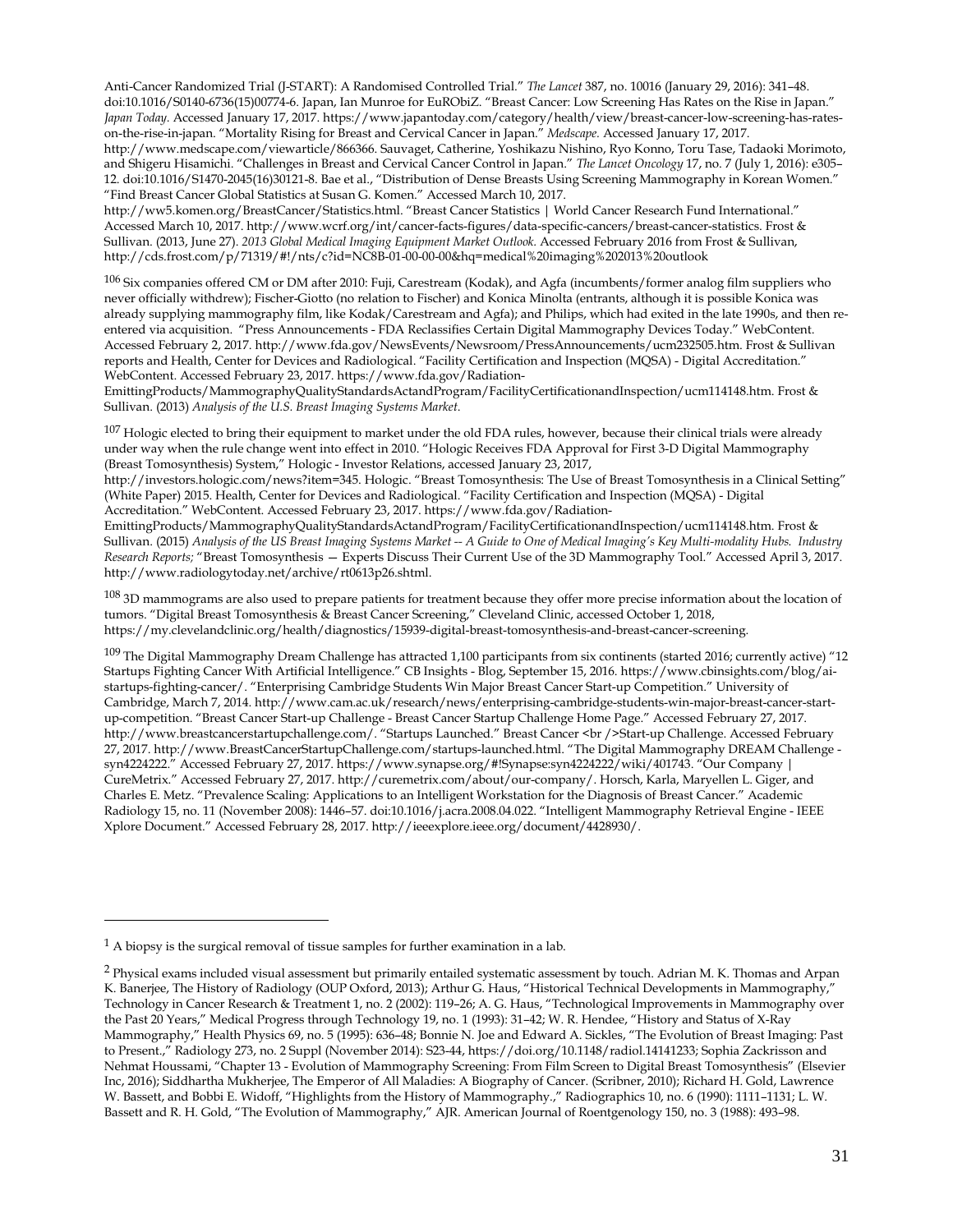$3$  The mortality improvements in this study and others cited herein are thought to have been a combination of early detection and early treatment, unless otherwise mentioned.

<sup>4</sup> U.S. Department of Health and Human Services. *Health United States 2015.*Table 70. Use of mammography among women aged 40 and over, by selected characteristics: United States, selected years 1987–2015. Excel version downloaded from: https://www.cdc.gov/nchs/hus/contents2017.htm#070 .

 $5$  Studies have produced a wide range of estimated impacts of screening mammography on mortality, and the exact impact continues to be debated. See, for example: Donald A. Berry et al., "Effect of Screening and Adjuvant Therapy on Mortality from Breast Cancer," New England Journal of Medicine 353, no. 17 (October 27, 2005): 1784–92, https://doi.org/10.1056/ NEJMoa050518; H. Gilbert Welch et al., "Breast-Cancer Tumor Size, Overdiagnosis, and Mammography Screening Effectiveness," New England Journal of Medicine 375, no. 15 (October 13, 2016): 1438–47, https://doi.org/10.1056/ NEJMoa1600249; Mukherjee, The Emperor of All Maladies; "Mammograms More Likely to Cause Unneeded Treatment than to Save Lives," STAT, October 12, 2016, https://www.statnews.com/2016/10/12/mammogram-overdiagnose-breast-cancer/.

<sup>6</sup> "Breast Biopsy Device Market Size | Industry Report, 2024," accessed September 26, 2018, https://www.grandviewresearch.com/industry-analysis/breast-biopsy-device-market; "Mammography Market Size, Share | Industry Analysis Report 2018-2025," accessed May 18, 2018, https://www.grandviewresearch.com/industryanalysis/mammography-market.

 $7$  By the 1950s, results of these experiments had been presented to radiologists who met regularly through the International Club of Radiotherapists, which had been formed in Europe in 1953 and had active members based in in Brazil, Canada, Colombia, Cuba, Guatemala, India, Mexico, Peru, the United States, Uruguay, and Venezuela.

8 In 1913, a German surgeon, Albert Salomon, was able to identify the distinctive shapes of large tumors in X-ray images of breasts (after the breasts had been surgically removed). Salomon was able to see breast cancer in these early X-rays in part because breast cancers were denser than other soft tissues and sometimes contained calcium deposits, which are hard, like bone. Mukherjee, *The Emperor of All Maladies*; Thomas and Banerjee, *The History of Radiology;* Gold, Bassett, and Widoff, "Highlights from the History of Mammography."; Bassett and Gold, "The Evolution of Mammography"; Stephen A. Feig, "Mammographic Screening: An Historical Perspective," *Seminars in Roentgenology, Carcinoma of the Breast,* 28, no. 3 (July 1, 1993): 193–203, https://doi.org/10.1016/S0037- 198X(05)80079-3; Barron H. Lerner, *The Breast Cancer Wars: Hope, Fear, and the Pursuit of a Cure in Twentieth-Century America* (New York: Oxford University Press, 2001), http://nrs.harvard.edu/urn-3:hul.ebook:EBSCO\_187172; Robert A. Aronowitz, *Unnatural History?: Breast Cancer and American Society* (New York: Cambridge University Press, 2007). Egan contends in his 1962 article on mammography that there are 75 articles on the technique published by that date. In a 1960 article, he cites or discusses the research done by Stanford Warren (U.S.), Charles Gros (France), and Raul Leborgne (Uruguay). In a 1965 article, he also mentions Jacob Gershen-Cohen (U.S.), Edwin Lame and Eugene Pendergrass (U.S.), and Ira Lockwood (U.S.). Lame and Pendergrass cite 120 articles as of 1947. Gros and Leborgne discuss research not published in English by other South American researchers, as well. Robert L. Egan, "Mammography, An Aid to Diagnosis of Breast Carcinoma," *JAMA* 182, no. 8 (November 24, 1962): 839–43,

https://doi.org/10.1001/jama.1962.03050470017004. Robert L. Egan, "Experience with Mammography in a Tumor Institution: Evaluation of 1,000 Studies," *Radiology* 75, no. 6 (1960): 894–900, https://doi.org/10.1148/75.6.894. R. Lee Clark et al., "Reproducibility of the Technic of Mammography (Egan) for Cancer of the Breast," *The American Journal of Surgery* 109, no. 2 (1965): 127–133, https://doi.org/10.1016/S0002-9610(65)80133-7; Edwin L. Lame and Eugene P. Pendergrass, "An Addition to the Technic of Simple Breast Roentgenography," *Radiology* 48, no. 3 (March 1, 1947): 266–68, https://doi.org/10.1148/48.3.266.

<sup>9</sup> Mukherjee, *The Emperor of All Maladies*; Thomas and Banerjee, *The History of Radiology*; Gold, Bassett, and Widoff, "Highlights from the History of Mammography."; Bassett and Gold, "The Evolution of Mammography"; Feig, "Mammographic Screening"; Lerner, *The Breast Cancer Wars*; Aronowitz, *Unnatural History*.

 $10$  Gros also recommended contrast agents (chemicals injected into the breast) be used to further improve the detail of X-ray images taken with Leborgne's technique. However, such an improvement made the procedure more time consuming, invasive, and difficult to learn and execute. Jean Dalsace*, Gynecologic Radiography* (New York: Hoeber-Harper, 1959). Nonetheless, researchers in the 1980s did experiment with mammography conducted with digital X-ray fluoroscopic equipment and contrast agents that were usually used for coronary angiography – a process similar to what Gros had imagined in the 1950s.

<sup>11</sup> Sarah A. Fox, Carolyn Kimme-smith, and Dennis S. Kios, "The Technology Of Mammography: Misunderstood and Underutilized," *International Journal of Technology Assessment in Health Care* 4, no. 4 (1988): 521–544, https://doi.org/10.1017/S0266462300007601; Gold, Bassett, and Widoff, "Highlights from the History of Mammography."; Bassett and Gold, "The Evolution of Mammography."

<span id="page-34-1"></span><span id="page-34-0"></span><sup>12</sup> Now the M.D. Anderson Cancer Center.

 $\overline{a}$ 

<sup>13</sup> R. L. Egan, "Evolution of the Team Approach in Breast Cancer," *Cancer* 36, no. 5 (1975): 1815–22; Robert L. Egan, *Mammography,* American Lecture Series, Publication No. 568 (Springfield, Ill, CCThomas 1964, 1964); Robert L. Egan, "Mammography," *The American Journal of Nursing* 66, no. 1 (1966): 108–111, https://doi.org/10.2307/3419514; Robert L. Egan, *Mammography* (Springfield, Ill: Thomas, 1972); Robert L. Egan, *Technologist Guide to Mammography,* (Baltimore, Williams & Wilkins, 1968); Robert L. Egan, "Roles of Mammography in the Early Detection of Breast Cancer," *Cancer* 24, no. 6 (1969): 1197–1200, https://doi.org/10.1002/1097- 0142(196912)24:6<1197::AID-CNCR2820240622>3.0.CO;2-S; Robert L. Egan, "Present Status of Mammography," *Annals of the New York Academy of Sciences* 114, no. 2 (1964): 794–802, https://doi.org/10.1111/j.1749-6632.1964.tb40998.x; Robert L. Egan, "Mammography," *The American Journal of Surgery* 106, no. 3 (1963): 421–429, https://doi.org/10.1016/0002-9610(63)90125-9; Egan, "Experience with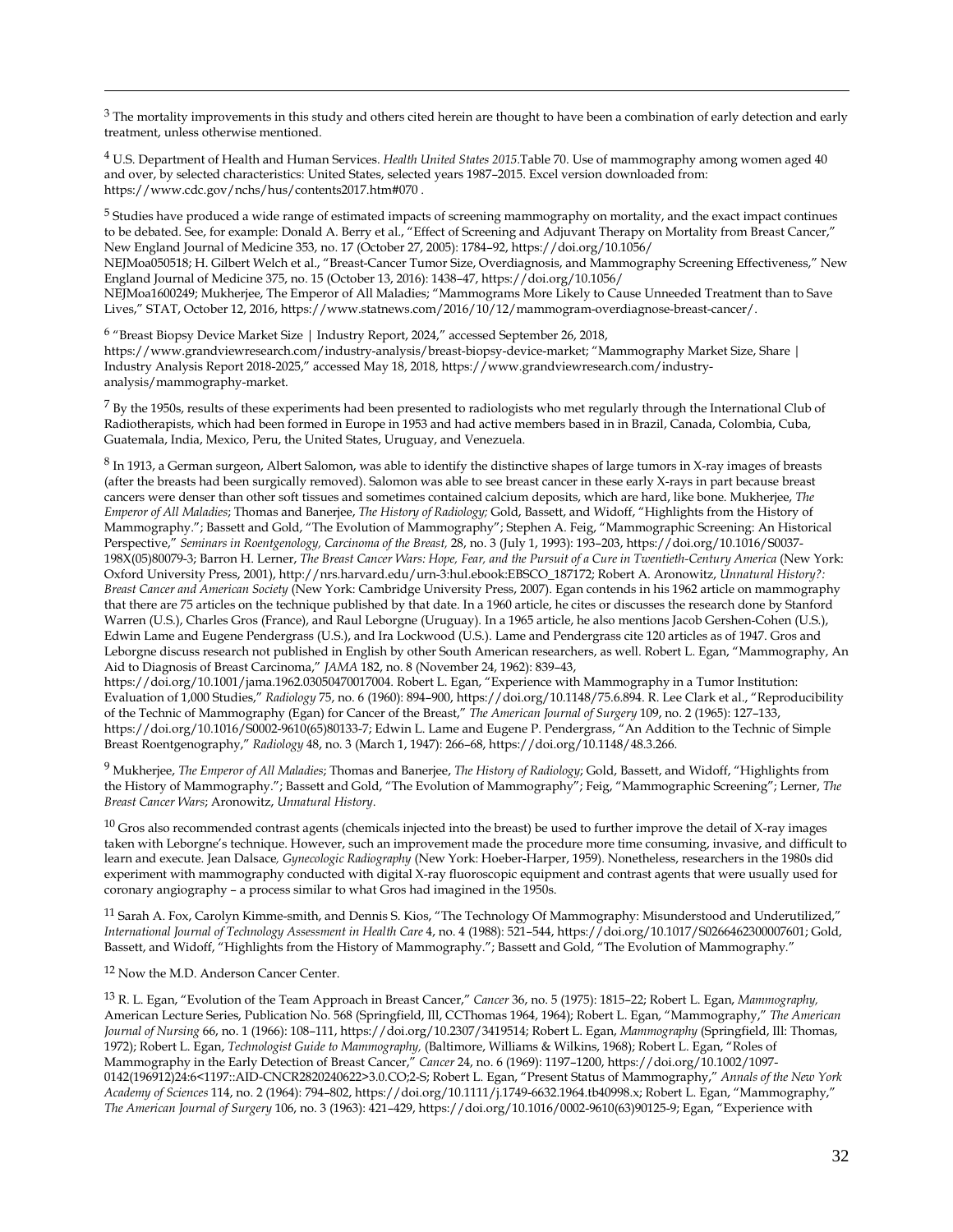<span id="page-35-0"></span> $\overline{a}$ Mammography in a Tumor Institution"; Egan, "Mammography, An Aid to Diagnosis of Breast Carcinoma"; Clark et al., "Reproducibility of the Technic of Mammography (Egan) for Cancer of the Breast."

<span id="page-35-1"></span><sup>14</sup> Gershon-Cohen JJ and Berger SM, "Detection of Breast Cancer by Periodic X-Ray Examinations: A Five-Year Survey," *JAMA* 176, no. 13 (July 1, 1961): 1114–16, https://doi.org/10.1001/jama.1961.63040260015013a; Helen Ingleby, *Comparative Anatomy, Pathology, and Roentgenology of the Breast,* (Philadelphia, 1960), http://hdl.handle.net/2027/mdp.39015072254553; Gold, Bassett, and Widoff, "Highlights from the History of Mammography."

<span id="page-35-2"></span><sup>15</sup> The U.S. Public Health Service had been founded in 1798, and the National Cancer Institute had been founded in 1937

 $16$  Anderson was founded in 1941 as a cancer hospital and research center. Although affiliated with the University of Texas, the Institute emphasized collaboration across specialties in treating patients to a greater degree than most traditional teaching hospitals.

<sup>17</sup> Clark et al., "Reproducibility of the Technic of Mammography (Egan) for Cancer of the Breast."

<span id="page-35-3"></span> $18$  The lead researcher on the Philadelphia study was far more optimistic than Egan about mammography's capacity to serve as a screen. The article describing their results began: "Can delayed diagnosis and treatment of breast tumors be avoided by periodic x-ray examinations of women over 40 years of age? The results of a 5-year study, reported and interpreted here, indicated 'yes.'" Gershon-Cohen JJ and Berger SM, "Detection of Breast Cancer by Periodic X-Ray Examinations."

<sup>19</sup> Clark et al., "Reproducibility of the Technic of Mammography (Egan) for Cancer of the Breast."

<span id="page-35-5"></span><span id="page-35-4"></span><sup>20</sup> The idea for the study was developed by Louis Robbins, who worked on cancer control for the U.S. Public Health Service, and Michael Shimkin, who headed a branch of the NCI devoted to statistical studies and epidemiology. (Shimkin is famous for conducting research that linked cigarette smoking to lung cancer.) They selected HIP because its director of research had been a statistician for the Public Health Service and one of its radiologists had already been trained in Egan's mammography. HIP was also chosen because of its very large member pool (about 700,000 people) and its advanced electronic data system. The team that ran the study included Sam Shapiro, the statistician, Philip Strax, the radiologist, and Louis Venet, a clinician who handled referrals (and was needed, Shimkin recalls, to persuade surgeons to conduct surgery on patients who had no palpable cancers). Michael Boris Shimkin, *As Memory Serves:Six Essays on a Personal Involvement with the National Cancer Institute, 1938 to 1978* / ([Bethesda, Md.?]?:, 1983), http://hdl.handle.net/2027/pur1.32754076368780; Lewis C. Robbins, "The Public Health Service's Program in Cancer Control," *Public Health Reports* (1896-1970) 76, no. 4 (1961): 341–43, https://doi.org/10.2307/4591137; Sam Shapiro and Health Insurance Plan of Greater New York, Periodic Screening for Breast Cancer: The Health Insurance Plan Project and Its Sequelae, 1963-1986, Johns Hopkins Series in Contemporary Medicine and Public Health (Baltimore: Johns Hopkins University Press, 1988).

<sup>21</sup> Sam Shapiro, Philip Strax, and Louis Venet, "Evaluation of Periodic Breast Cancer Screening With Mammography: Methodology and Early Observations," *JAMA* 195, no. 9 (February 28, 1966): 731–38, https://doi.org/10.1001/jama.1966.03100090065016; H. David Banta and United States, eds., *Health Care Technology and Its Assessment in Eight Countries, International Differences in Health Care Technology and Costs* (Washington, DC: Office of Technology Assessment, United States Congress: For sale by the Supt. of Docs., U.S. G.P.O, 1995).

<sup>22</sup> Shapiro, Strax, and Venet.

<sup>23</sup> Mukherjee, The Emperor of All Maladies, 295

<sup>24</sup> Shapiro, Strax, and Venet, "Evaluation of Periodic Breast Cancer Screening With Mammography."

<span id="page-35-7"></span><span id="page-35-6"></span><sup>25</sup> Lerner, *The Breast Cancer Wars*; Shapiro, Strax, and Venet, "Evaluation of Periodic Breast Cancer Screening With Mammography"; Sam Shapiro, Philip Strax, and Louis Venet, "Periodic Breast Cancer Screening in Reducing Mortality From Breast Cancer," *JAMA* 215, no. 11 (March 15, 1971): 1777–85, https://doi.org/10.1001/jama.1971.03180240027005; Mukherjee, *The Emperor of All Maladies*; Bassett and Gold, "The Evolution of Mammography"; Philip Strax et al., "Mammography and Clinical Examination in Mass Screening for Cancer of the Breast," *Cancer* 20, no. 12 (1967): 2184–2188, https://doi.org/10.1002/1097-0142(196712)20:12<2184::AID-CNCR2820201217>3.0.CO;2-3.

 $^{26}$  Radiologists affiliated with the American Cancer Society had also been involved in planning the study that tested the reproducibility of Egan's technique.

<span id="page-35-8"></span><sup>27</sup> Lerner, *The Breast Cancer Wars;* Mukherjee, *The Emperor of All Maladies*; Shapiro, Strax, and Venet, "Periodic Breast Cancer Screening in Reducing Mortality From Breast Cancer"; L. H. Baker, "Breast Cancer Detection Demonstration Project: Five-Year Summary Report," *CA: A Cancer Journal for Clinicians* 32, no. 4 (July 1, 1982): 194–225, https://doi.org/10.3322/canjclin.32.4.194; Bettyann Kevles, *Naked to the Bone: Medical Imaging in the Twentieth Century,* The Sloan Technology Series (Reading, Mass: Addison-Wesley, 1998), Chapter 10.

<span id="page-35-10"></span><span id="page-35-9"></span><sup>28</sup> Bailar critiqued other methods of cancer control, not just mammography, in articles written throughout his career. Barron H. Lerner, "'To See Today with the Eyes of Tomorrow': A History of Screening Mammography," *Canadian Bulletin of Medical History* 20, no. 2 (2003): 299; Lerner, *The Breast Cancer Wars;* Barron H. Lerner and Phil Plait, "John Bailar's Righteous Attack on the 'War on Cancer,'" *Slate,* January 12, 2017, http://www.slate.com/articles/health\_and\_science/medical\_examiner/

2017/01/john\_bailar\_reminded\_us\_of\_the\_value\_of\_evidence.html; Mukherjee, *The Emperor of All Maladies*; Aronowitz, *Unnatural History;* R. G. Jans et al., "The Status of Film/Screen Mammography. Results of the BENT Study," *Radiology* 132, no. 1 (July 1979): 197– 200, https://doi.org/10.1148/132.1.197; Lawrence W. Bassett, "The Regulation of Mammography," *Seminars in Ultrasound, CT, and MRI* 17, no. 5 (1996): 415–423, https://doi.org/10.1016/S0887-2171(96)90028-1.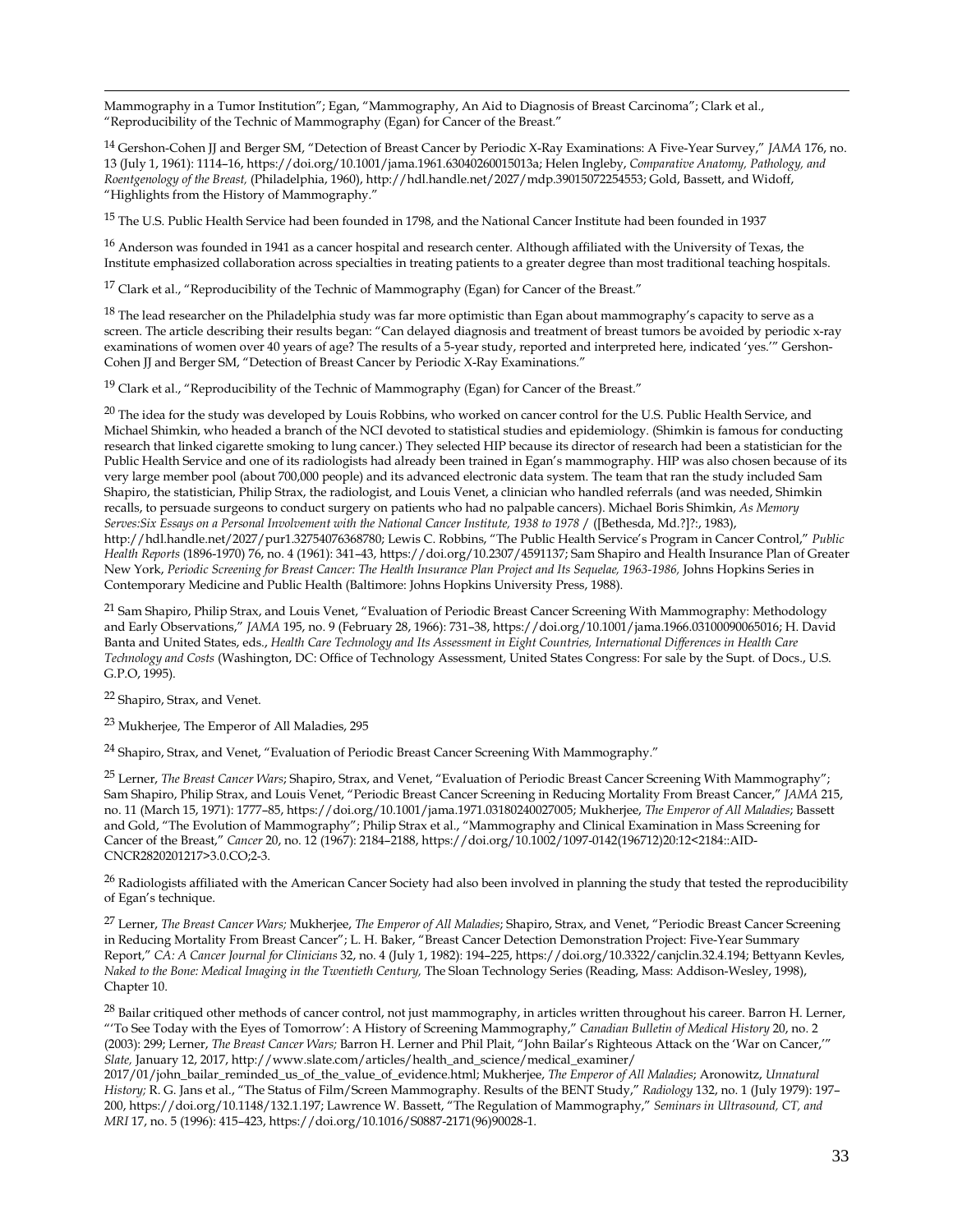<span id="page-36-0"></span><sup>29</sup> The debate about when and how often women should be screened has persisted to the present day. Lerner, "To See Today with the Eyes of Tomorrow"; Lerner*, The Breast Cancer Wars*; Lerner and Plait, "John Bailar's Righteous Attack on the 'War on Cancer'"; Mukherjee, *The Emperor of All Maladies*; Aronowitz, *Unnatural History;* Jans et al., "The Status of Film/Screen Mammography. Results of the BENT Study"; Bassett, "The Regulation of Mammography"; Laura J. Esserman, "The WISDOM Study: Breaking the Deadlock in the Breast Cancer Screening Debate," *NPJ Breast Cancer* 3 (September 13, 2017), https://doi.org/10.1038/s41523-017-0035-5; Welch et al., "Breast-Cancer Tumor Size, Overdiagnosis, and Mammography Screening Effectiveness"; Berry et al., "Effect of Screening and Adjuvant Therapy on Mortality from Breast Cancer"; "Mammograms More Likely to Cause Unneeded Treatment than to Save Lives."

<span id="page-36-2"></span><span id="page-36-1"></span><sup>30</sup> Public Citizen obtained the records through a Freedom of Information Act request. Broad federal standards limiting radiation exposure from electronic products had been developed after the passage of the Radiation Control for Health and Safety Act of 1968. Lerner, "To See Today with the Eyes of Tomorrow"; Lerner, *The Breast Cancer Wars;* Lerner and Plait, "John Bailar's Righteous Attack on the 'War on Cancer'"; Mukherjee, *The Emperor of All Maladies*; Aronowitz, *Unnatural History;* Jans et al., "The Status of Film/Screen Mammography. Results of the BENT Study"; Bassett, "The Regulation of Mammography."

<span id="page-36-4"></span><span id="page-36-3"></span><sup>31</sup> Jans et al., "The Status of Film/Screen Mammography. Results of the BENT Study."

 $\overline{a}$ 

<span id="page-36-6"></span><span id="page-36-5"></span><sup>32</sup> Philips may have introduced an improved version of its Mammotest equipment in the late 1970s, but generally equipment manufacturers turned to developing dual spot and other advancements that would not be available until the 1980s. Mammographic film companies continued to offer incremental improvements to their film that helped to lower the amount of radiation required. Jans et al.; J. E. Jensen and P. F. Butler, "Breast Exposure: Nationwide Trends; a Mammographic Quality Assurance Program--Results to Date," *Radiologic Technology* 50, no. 3 (December 1978): 251–57; Bassett, "The Regulation of Mammography"; Gold, Bassett, and Widoff, "Highlights from the History of Mammography."; Bassett and Gold, "The Evolution of Mammography"; Feig, "Mammographic Screening"; A. Van Steen and R. Van Tiggelen, "Short History of Mammography: A Belgian Perspective," *JBR-BTR: Organe de La Société Royale Belge de Radiologie (SRBR) = Orgaan van de Koninklijke Belgische Vereniging Voor Radiologie (KBVR)* 90, no. 3 (2007): 151–53.

Frost & Sullivan. (1983) *The Diagnostic Radiology Market in the U.S.* Section VI, 29-31.

<sup>33</sup> Jans et al., "The Status of Film/Screen Mammography. Results of the BENT Study"; Jensen and Butler, "Breast Exposure"; Bassett, "The Regulation of Mammography"; Gold, Bassett, and Widoff, "Highlights from the History of Mammography."; Bassett and Gold, "The Evolution of Mammography"; Feig, "Mammographic Screening"; Van Steen and Van Tiggelen, "Short History of Mammography." Frost & Sullivan. (1983) *The Diagnostic Radiology Market in the U.S.* Section VI, 29-31.

<span id="page-36-7"></span> $34$  Jans et al., "The Status of Film/Screen Mammography. Results of the BENT Study"; Jensen and Butler, "Breast Exposure"; Bassett, "The Regulation of Mammography"; Gold, Bassett, and Widoff, "Highlights from the History of Mammography."; Bassett and Gold, "The Evolution of Mammography"; Feig, "Mammographic Screening"; Van Steen and Van Tiggelen, "Short History of Mammography." Frost & Sullivan. (1983) *The Diagnostic Radiology Market in the U.S.* Section VI, 29-31. Xerox introduced the plates in 1971 as a low-cost substitute for X-ray film, but, after two studies showed they also happened to produce sharper images of breasts than even the specialized X-ray film stipulated by Egan, the plates were widely used for mammography See: Goro Inada, Shozo Fujita, and Mineko Ishizaki, "Comparative Studies on Film-, Xeroradio- and Ultrasound-Mammography of Breast Tumors," *Nagoya Medical Journal* 15, no. 4 (1969): 187–190; Robert L. Egan, "Mammography, Xeroradiography, and Thermography," *Clinical Obstetrics & Gynecology* 18, no. 2 (June 1975): 197–210; William D. Hayford, "Xeromammography," *JAMA* 235, no. 7 (1976): 707–707, https://doi.org/10.1001/jama.1976.03260330017011; Lester Kalisher and Derace L. Schaffer, "Xeromammography in Early Detection of Breast Cancer," *JAMA* 234, no. 1 (1975): 60–63, https://doi.org/10.1001/jama.1975.03260140062016.

<span id="page-36-11"></span><span id="page-36-10"></span><span id="page-36-9"></span><span id="page-36-8"></span><sup>35</sup> Jans et al., "The Status of Film/Screen Mammography. Results of the BENT Study"; Jensen and Butler, "Breast Exposure"; Bassett, "The Regulation of Mammography."

<sup>36</sup> Two reasons have been suggested: Unlike Robert Egan, who not only developed his mammography protocol but also then devoted himself to promoting its widespread use, Charles Gros had largely focused on developing equipment. although he did found a journal and a professional organization devoted to mammography in the 1970s. Wackenheim, A. "Obituary: Charles Marie Gros." In *Clinical Radiology.* (1985) 36:477-478. Europe also lacked organizations that championed screening, like the American Cancer Society and the NCI.

<span id="page-36-12"></span><sup>37</sup> Mukherjee, *The Emperor of All Maladies.* And, as Mukherjee points out, the Scottish trials would turn out to be flawed in design.

<span id="page-36-13"></span><sup>38</sup> E. Altobelli and A. Lattanzi, "Breast Cancer in European Union: An Update of Screening Programmes as of March 2014 (Review)," *International Journal of Oncology* 45, no. 5 (September 1, 2014): 1785–92, https://doi.org/10.3892/ijo.2014.2632.

<sup>39</sup> Ultrasound devices use sound waves to create images of the soft tissues and organs inside the body.

<span id="page-36-14"></span><sup>40</sup> Goro Inada, Shozo Fujita, and Mineko Ishizaki, "Comparative Studies on Film-, Xeroradio- and Ultrasound-Mammography of Breast Tumors"; Rikiya Abe et al., "Mobile Unit for Use in Mass Screening for Breast Cancer," *The Japanese Journal of Surgery* 17, no. 3 (May 1, 1987): 151–55, https://doi.org/10.1007/BF02470590.

<sup>41</sup> Ian Munroe for EURObiZ Japan, "Breast Cancer: Low Screening Has Rates on the Rise in Japan," *Japan Today,* accessed January 17, 2017, https://www.japantoday.com/category/health/view/breast-cancer-low-screening-has-rates-on-the-rise-in-japan; Catherine Sauvaget et al., "Challenges in Breast and Cervical Cancer Control in Japan," *The Lancet Oncology* 17, no. 7 (July 1, 2016): e305–12, https://doi.org/10.1016/S1470-2045(16)30121-8; Jong-Myon Bae et al., "Distribution of Dense Breasts Using Screening Mammography in Korean Women: A Retrospective Observational Study, Distribution of Dense Breasts Using Screening Mammography in Korean Women: A Retrospective Observational Study," *Epidemiology and Health* 36 (November 4, 2014): e2014027,

https://doi.org/2014.36.0.e2014027; Brian L. Sprague et al., "Prevalence of Mammographically Dense Breasts in the United States,"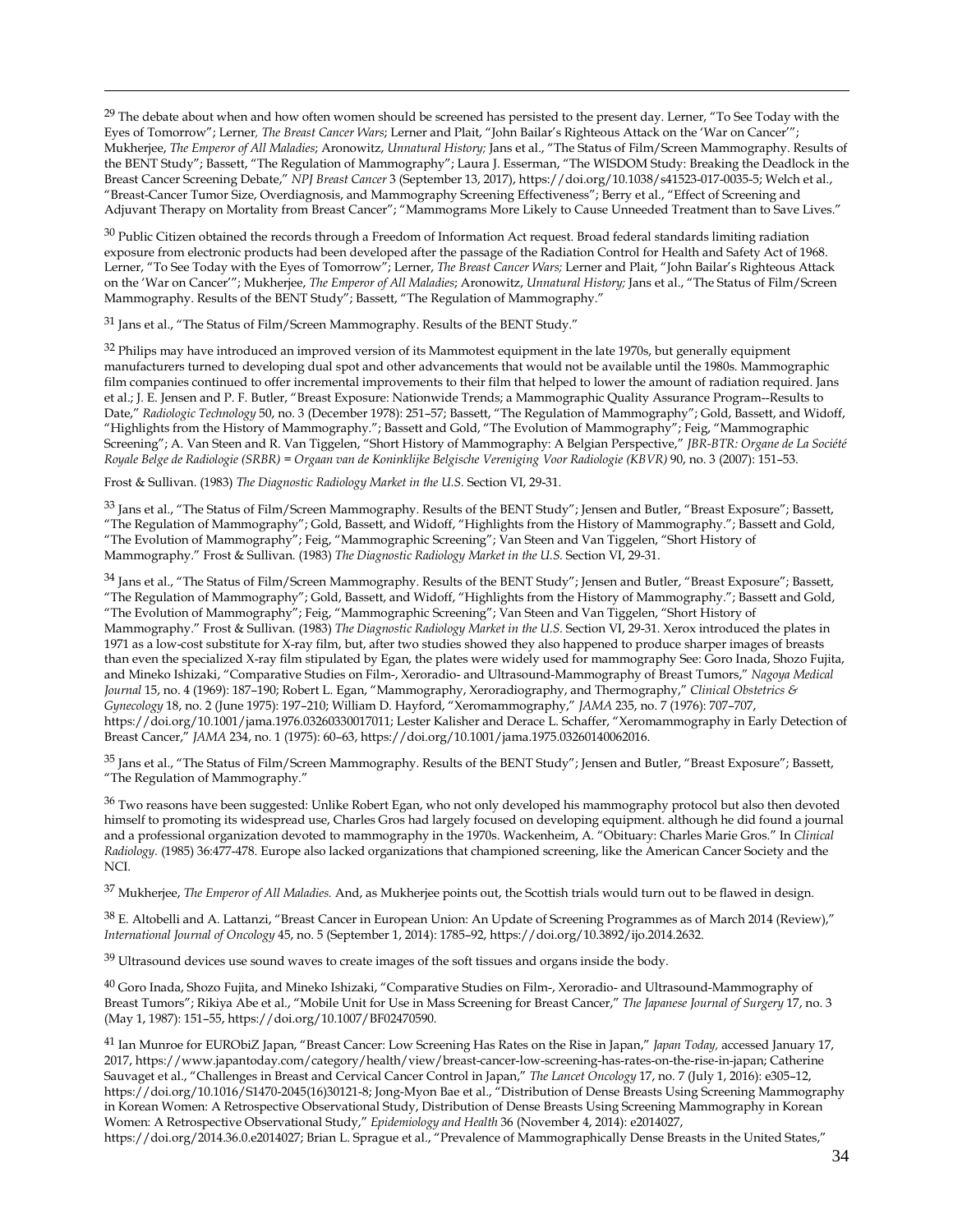<span id="page-37-0"></span>*JNCI Journal of the National Cancer Institute* 106, no. 10 (September 12, 2014), https://doi.org/10.1093/jnci/dju255; Thomas M Kolb, "Ultrasound Boosts Cancer Detection in Dense Breasts," *Diagnostic Imaging* 22, no. 11 (November 2000): 103.

<sup>42</sup> F. Burbank, "Stereotactic Breast Biopsy: Its History, Its Present, and Its Future," *The American Surgeon* 62, no. 2 (February 1996): 128– 50.

 $43$  Through the 1980s and 1990s, a few companies – most notably, GE –- produced analog stereotactic diagnostic mammographic equipment that positioned patients upright. However, more companies made the table-based systems, and their sales overshadowed the sales of the upright units. Burbank. Frost & Sullivan (2001) *World X-ray Mammography Market.*

#### <span id="page-37-1"></span><sup>44</sup> Burbank.

 $\overline{a}$ 

<sup>45</sup> Downloaded on June 5, 2018 from http://newsroom.gehealthcare.com/x-rays-and-ge-innovation-in-radiological-imaging/

<sup>46</sup> Fox, Kimme-smith, and Kios, "The Technology Of Mammography"; Frost & Sullivan (1983) *The Diagnostic Radiology Market in the U.S.*

<span id="page-37-3"></span><span id="page-37-2"></span> $^{47}$  Kodak had started selling mammographic film in Europe by 1969, and Du Pont had followed suit by 1975. By the end of the decade, AGFA-Gaevert (Belgium/Germany) also offered mammographic film in Europe and had an agreement with Xonics to produce and distribute its mammographic plates. In addition, Xerox offered its devices (that enabled general purpose X-ray equipment to produce accurate mammograms) in England. J. W. Boag, "Xeroradiography," *Physics in Medicine & Biology* 18, no. 1 (1973): 3, https://doi.org/10.1088/0031-9155/18/1/001. Fox, Kimme-smith, and Kios, "The Technology Of Mammography"; Frost & Sullivan (1983) *The Diagnostic Radiology Market in the U.S.*

<sup>48</sup> Goro Inada, Shozo Fujita, and Mineko Ishizaki, "Comparative Studies on Film-, Xeroradio- and Ultrasound-Mammography of Breast Tumors"; Abe et al., "Mobile Unit for Use in Mass Screening for Breast Cancer"; B. A. Arnold, "Evaluation of Mammographic Screen-Film Systems," *Japanese Journal of Radiological Technology* 34, no. 6 (March 1, 1979): 761, https://doi.org/10.6009/jjrt.KJ00003104821.

<span id="page-37-4"></span><sup>49</sup> Fox, Kimme-smith, and Kios, "The Technology Of Mammography"; Haus, "Technological Improvements in Mammography over the Past 20 Years"; Rothenberg; Gina Kolata, "Mammograms: Safer and More Accurate: Preliminary Diagnoses of Cancer Are Correct 75% of the Time.," *New York Times,* October 17, 1987, sec. NATIONAL NEWS; Haus, "Technological Improvements in Mammography over the Past 20 Years"; Haus, "Historical Technical Developments in Mammography"; Hendee, "History and Status of X-Ray Mammography"; M. J. Yaffe, "AAPM Tutorial. Physics of Mammography: Image Recording Process," *Radiographics: A Review Publication of the Radiological Society of North America, Inc* 10, no. 2 (1990): 341–63; C. Kimme-Smith et al., "New Mammography Screen-Film Combinations," 1988, http://inis.iaea.org/Search/search.

<span id="page-37-5"></span>aspx?orig\_q=RN:21006927; K. T. Karila, "Performance of Automatic Exposure Controls in Mammography," *Medical Physics* 9, no. 6 (December 1982): 898–903; K. T. Karila, "Performance of X-Ray Generators and Unnecessary Dose in Mammography," *Radiology* 144, no. 2 (July 1982): 395–401, https://doi.org/10.1148/radiology.144.2.7089296. *Health Devices Sourcebook, 1990: The Hospital Purchasing*  Guide; a Directory of Medical Devices, Trade Names, Manufacturers, and Service Companies, n.d.; Heidi M. Siegenthaler (Ed) Garrett, Medical *Device Register, 1993: The Official Directory of Medical Suppliers,* n.d.; L. N. Rothenberg, "Mammography Instrumentation: Recent Developments," *Medical Progress Through Technology* 19, no. 1 (1993): 1–6.

<span id="page-37-6"></span><sup>50</sup> Bassett, "The Regulation of Mammography"; Ruth Fischer et al., "The Impact of the Mammography Quality Standards Act on the Availability of Mammography Facilities," *Preventive Medicine* 27, no. 5 (September 1, 1998): 697–701, https://doi.org/10.1006/pmed.1998.0347; Lou Fintor, Marianne Haenlein Alciati, and Ruth Fischer, "Legislative and Regulatory Mandates for Mammography Quality Assurance," *Journal of Public Health Policy* 16, no. 1 (1995): 81–107, https://doi.org/10.2307/3342978; Haus, "Technological Improvements in Mammography over the Past 20 Years"; Haus, "Historical Technical Developments in Mammography." "pmb6\_13\_r10\_Mammography\_(JLaw).pdf." Accessed December 12, 2016.

"1998 MQSA (Mammography Quality Standards Act) Final Rule Released. American College of Radiology." *Radiology Management* 20, no. 4 (1998): 51–55.

<span id="page-37-8"></span><sup>51</sup> Susan Braun, "The History of Breast Cancer Advocacy," *The Breast Journal* 9 (May 1, 2003): S101–3, https://doi.org/10.1046/j.1524- 4741.9.s2.13.x.

<span id="page-37-9"></span><sup>52</sup> "History of ACS Recommendations for the Early Detection of Cancer in People Without Symptoms. Downloaded on September 28, 2020 from "https://www.cancer.org/health-care-professionals/american-cancer-society-prevention-early-detectionguidelines/overview/chronological-history-of-acs-recommendations.html

<span id="page-37-12"></span><span id="page-37-11"></span><span id="page-37-10"></span><sup>53</sup> Bassett, "The Regulation of Mammography"; Nadine Brozan, "Cost of Mammography Is a Major Deterrent," *New York Times,*  September 22, 1986, sec. Style; "How to Make Mammography Affordable," *New York Times,* December 7, 1987, sec. NATIONAL NEWS, http://search.proquest.com.ezp-prod1.hul.harvard.edu/docview/110695484/abstract/ 37DEFF8F72524911PQ/15?accountid=11311; "New Law Requires Insurers To Pay Mammogram Costs," *New York Times,* September 7, 1988, sec. WASHINGTON TALK, http://search.proquest.com.ezp-prod1.hul.harvard.edu/docview/110478903/ abstract/67A4A9995991436EPQ/271?accountid=11311; Valerie Andolina, *Mammographic Imaging: A Practical Guide,* 3rd ed. (Philadelphia: Wolters Kluwer Health/Lippincott Williams & Wilkins, 2011); Mukherjee, *The Emperor of All Maladies.*

<sup>54</sup> As previously mentioned, CT is an advanced digital X-ray technique.

<span id="page-37-7"></span>http://www.sprmn.pt/pdf/pmb6\_13\_r10\_Mammography\_(JLaw).pdf.

<sup>55</sup> MRI uses magnetic fields and radio wave pulses to obtain data used to construct images.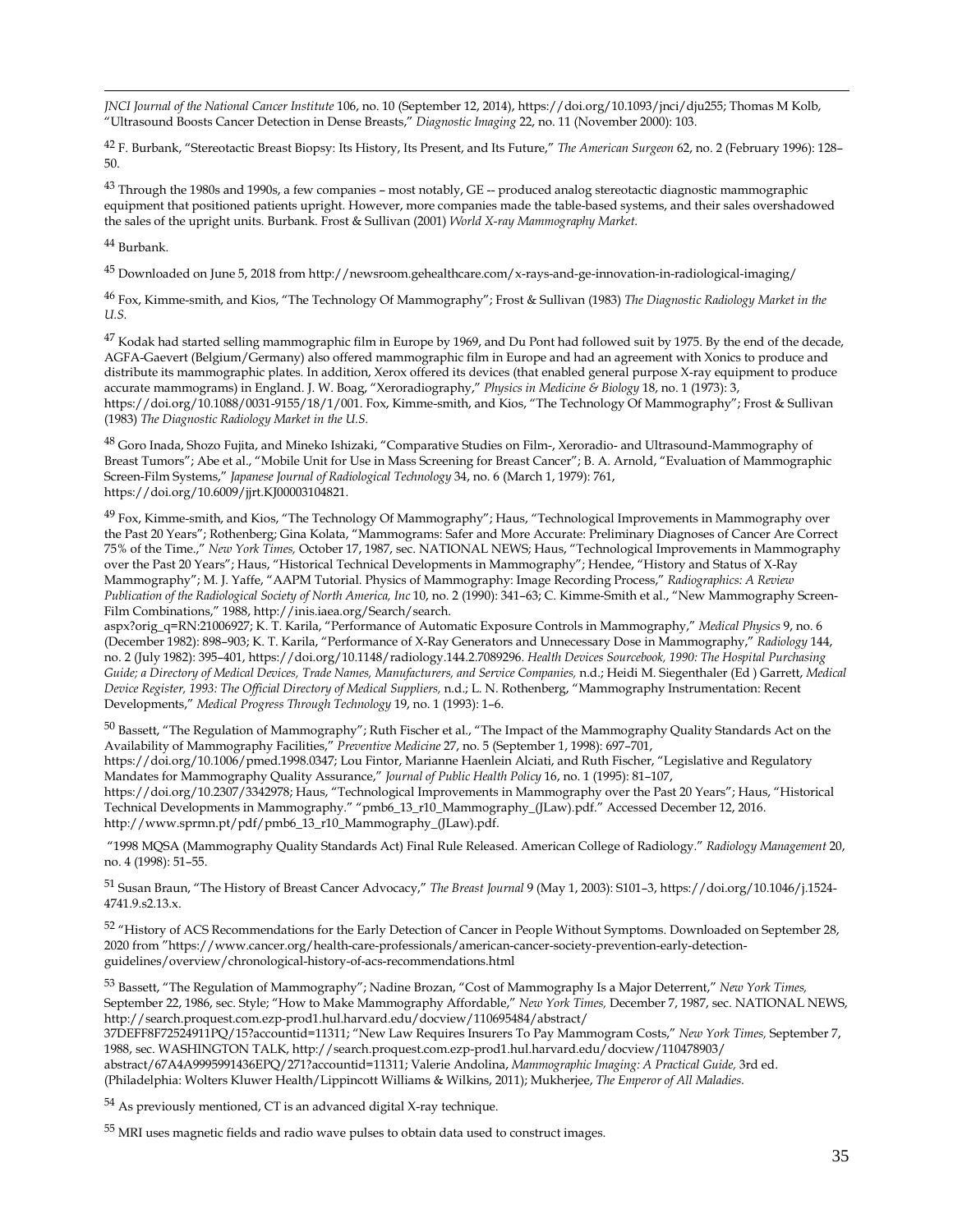<sup>56</sup> For a full explanation of these regulations, please refer to the Notes on development of computed tomography, magnetic resonance imaging, and ultrasound.

 $\overline{a}$ 

<span id="page-38-1"></span><span id="page-38-0"></span><sup>57</sup> According to a 1990 brief in *Medical Economics,* "After tremendous growth throughout the '80s, the number of diagnostic imaging centers opening annually has leveled off. Many of the existing 1,195 centers have expanded the services they offer, however." The accompanying chart showed ultrasound as the top service offered, with 49% of centers offering ultrasound imaging, and listed mammography next at 47%--both well above CT, MRI, X-ray, and other services.

<span id="page-38-2"></span>See: "Diagnostic Imaging Centers: Broadening Their Patient Bases." *Medical Economics* 67, no. 23 (1990): 13. Imaging centers continued to proliferate in the 1990s. By 1997, there were approximately 2,500 imaging centers in the U.S. See: Frost & Sullivan. (4 January 1999) *World Ultrasound Equipment Markets.* Accessed March 2016; Section 3, Figures 3-01 and 3-02. Mccue, P. "Marketing Considerations for Diagnostic Imaging Centers." *Applied Radiology* 16, no. 10 (1987): 21–24.

<span id="page-38-5"></span><span id="page-38-4"></span><span id="page-38-3"></span><sup>58</sup> Martin L. Brown, Larry G. ScD Kessler, and Fred G. DSc Rueter, "Is the Supply of Mammography Machines Outstripping Need and Demand?: An Economic Analysis," *Annals of Internal Medicine* 113, no. 7 (October 1990): 547–52, https://doi.org/10.1059/0003-4819- 113-7-547; Bassett, "The Regulation of Mammography." Brown, et al, acknowledge that they may be underestimating the total installed base in 1983-1984 and overestimating the base in 1989-1990 (both by small percentages of the whole—less than 10%), but they feel the overall rate of change is basically correct. In addition, there is a decline in use of general X-ray devices for mammography (to 1% of exams performed, down from an estimated 25%+ of exams performed in late 1970s/early 1980s).

<sup>59</sup> L. Tabár et al., "Reduction in Mortality from Breast Cancer after Mass Screening with Mammography. Randomised Trial from the Breast Cancer Screening Working Group of the Swedish National Board of Health and Welfare," *Lancet* (London, England) 1, no. 8433 (April 13, 1985): 829–32.

<span id="page-38-6"></span> $60$  A. L. M. Verbeek et al., "Reduction of Breast Cancer Mortality through Mass Screening with Modern Mammography: First Results of the Nijmegen Project, 1975 - 1981," *The Lancet* 323, no. 8388 (June 2, 1984): 1222–24, https://doi.org/10.1016/S0140-6736(84)91703-3. A second study in the Netherlands also suggested mortality could be reduced or delayed through regular mammography screenings: H. J. A. Collette et al., "Evaluation for Screening for Breast Cancer in a Non-Randomised Study (The DOM Project) by Means of a Case-Controlled Study," *The Lancet,* Originally published as Volume 1, Issue 8388, 323, no. 8388 (June 2, 1984): 1224–26, https://doi.org/10.1016/S0140-6736(84)91704-5.

<span id="page-38-7"></span><sup>61</sup> Specific examples of adoption in different European countries are discussed in, for example: H. David Banta, "Health Care Technology as a Policy Issue," *Health Policy, Special Issue: Health care technology and its assessment in eight countries: Australia, Canada, France, Germany, Netherlands, Sweden, United Kingdom, United States,* 30, no. 1 (October 1, 1994): 1–21, https://doi.org/10.1016/0168- 8510(94)00683-6. However, comprehensive adoption data does not exist for Europe.

<sup>62</sup> Altobelli and Lattanzi, "Breast Cancer in European Union"; P. Autier et al., "Mammography Screening and Breast Cancer Mortality in Sweden," *Journal of the National Cancer Institute* 104, no. 14 (July 18, 2012): 1080–93, https://doi.org/10.1093/jnci/ djs272; Cornelis Biesheuvel, Stefanie Weige, and Walter Heindel, "Mammography Screening: Evidence, History and Current Practice in Germany and Other European Countries," *Breast Care* 6, no. 2 (2011): 104–109, https://doi.org/10.1159/000327493; L. Von Karsa, "Mammography Screening - What Is Going on in Europe," *Ejc Supplements* 8, no. 3 (2010): 189–189; Karen Birchard, "Mammography Benefits Seen in Europe," *Medical Post* 39, no. 20 (May 20, 2003): 58; R. Ballard-Barbash et al., "Breast Cancer Screening in 21 Countries: Delivery of Services, Notification of Results and Outcomes Ascertainment," *European Journal of Cancer Prevention: The Official Journal of the European Cancer Prevention Organisation* (ECP) 8, no. 5 (October 1999): 417–26.

<span id="page-38-8"></span><sup>63</sup> David H. Howard, Lisa C. Richardson, and Kenneth E. Thorpe, "Cancer Screening And Age In The United States And Europe," *Health Affairs* 28, no. 6 (November 1, 2009): 1838–47, https://doi.org/10.1377/hlthaff.28.6.1838; Ballard-Barbash et al., "Breast Cancer Screening in 21 Countries," 21.

 $64$  Despite the limited use of mammography, however, the Japanese government did establish quality standards for mammographic equipment and educational standards for technicians operating the equipment and physicians interpreting the mammograms by the late 1980s. (See Abe et al., "Mobile Unit for Use in Mass Screening for Breast Cancer." Ballard-Barbash et al., "Breast Cancer Screening in 21 Countries.")

<span id="page-38-10"></span><span id="page-38-9"></span> $65$  Both Leborgne and Egan had originally experimented with having women lie down during mammographic X-ray, but by the 1970s, screening mammography was performed on patients seated or standing upright. See: Gold, Bassett, and Widoff, "Highlights from the History of Mammography."; Bassett and Gold, "The Evolution of Mammography"; Burbank.

<span id="page-38-11"></span><sup>66</sup> The most popular versions of these diagnostic mammography units were like those developed by Fischer: Fischer had acquired the rights to Tekniska Rontegencentralen's device and incorporated the gun into the biopsy table, on which patients lay prone with their breasts immobilized. Researchers had initially tried the guns with GE's diagnostic mammography equipment, which had seated patients upright, and found that some patients squirmed or fainted during the procedure. Burbank, "Stereotactic Breast Biopsy."

<span id="page-38-13"></span><span id="page-38-12"></span><sup>67</sup> Burbank, "Stereotactic Breast Biopsy." Rothenberg, "Mammography Instrumentation"; Kolata, "Mammograms"; Haus, "Technological Improvements in Mammography over the Past 20 Years"; Haus, "Historical Technical Developments in Mammography"; Hendee, "History and Status of X-Ray Mammography"; Yaffe, "AAPM Tutorial. Physics of Mammography"; Kimme-Smith et al., "New Mammography Screen-Film Combinations"; Karila, "Performance of Automatic Exposure Controls in Mammography"; Karila, "Performance of X-Ray Generators and Unnecessary Dose in Mammography."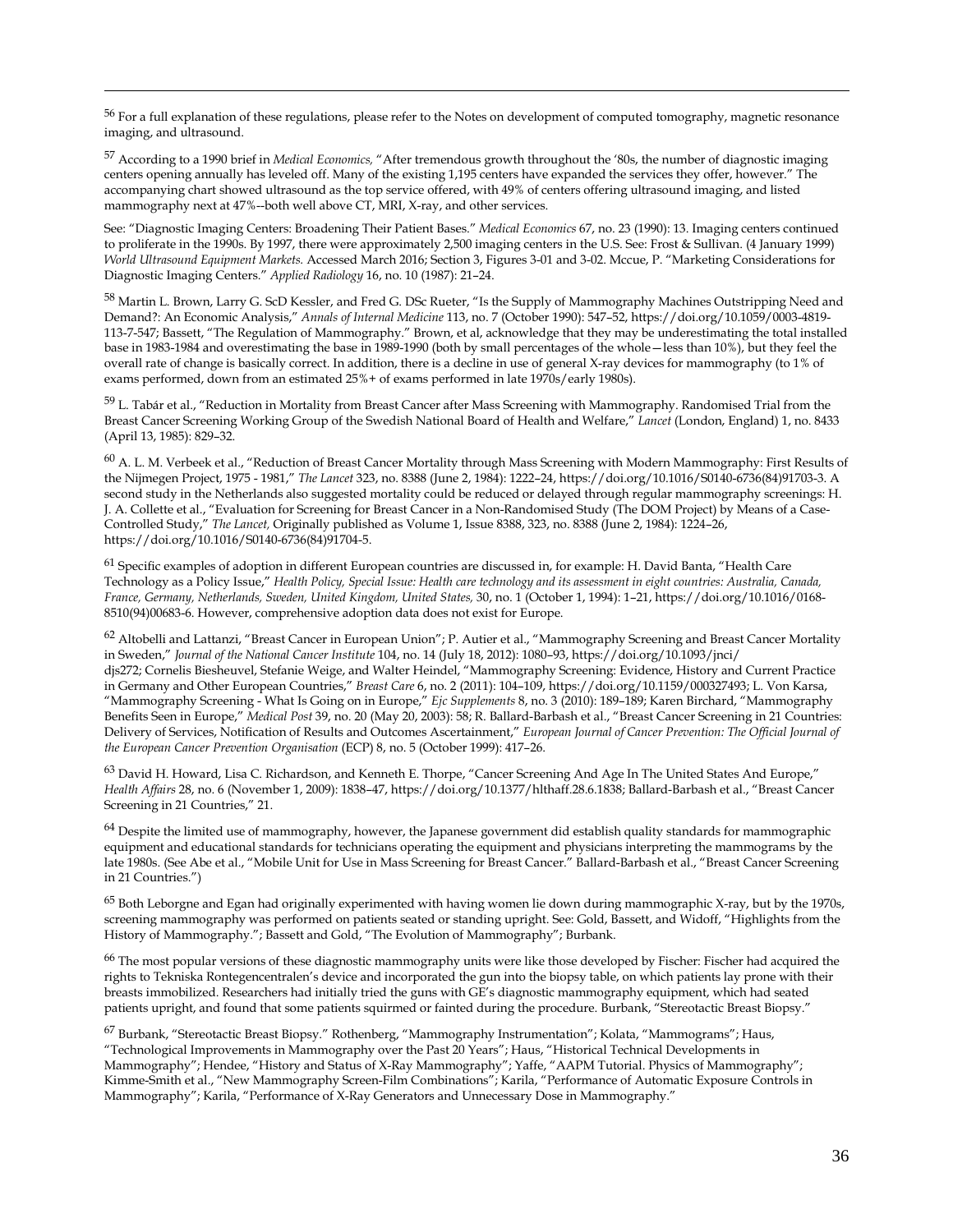<span id="page-39-0"></span><sup>68</sup> Howard Anderson, "Trends in Equipment Acquisition," Trustee 43, no. 11 (November 1990): 18, 21; Haus, "Technological Improvements in Mammography over the Past 20 Years"; Haus, "Historical Technical Developments in Mammography"; Kimme-Smith et al., "New Mammography Screen-Film Combinations"; Andrew Pollack, "Two Giants Swap Ambitions: G.E. Grows in A Tough Field G.E. Expands in Tough Medical Imaging Business," *New York Times,* July 24, 1987, sec. Business Day,

<span id="page-39-1"></span><http://search.proquest.com.ezp-prod1.hul.harvard.edu/docview/110652028/abstract/67A4A9995991436EPQ/190?accountid> =11311. See the *Health Devices Sourcebooks* for 1980, 1989-1992, which register companies making devices for the US Market. ECRI, and Emergency Care Research Institute. *Health Devices Sourcebook.* Plymouth Meeting, PA: ECRI, 1979-2005. Some of the companies listed in the Health Devices Sourcebook, however, are dealers or service companies. See also the *Medical Device Registers: The Official Directory of Medical Suppliers.* In addition, the FDA 510(k) database lists companies intending to market in the US. Vision Ten started with devices but then switched to building film digitizers. "pmb6\_13\_r10\_Mammography\_

(JLaw).pdf." Accessed December 12, 2016. http://www.sprmn.pt/pdf/pmb6\_13\_r10\_Mammography\_(JLaw).pdf.

 $\overline{a}$ 

<span id="page-39-2"></span> $69$  Only one company, 3M, started selling specialized film, and none of the three established film producers exited.

<sup>70</sup> Anderson, "Trends in Equipment Acquisition"; Haus, "Technological Improvements in Mammography over the Past 20 Years"; Haus, "Historical Technical Developments in Mammography"; Kimme-Smith et al., "New Mammography Screen-Film Combinations"; Pollack, "Two Giants Swap Ambitions." See also the *Health Devices Sourcebooks* for 1980, 1989-1992, and the *Medical Device Registers.* In addition, the FDA 510(k) database lists companies intending to market in the U.S.

<span id="page-39-3"></span><sup>71</sup> Information about the European market has been gleaned from Frost & Sullivan (1983) *The Diagnostic Radiology Market in the U.S.* 

<span id="page-39-4"></span> $72$  Researchers were particularly interested in testing computed tomography's capacity to improve diagnostic breast X-rays. Some were initially interested in screening with CT but, when tested, found it practical for diagnostic use only. Researchers used contrast agents and alternative views (such as multiple "slices" through the breast and chest) as well as computerized processing to enhance the digital images of breasts and locate hard-to-find cancers. Later, researchers also noted that digital magnification made minimally-invasive biopsies more accurate. See: Ch Chang et al., "Computed Tomographic Mammography Using a Conventional Body Scanner," *American Journal of Roentgenology* 138, no. 3 (March 1, 1982): 553–58, https://doi.org/10.2214/ajr.138.3.553; C. H. Joseph Chang et al., "Computed Tomography in Detection and Diagnosis of Breast Cancer," *Cancer* 46, no. S4 (n.d.): 939–46, https://doi.org/10.1002/1097- 0142(19800815)46:4+<939::AID-CNCR2820461315>3.0.CO;2-L; HEANG-PING Chan et al., "Digital Mammography: ROC Studies of the Effects of Pixel Size and Unsharp-Mask Filtering on the Detection of Subtle Microcalcifications," *Investigative Radiology* 22, no. 7 (July 1987): 581–89; G D Dixon, "Preoperative Computed-Tomographic Localization of Breast Calcifications.," *Radiology* 146, no. 3 (March 1, 1983): 836–836, https://doi.org/10.1148/radiology.146.3.6828704; X. H. Zhou and R. Gordon, "Detection of Early Breast Cancer: An Overview and Future Prospects," *Critical Reviews in Biomedical Engineering* 17, no. 3 (1989): 203–55; Burbank, "Stereotactic Breast Biopsy"; Andrew D. A Maidment, "Digital Mammography," *Seminars in Roentgenology, Digital Imaging,* 38, no. 3 (July 2003): 216–30, https://doi.org/10.1016/S0037-198X(03)00048-8.

<span id="page-39-6"></span><span id="page-39-5"></span><sup>73</sup> Laurens Ackerman, "Computer Classification of Radiographs and Xerograms of the Breast" (ProQuest Dissertations Publishing, 1971), http://search.proquest.com/docview/302549978/; Laurens V. Ackerman and Earl E. Gose, "Breast Lesion Classification by Computer and Xeroradiograph," *Cancer* 30, no. 4 (n.d.): 1025–35, https://doi.org/10.1002/1097-0142(197210)30:4<1025::AID-CNCR2820300425>3.0.CO;2-7; C. Kimme-Smith, "New and Future Developments in Screen-Film Mammography Equipment and Techniques," *Radiologic Clinics of North America* 30, no. 1 (1992): 55–66; Chan et al., "Digital Mammography."

<span id="page-39-7"></span><sup>74</sup> Joerg W. Oestmann et al., "A Comparison of Digitized Storage Phosphors and Conventional Mammography in the Detection of Malignant Microcalcifications," *Investigative Radiology* 23, no. 10 (October 1988): 725–28; Carolyn Kimme-Smith et al., "Digital Mammography A Comparison of Two Digitization Methods," *Investigative Radiology* 24, no. 11 (November 1989): 869–75; Andrew D. A. Maidment and Martin Joel Yaffe, "Scanned-Slot Digital Mammography," in *Medical Imaging IV: Image Formation,* vol. 1231 (Medical Imaging IV: Image Formation, International Society for Optics and Photonics, 1990), 316–27, https://doi.org/10.1117/12.18808; T. Yamada and Y. Muramatsu, "Computed Radiography for Breast Cancer," *Japanese Journal of Clinical Oncology* 20, no. 2 (June 1990): 164– 68.

<span id="page-39-8"></span><sup>75</sup> Ackerman and Gose, "Breast Lesion Classification by Computer and Xeroradiograph"; Kimme-Smith et al., "Digital Mammography A Comparison of Two Digitization Methods"; Kimme-Smith, "New and Future Developments in Screen-Film Mammography Equipment and Techniques."

<span id="page-39-9"></span><sup>76</sup> S. L. Fritz et al., "A Digital Radiographic Imaging System for Mammography," *Investigative Radiology* 21, no. 7 (July 1986): 581–83; Rothenberg, "Mammography Instrumentation"; Maidment and Yaffe, "Scanned-Slot Digital Mammography"; F Shtern, "Digital Mammography and Related Technologies: A Perspective from the National Cancer Institute.," *Radiology* 183, no. 3 (June 1, 1992): 629– 30, https://doi.org/10.1148/radiology.183.3.1584908.

<span id="page-39-11"></span><span id="page-39-10"></span> $^{77}$  Researchers were able to produce detailed and undistorted digital breast X-rays with modified computed tomography (CT) equipment, but the procedure was lengthy and costly, and it exposed patients to more radiation than standard mammography and required the use of contrast agents. Ackerman, "Computer Classification of Radiographs and Xerograms of the Breast"; Chang et al., "Computed Tomography in Detection and Diagnosis of Breast Cancer"; Kimme-Smith et al., "Digital Mammography A Comparison of Two Digitization Methods"; Maidment and Yaffe, "Scanned-Slot Digital Mammography"; Kimme-Smith, "New and Future Developments in Screen-Film Mammography Equipment and Techniques"; Chan et al., "Digital Mammography"; Chang et al., "Computed Tomographic Mammography Using a Conventional Body Scanner"; Zhou and Gordon, "Detection of Early Breast Cancer."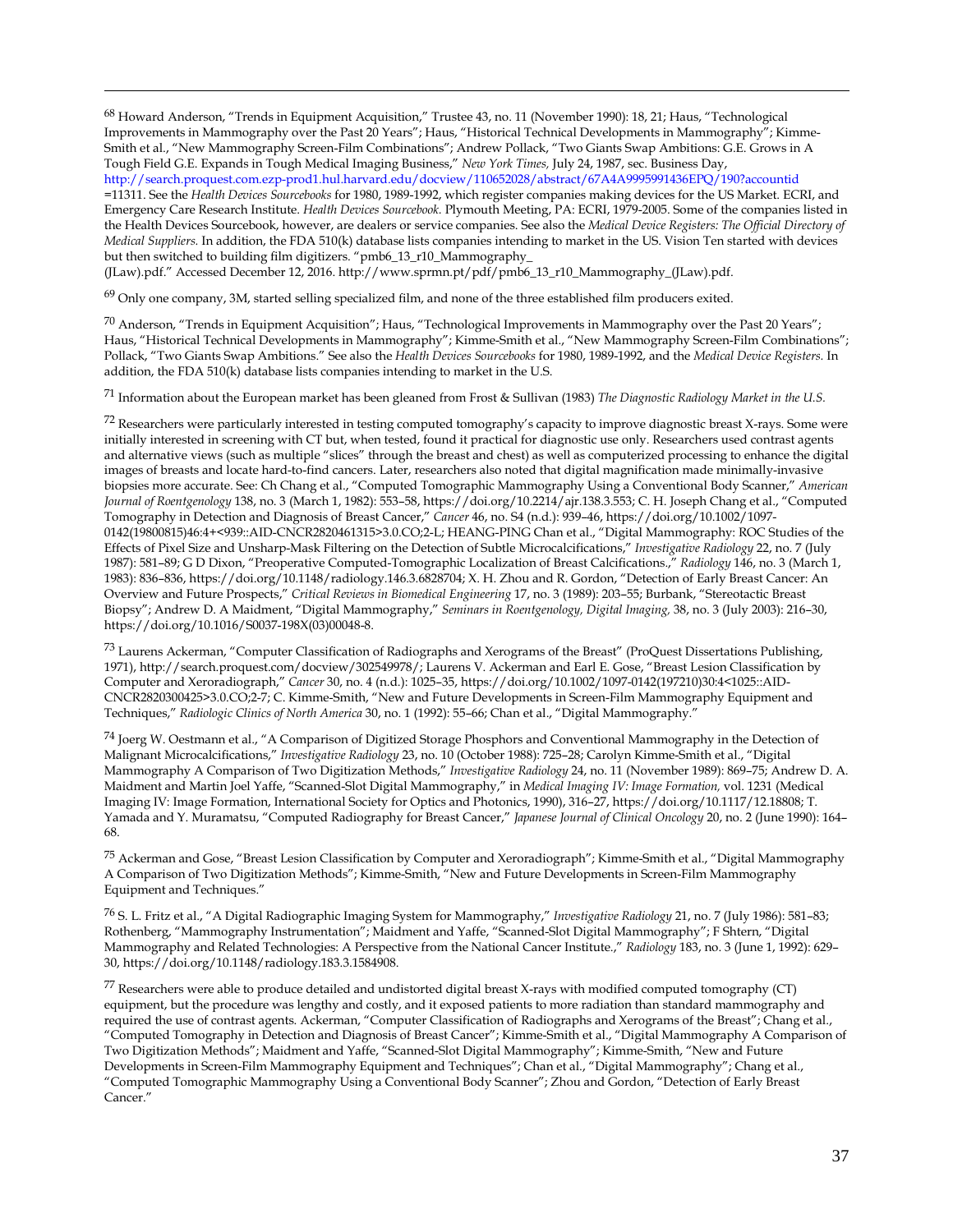<span id="page-40-0"></span><sup>78</sup> Workshop attendees also noted that sensors might do the most to improve mammography for U.S. women in their 30s and 40s, who had benefited the least from standard mammography and who (researchers were finding) were more likely to have dense breast tissues. Shtern, "Digital Mammography and Related Technologies"; Daniel L. Winfield, "Aerospace Technology Transfer to Breast Cancer Imaging," *Acta Astronautica* 41, no. 4 (1997): 515–523, https://doi.org/10.1016/S0094-5765(98)00054-X; Maidment, "Digital Mammography."

 $^{79}$  The development group began as a national group but expanded to work with international researchers by the end of the 1990s. In 1996, the USPHS funded an expansion of the program that enabled additional agencies within the U.S. federal government to participate. Shtern, "Digital Mammography and Related Technologies"; Winfield, "Aerospace Technology Transfer to Breast Cancer Imaging"; Maidment, "Digital Mammography"; "UNC-CH Scientists Study Improved Mammography," accessed August 21, 2018, http://www.unc.edu/news/archives/mar97/bcancer.html.

<span id="page-40-1"></span><sup>80</sup> Burbank, "Stereotactic Breast Biopsy." Frost & Sullivan. (2001) *World X-Ray Mammography Market*. See also: Frost & Sullivan. (2003) *X-Ray Mammography Markets in North America and Japan and the Rest of the World*. 3-35.

<span id="page-40-4"></span><span id="page-40-3"></span><span id="page-40-2"></span> $81$  Although computer-assisted diagnoses did not develop as earlier researchers had hoped, researchers did find that digital screening systems exposed patients to less radiation and improved the accuracy of diagnoses in women with dense breasts. Daniel Winfield et al., "Technology Transfer in Digital Mammography: Report of the Joint National Cancer Institute-National Aeronautics and Space Administration Workshop of May 19-20, 1993," *Investigative Radiology* 29, no. 4 (April 1994): 507–15; Richard L. Morin and Andrew D. A. Maidment, "Digital Mammography: Coming of Age," *Journal of the American College of Radiology: JACR* 2, no. 9 (September 2005): 798–801, https://doi.org/10.1016/j.jacr.2005.06.008; Etta D. Pisano, "Current Status of Full-Field Digital Mammography," *Radiology*  214, no. 1 (January 1, 2000): 26–28, https://doi.org/10.1148/radiology.214.1.r00ja5226; Stephen A Feig and Martin J Yaffe, "Current Status of Digital Mammography," *Seminars in Ultrasound, CT and MRI, Breast Imaging: An Update,* 17, no. 5 (October 1, 1996): 424–43, https://doi.org/10.1016/S0887-2171(96)90029-3; "Report of the Working Group on Digital Mammography: Digital Displays and Workstation Design. Washington DC, USA. March 19-10, 1998," *Academic Radiology* 6 Suppl 4 (April 1999): S195-219; "Report of the Working Group on Digital Mammography: Computer-Aided Diagnosis and 3D Image Analysis and Display. Cambridge, Massachusetts, USA. October 8-9, 1998," *Academic Radiology* 6 Suppl 5 (June 1999): S223-256; Maidment, "Digital Mammography"; "UNC-CH Scientists Study Improved Mammography." Frost & Sullivan. (2000) *World X-Ray and Computed Tomography Markets.* Chapter 5. Frost & Sullivan. (2001) *World X-Ray Mammography Market*.

 $82$  Kodak was first to develop the phosphor-coated plates in 1973, patenting them in 1975. After 1975, Xerox, AGFA/Gaevert, Fujifilm, 3M, Siemens, and Toshiba all had similar plates in development. Fujifilm was the first of these companies to introduce a commercial plate for routine clinical use. H Kangarloo et al., "Two-Year Clinical Experience with a Computed Radiography System," *American Journal of Roentgenology* 151, no. 3 (September 1, 1988): 605–8, https://doi.org/10.2214/ajr.151.3.605; R. M. Dawood, "Radiology about to Go Digital.," *BMJ: British Medical Journal* 299, no. 6695 (August 5, 1989): 340–41; Rachot Yodnin, "CR History," (Technology, 03:54:40 UTC), https://www.slideshare.net/Ag\_Silver/cr-history-2939116. See also: "Transitioning to Digital Radiography – When Does It Make Sense?" by S.A. Mango, Aerial and Industrial Materials, Eastman Kodak Company, Rochester, USA.

<span id="page-40-5"></span><sup>83</sup> G. S. Lodwick, "Radiology Systems of the 1990s--Meeting the Challenge of Change," *The Western Journal of Medicine* 145, no. 6 (December 1986): 848–52; Greg Freiherr, "Digital X-Ray: The Big Picture," *Diagnostic Imaging;* San Francisco, November 1999, D4. Frost & Sullivan. (2004) *World Digital Radiography (DR) Markets.* 5-2. See also: the FDA's 510(k) clearances database.

<span id="page-40-6"></span><sup>84</sup> "Fuji CR Mammo Approval Offers New Option for Breast Imaging," AuntMinnie.com, accessed April 5, 2017, http:// www.auntminnie.com/index.aspx?sec=ser&sub=def&pag=dis&itemid=71682; "FUJIFILM Computed Radiography for Mammography Progresses From Market Entrant to Market Leadership Worldwide," *PR Newswire;* New York, July 28, 2002. "FUJIFILM'S FCR Velocity Enables High Productivity Digital X-Ray Affordably," *PR Newswire;* New York, December 2, 2002.

<sup>85</sup> Previously the FDA only had such authority over new drug introductions.

 $\overline{a}$ 

<span id="page-40-7"></span>86 Nields, Morgan "FDA & Digital Mammography Why Has FDA Required Full Field Digital Mammography Systems to Be Regulated as Potentially Dangerous Devices for More Than 10 Years?," *Academic Radiology* 17, no. 5 (2010): 652–657, https://doi.org/10.1016/j.acra.2010.01.012; Pisano, "Current Status of Full-Field Digital Mammography";

<span id="page-40-8"></span>Barbara Galen et al., "American College of Radiology Imaging Network: The Digital Mammographic Imaging Screening Trial—An Update," *Academic Radiology* 9, no. 3 (March 2002): 374–75, https://doi.org/10.1016/S1076-6332(03)80382-3; "Digital Sensors to Launch Revolution in Medical Imaging | MDDI Medical Device and Diagnostic Industry News Products and Suppliers," accessed February 13, 2017, http://www.mddionline.com/article/digital-sensors-launch-revolution-medical-imaging.

<sup>87</sup> By requiring evidence of "agreement," the FDA held digital mammography to a standard similar to that of Egan's early test of mammography's "correspondence" to diagnoses made via traditional physical exams and surgical biopsies.

<span id="page-40-9"></span>88 Nields, "FDA & Digital Mammography Why Has FDA Required Full Field Digital Mammography Systems to Be Regulated as Potentially Dangerous Devices for More Than 10 Years?"; Pisano, "Current Status of Full-Field Digital Mammography"; Galen et al., "American College of Radiology Imaging Network"; "Digital Sensors to Launch Revolution in Medical Imaging | MDDI Medical Device and Diagnostic Industry News Products and Suppliers."

89 See: Thermo Electron Corporation, "Trex Medical Submits 510(K) for Full-Field Digital Mammography System," accessed February 2, 2017, http://www.prnewswire.com/news-releases/trex-medical-submits-510k-for-full-field-digital-mammography-system-77745572.html; Thermo Electron Corporation, "FDA Notifies Trex Medical That 510(k) for Digital Mammography System Has Been Withdrawn," accessed January 11, 2017, http://www.prnewswire.com/news-releases/fda-notifies-trex-medical-that-510k-for-digital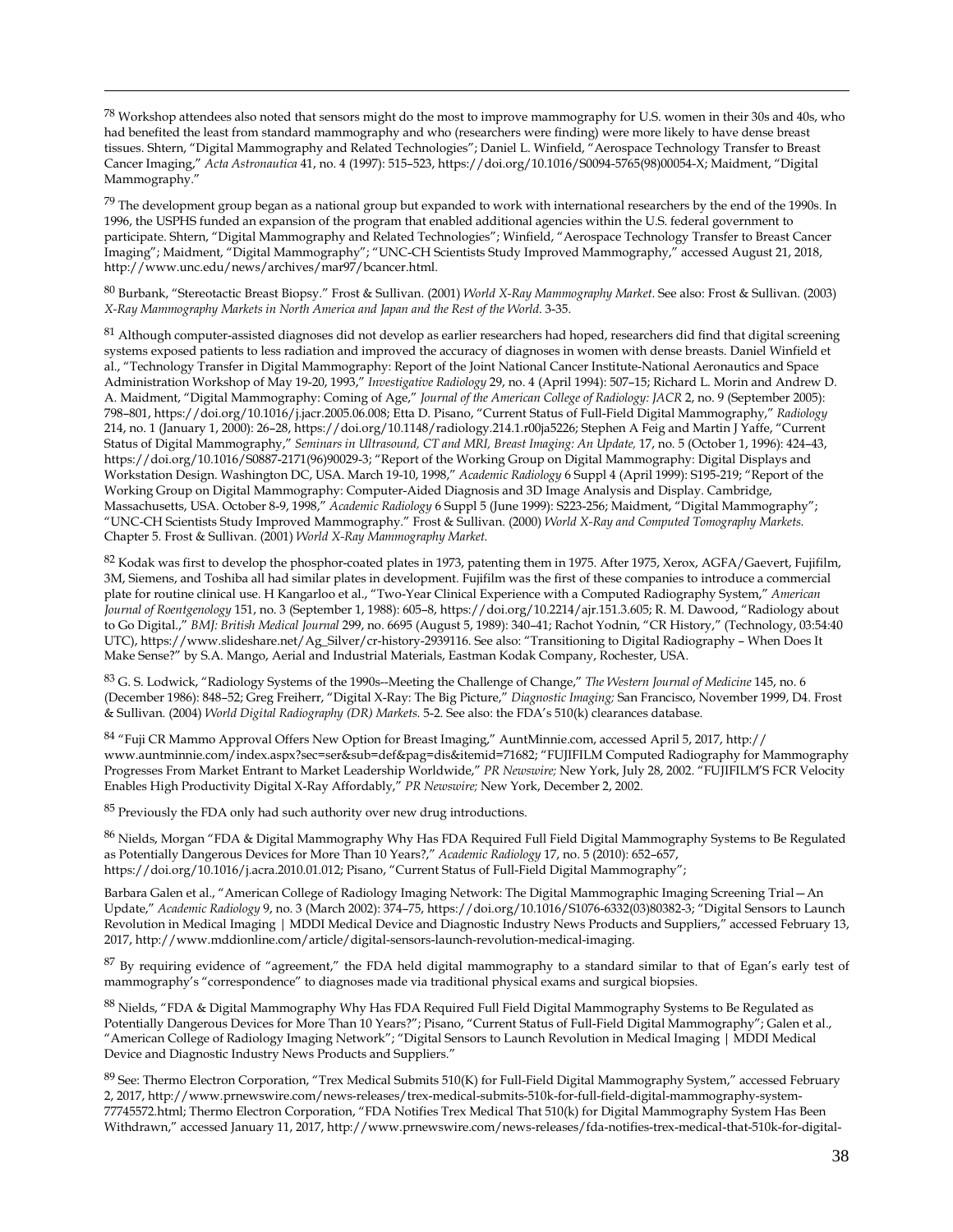<span id="page-41-0"></span>mammography-system-has-been-withdrawn-77816787.html; "Turbulence Hits Trex as Kirshner Quits, FDA Rejects Digital Mammography Filing | Diagnostic Imaging," January 13, 1999, http://www.diagnosticimaging.com/articles/turbulence-hits-trexkirshner-quits-fda-rejects-digital-mammography-filing.

<span id="page-41-1"></span> $90$  Japanese radiologists started using digitized diagnostic equipment around the same time as their European and American counterparts, after American companies introduced it in the mid-1990s and by 2000, digital units accounted for almost eighty-nine percent of diagnostic mammography sales revenues in Japan – about the same as the U.S., where they accounted for ninety percent, and a little more than in Europe, where they accounted for eighty-six percent. Frost & Sullivan. (2003) *X-Ray Mammography Markets in North America and Japan and the Rest of the World,* Chapter 4, especially 4-22; Frost & Sullivan (2001). *World X-Ray Mammography Market,*  4-18, 4-55.Ishibashi et al.; Frost & Sullivan (2001). *World X-Ray Mammography Market.*

<span id="page-41-2"></span><sup>91</sup> Chai, "Medical Device Regulation in the United States and the European Union"; Nields, "FDA & Digital Mammography Why Has FDA Required Full Field Digital Mammography Systems to Be Regulated as Potentially Dangerous Devices for More Than 10 Years?" Frost & Sullivan (2001). *World X-Ray Mammography Market;* Frost & Sullivan (2008) *European Mammography Systems Market.*

<span id="page-41-3"></span>92 Corporation, "Trex Medical First To Receive Certification To Market Digital Mammography System In Europe"; "Trex CE Mark Gives European Patients Access to Digital Mammography before Those in the U.S. | Diagnostic Imaging"; "FDA Clears GE's Digital Mammography System | Diagnostic Imaging"; "GE Medical Systems Begins European Shipments of Senographe 2000D Digital Mammography Unit | OBGYN.Net." Frost & Sullivan (2001). *World X-Ray Mammography Market;* Frost & Sullivan (2008) *European Mammography Systems Market.*

<sup>93</sup> Frost & Sullivan (2001). World X-Ray Mammography Market.

 $\overline{a}$ 

<sup>94</sup> Frost & Sullivan. (2003) *X-Ray Mammography Markets in North America and Japan and the Rest of the World* B. Jouan, "Digital Mammography Performed with Computed Radiography Technology," *European Journal of Radiology* 31, no. 1 (July 1999): 18–24; Yamada and Muramatsu, "Computed Radiography for Breast Cancer"; Morimoto et al., "A Comparison of Mass Screening for Breast Cancer Using Mammography and Physical Examination Alone in Japan"; Takayuki Yamada, "Current Status and Issues of Screening Digital Mammography in Japan," *Breast Cancer* 17, no. 3 (July 1, 2010): 163–68, https://doi.org/10.1007/s12282-009-0191-z. When Yamada states that "Digital mammography has become more widespread. Digital systems are replacing screen-film systems and now account for more than half of mammographic equipment in Japan," he may be including both sensor-based and plate-based equipment in his estimate. See Uematsu, "Digital Mammography in Japan."

<span id="page-41-4"></span><sup>95</sup> European entrants were also more likely to offer digitized equipment, and some focused on a relatively small domestic market. Four of the companies that exited the U.S. market also concurrently stopped selling in Europe. One, Philips, exited only temporarily, returning to the market in the early 2000s. Frost & Sullivan (2001). *World X-Ray Mammography Market.* Frost & Sullivan (2008) *European Mammography Systems Market,* 4-12. Nields, "FDA & Digital Mammography Why Has FDA Required Full Field Digital Mammography Systems to Be Regulated as Potentially Dangerous Devices for More Than 10 Years?"

<sup>96</sup> Frost & Sullivan (2001). World X-Ray Mammography Market

<span id="page-41-5"></span><sup>97</sup> Frost & Sullivan (2001). World X-Ray Mammography Market, 3-5

<sup>98</sup> Frost & Sullivan (2001). World X-Ray Mammography Market, 3-27

<span id="page-41-6"></span><sup>99</sup> Frost & Sullivan (2001). World X-Ray Mammography Market, 2-10

<sup>100</sup> Frost & Sullivan (2001). World X-Ray Mammography Market

<sup>101</sup> Frost & Sullivan (2001). World X-Ray Mammography Market, 3-10

<span id="page-41-7"></span><sup>102</sup> Frost & Sullivan (2001). World X-Ray Mammography Market, 3-9

<span id="page-41-8"></span><sup>103</sup> Frost & Sullivan (2001). World X-Ray Mammography Market, 3-23

<sup>104</sup> Frost & Sullivan (2001). World X-Ray Mammography Market, 3-33

<sup>105</sup> Frost & Sullivan (2001). *World X-Ray Mammography Market,* 4-5 and 4-6

<sup>106</sup> Frost & Sullivan (2001). World X-Ray Mammography Market, 3-40

<span id="page-41-9"></span><sup>107</sup> Frost & Sullivan (2001). World X-Ray Mammography Market, 3-11

<sup>108</sup> Frost & Sullivan (2001). World X-Ray Mammography Market, 2-17

<span id="page-41-10"></span><sup>109</sup> Frost & Sullivan (2001). World X-Ray Mammography Market, 3-25

<sup>110</sup> Frost & Sullivan (2001). World X-Ray Mammography Market, 3-34

<sup>111</sup> Frost & Sullivan (2001). World X-Ray Mammography Market, 3-42

<span id="page-41-11"></span><sup>112</sup> Frost & Sullivan (2001). World X-Ray Mammography Market, 4-1

<sup>113</sup> Frost & Sullivan (2001). World X-Ray Mammography Market, 2-23

<sup>114</sup> Frost & Sullivan (2001). World X-Ray Mammography Market, 2-23